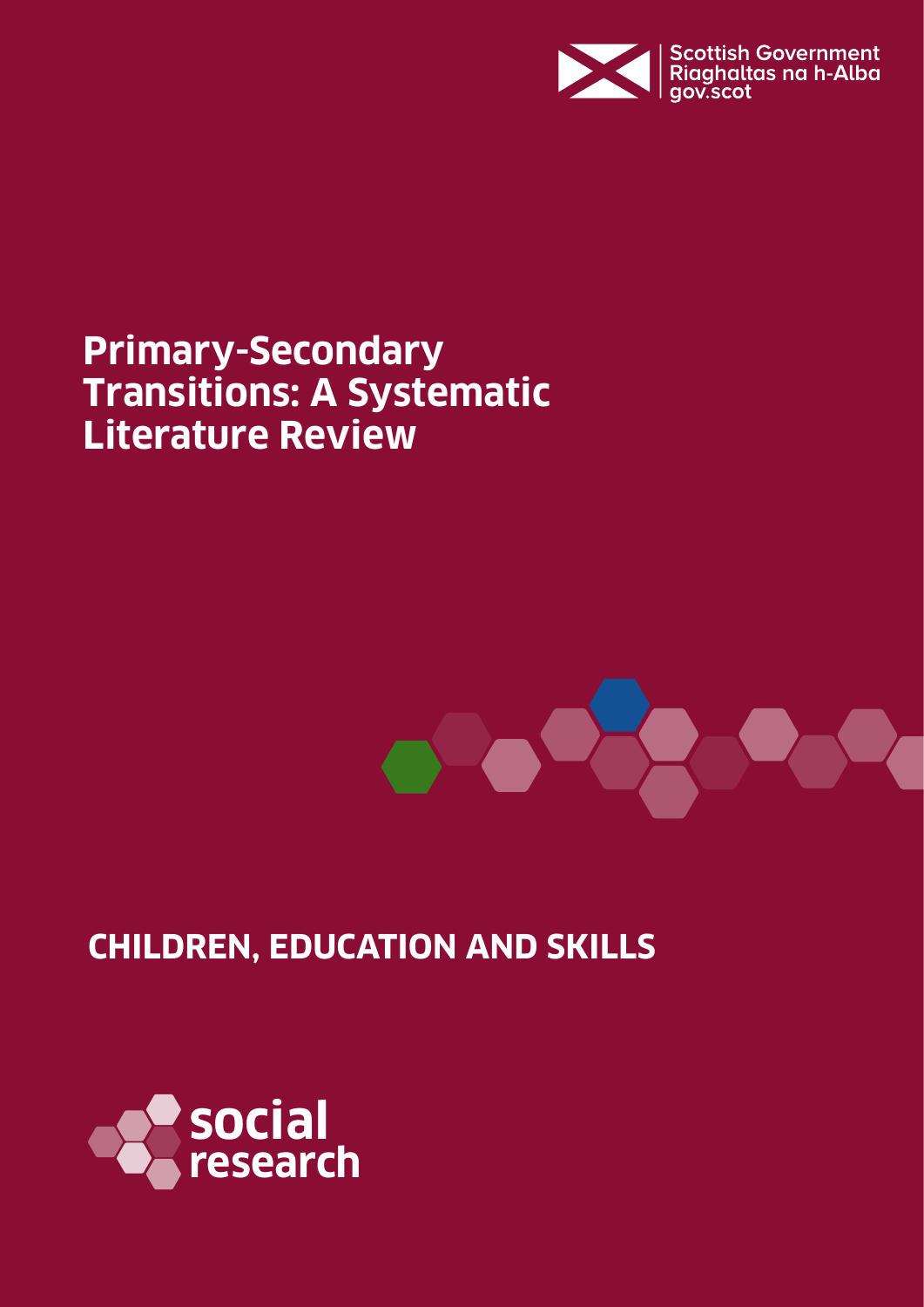List of authors Divya Jindal-Snape Dianne Cantali Stephen MacGillivray Elizabeth Hannah

Transformative Change: Educational and Life Transitions Research Centre

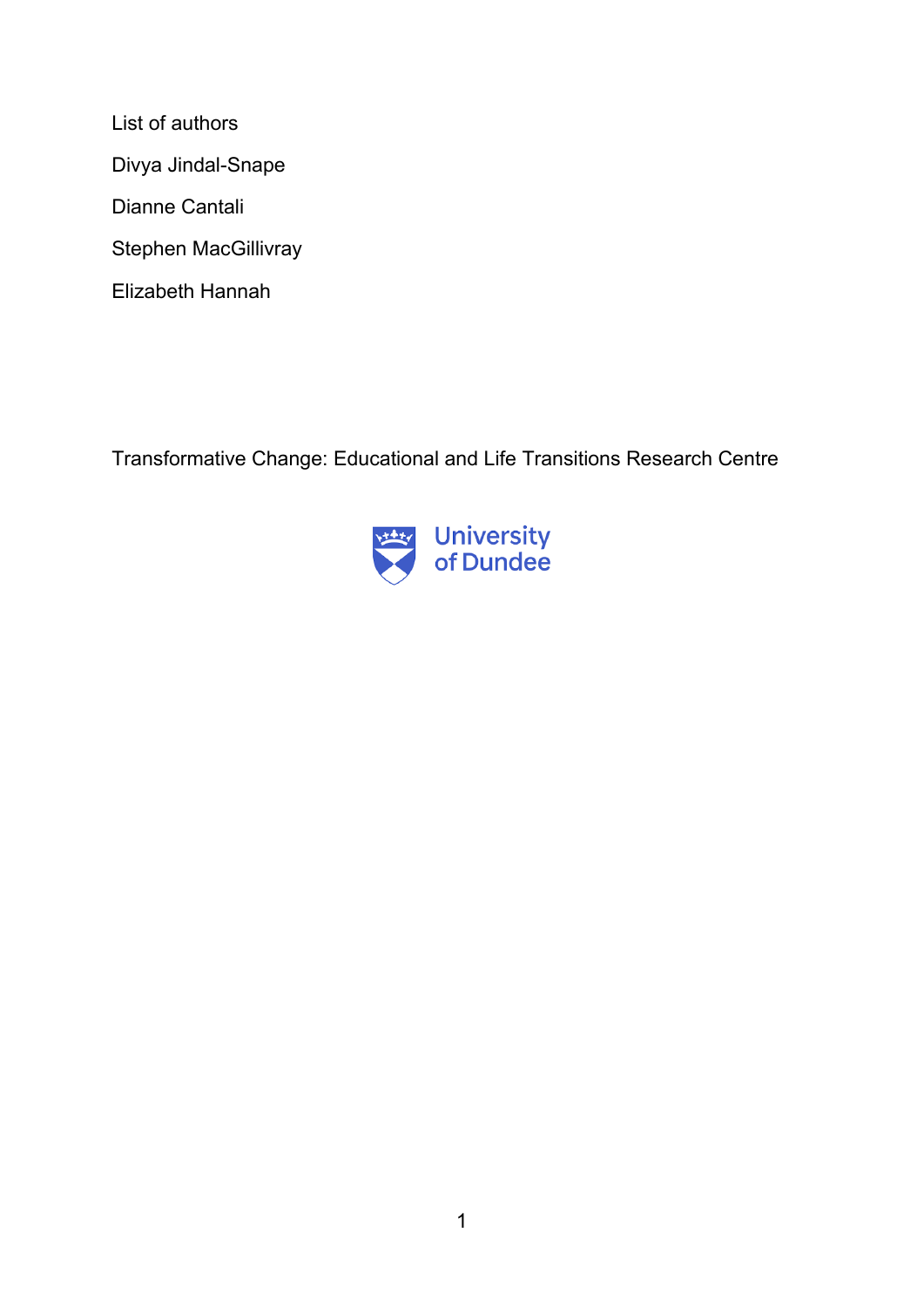# **Contents**

| 1. |                                                                                                                                                             |  |
|----|-------------------------------------------------------------------------------------------------------------------------------------------------------------|--|
|    |                                                                                                                                                             |  |
|    |                                                                                                                                                             |  |
|    |                                                                                                                                                             |  |
| 2. |                                                                                                                                                             |  |
|    | 2.1 Research Question 1: What does the evidence from the UK and other<br>countries suggest about the impact of the primary to secondary transition on       |  |
|    | 2.2 Research question 2: What does the research suggest about the<br>experiences of children and young people during their transition from                  |  |
|    | 2.3 Research Question 3: What are the key factors that make a positive or                                                                                   |  |
|    | 2.4 Research Question 4: What does the evidence suggest about the<br>differential impact of transition on children facing additional educational            |  |
|    | 2.5 Research Question 5: What does international evidence suggest about<br>the characteristics of educational systems that support or hinder the transition |  |
| 3. |                                                                                                                                                             |  |
|    |                                                                                                                                                             |  |
|    |                                                                                                                                                             |  |
|    |                                                                                                                                                             |  |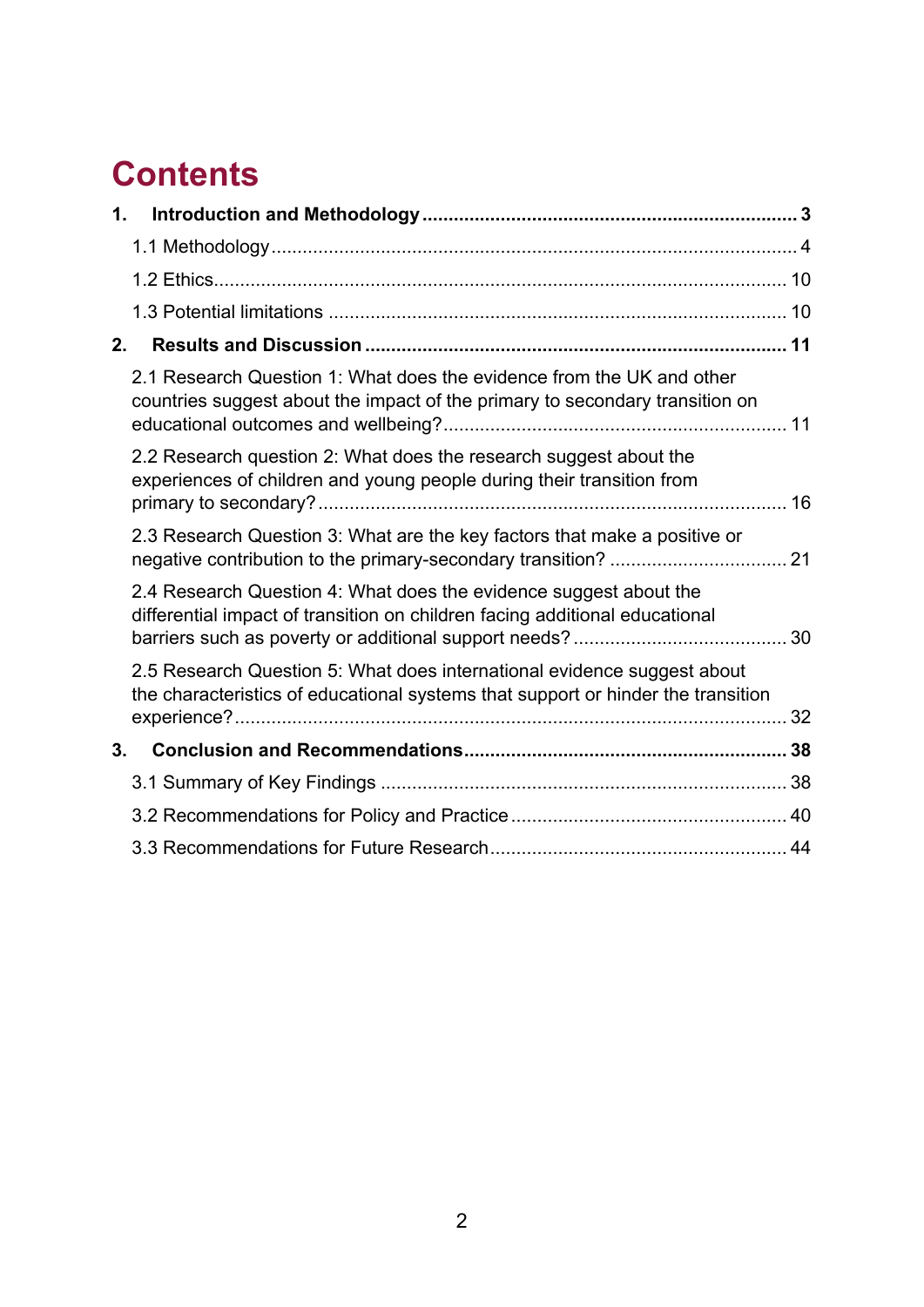# <span id="page-3-0"></span>**1. Introduction and Methodology**

The University of Dundee has been commissioned by the Scottish Government to undertake this literature review to provide insight into the impact of transitions and the factors that support or hinder a successful transition from primary to secondary school.

The transition from primary to secondary school is viewed as a crucial and significant period in much of the existing literature<sup>1</sup>, and has received more focus than any other educational transition<sup>2</sup>. However, Topping<sup>3</sup> noted that despite primary-secondary transition being so important, it was a neglected area of educational research in general. Several studies over the years have identified that there is a 'dip' in attainment at the time of primary-secondary transitions with a lack of expected progress and sometimes regression, especially in literacy and numeracy<sup>4</sup>. Various reasons have been given for this dip in academic attainment such as lack of curricular continuity between schools, differences in pedagogical approaches, differences in expectations of teachers in the two contexts, alongside lowering of self-esteem and mismatch between stage-environment fit<sup>56</sup>. Alexander reported that this dip in attainment persists across education systems based on data from various countries, namely Germany, Ireland, Italy, Scotland, Spain, Tasmania and England<sup>7</sup>.

The specific research questions addressed in this systematic literature review are:

1. What does the evidence from the UK and other countries suggest about the impact of the primary to secondary transition on educational outcomes and wellbeing?

 $\overline{a}$ 

 $<sup>7</sup>$  Alexander, 2010</sup>

<sup>1</sup> Coffey et al., 2013; Jindal-Snape et al., 2005; Maras & Aveling, 2006

<sup>&</sup>lt;sup>2</sup> Jindal-Snape, 2016

 $3$  Topping, 2011

<sup>4</sup> Galton, 2010; Galton et al., 1999

 $<sup>5</sup> Staae-Environment fit refers to the developmental stage and associated needs of a child/vounq$ </sup> person and to the extent the school (or home) environment is aligned to it.

 $6$  Eccles et al., 1993; Jindal-Snape, 2016; Jindal-Snape & Miller, 2008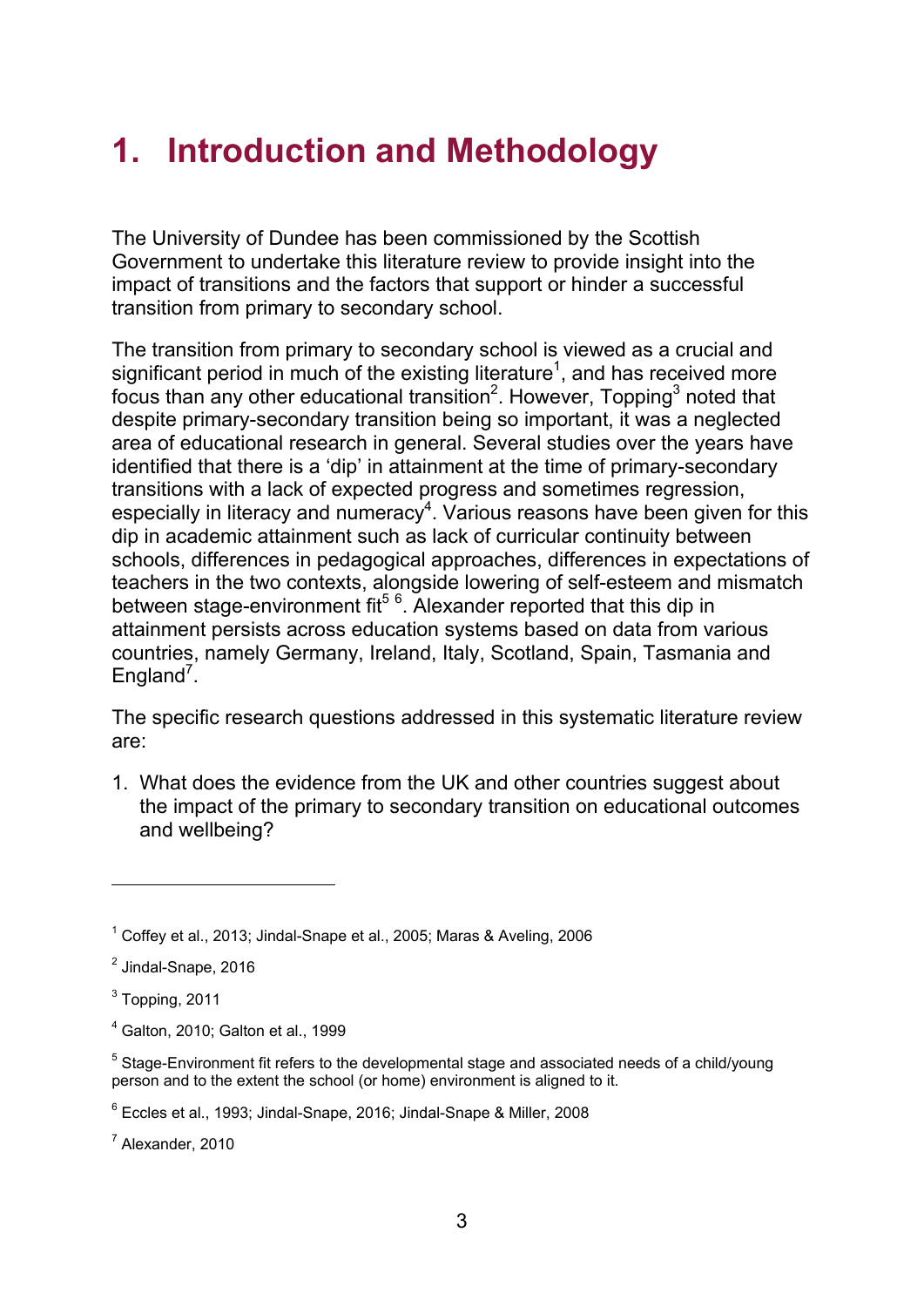- 2. What does the research suggest about the experiences of children and young people during their transition from primary to secondary?
- 3. What are the key factors that make a positive or negative contribution to the primary-secondary transition?
- 4. What does the evidence suggest about the differential impact of transition on children facing additional educational barriers such as poverty or additional support needs?
- 5. What does international evidence suggest about the characteristics of educational systems that support or hinder the transitional experience?

# <span id="page-4-0"></span>**1.1 Methodology**

 $\overline{a}$ 

We used the Evidence for Policy and Practice Information and Co-ordinating Centre (EPPI-Centre, 2010) approach to systematic literature reviews (see [Figure 1\)](#page-7-0).

- 1. **Scoping the review:** We started by developing explicit inclusion and exclusion criteria for specifying which literature to include in the review. This included relevance, recency, transparency and reliability/validity (see [Table 1\)](#page-8-0).
- 2. **Searching for studies:** We searched multiple online databases and our search returned 4,635 records for screening: (2,444 from three core databases in the Web of Science (WoS) - Science Citation Index Expanded, Social Sciences Citation Index, Arts & Humanities Citation Index; 679 from the Education Resources Education Centre (ERIC); 662 from the British Education Index (BEI); 569 from PsycINFO; and 281 from Applied Social Sciences Index and Abstracts (ASSIA). We also found a further 17 records through searching of other sources. <sup>8</sup>This gave a total of 4,652 records for screening (see [Figure 2\)](#page-9-0). We also scanned the contents of key journals in the field such as the British Educational Research Journal, and the American Educational Research Journal. We contacted key and eminent researchers in the field. Given the large volume of published studies that we found, we did not search for "grey" unpublished literature.
- 3. **Screening studies:** Each piece of literature was screened against the inclusion criteria developed when scoping the review (see [Table 1](#page-8-0) for

 $8$  References within papers, additional papers on that topic within journals and searching for wellknown scholars' work.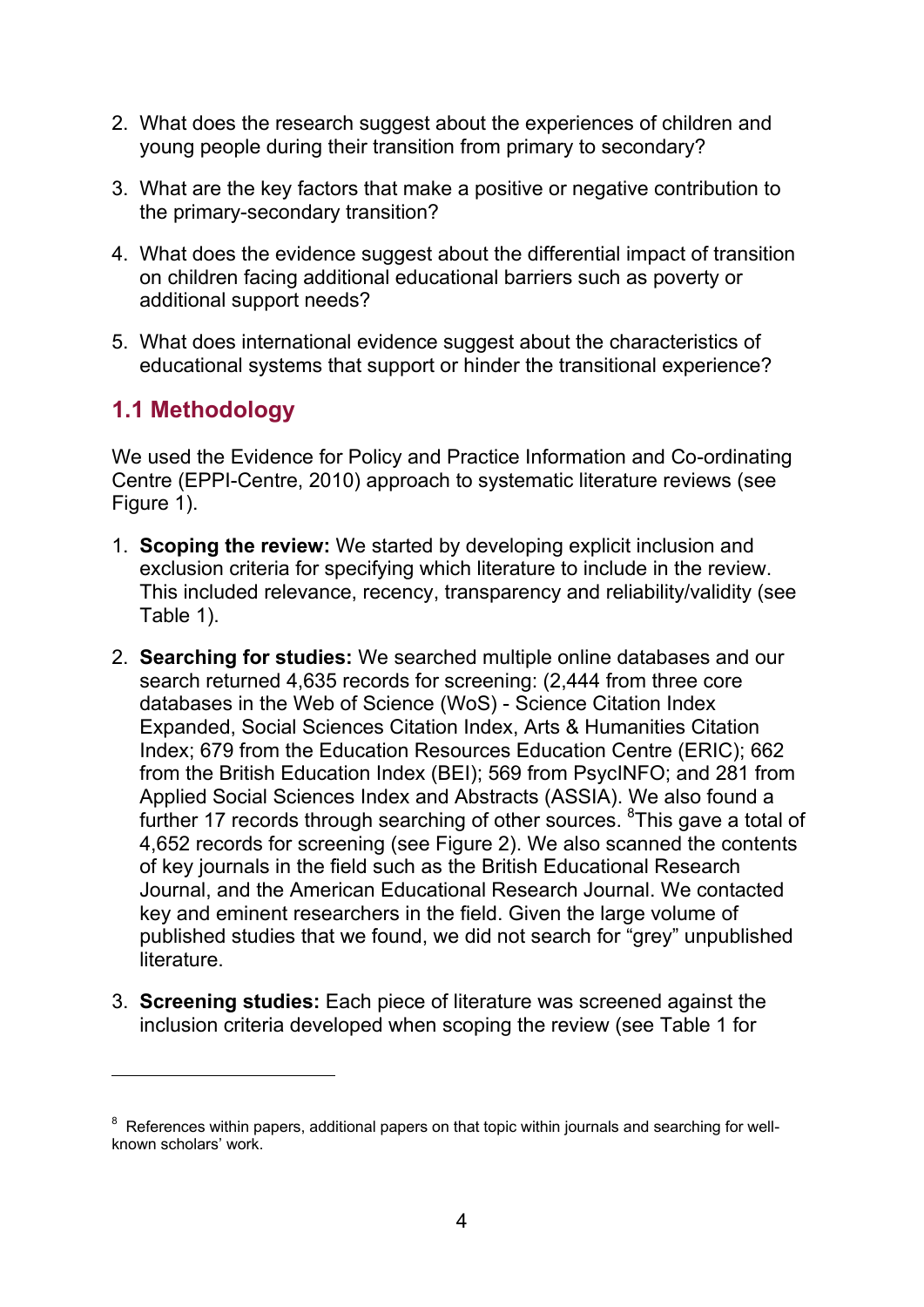criteria). By appraising each study against the same criteria and recording the results, the basis for the review's conclusions have been made transparent. Our screening process, which initially comprised reading of abstracts by one team member was conducted in accordance with our inclusion and exclusion criteria and resulted in 4,434 records being excluded for one of five main reasons: it was not a study that was focussed on transition between primary and secondary school; it did not report any empirical data; it was not published in full in the English language; it was a book or dissertation; or it was a report of a review, overview or discussion piece. This left 218 papers and their abstracts were reviewed by three other team members; resulting in rejection of 37 papers for the same reasons as above. A full read of all 181 papers led to further rejection due to the lack of meaningful fit with the research questions. This then left us with 96 studies which have been reported here (see [Figure 2\)](#page-9-0).

- 4. **Describing and mapping:** We described each included study using a standard keywording (coding) strategy such as the EPPI-Centre Education keywording strategy (EPPI-Centre, 2010), and included variables such as population focus, study design and key characteristics related to the research questions (see Appendix 1 for an example). These were used to draw up a 'descriptive map' providing a systematic description of research activity.
- 5. **Quality and relevance appraisal:** EPPI-Centre weight of evidence (WoE) judgments were applied to each of the included studies. Three components were assessed in order to help derive an overall weighting of evidence score (see Table 2):

*a. Methodological quality:* the trustworthiness of the results judged by the quality of the study within the accepted norms for undertaking the particular type of research design used in the study. This involved asking questions related to a study's reporting, context, sample, design, reliability and validity of data-collection and analysis (including appropriate number and range of explanatory variables in the statistical models), ethics, sample size, risk of bias resulting from selection and maintenance of sample, and generalisability.

*b. Methodological relevance:* the appropriateness of the study design for addressing their particular research question/s

*c.Topic relevance:* the appropriateness of focus of the research for inclusion answering the review question

The following scoring system was used to make assessments for each of the three components assesed:  $1 =$  excellent,  $2 =$  good,  $3 =$  satisfactory,  $4 =$ inadequate.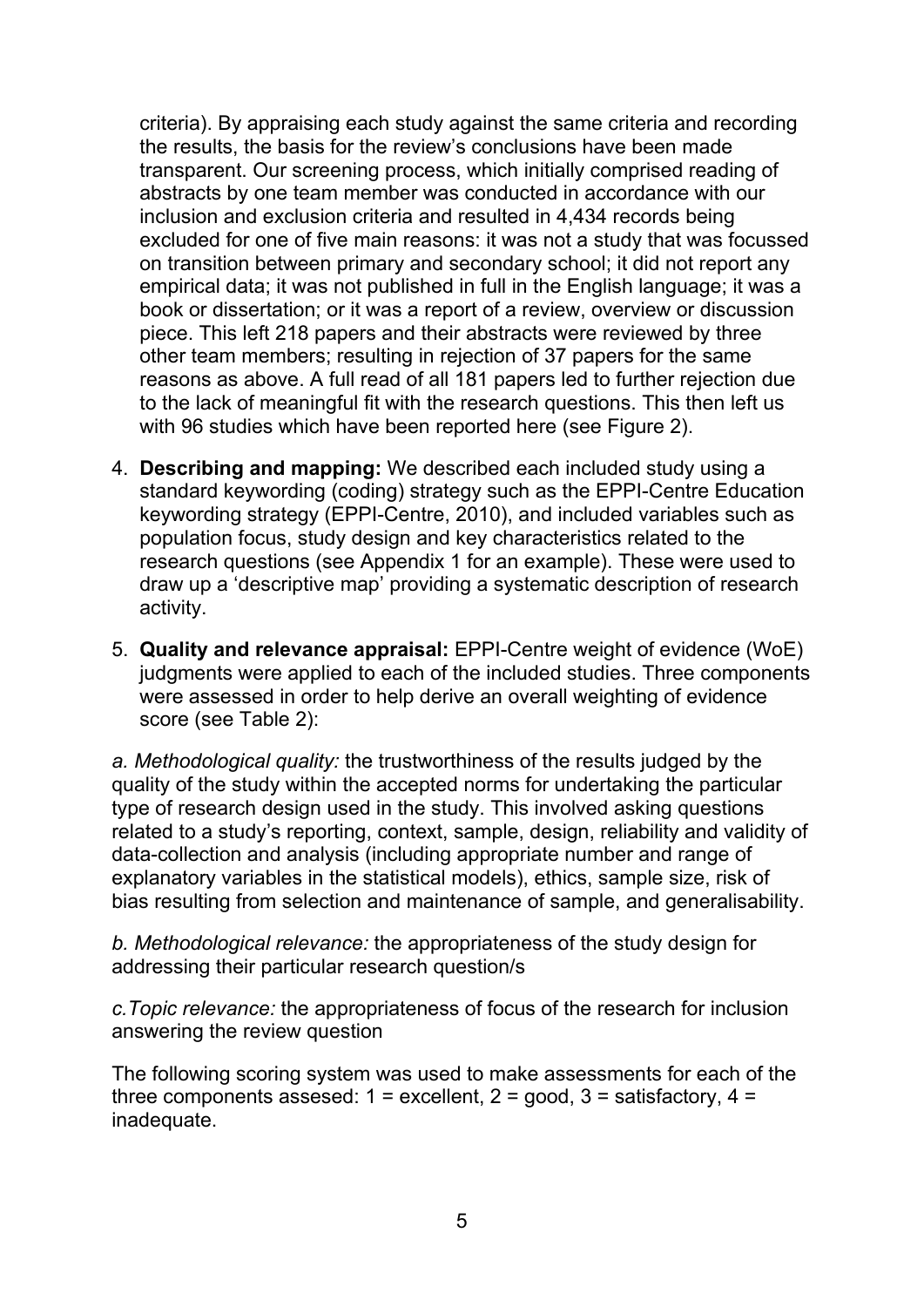*d.Judgement of overall weight of evidence (WoE)* was made based on the assessments for each of the above criteria and by using the same scoring system. Studies classified as medium overall were still included in the synthesis as they met the inclusion criteria for the review, but less reliance was placed on their results. Studies were also graded as: A (directly relevant, UK based); B (probably relevant, non UK based but would equally likely apply to UK settings); C (possibly relevant, non UK but should be interpreted with caution due to strong cultural or institutional differences); D (not relevant, clearly irrelevant due to legislative differences). UK-based studies graded as A were further scrutinised to ascertain their direct relevance (i.e. in terms of context and characteristics of target population). Further details can be requested from main author.

- 6. **Synthesising study findings:** We used the approach of Narrative Empirical Synthesis (EPPI-Centre, 2010) to bring together the results of the mapping exercise. This mapping provides an accessible combination of results from individual studies in structured narrative summary tables.
- 7. **Conclusions/recommendations:** We then drew a set of recommendations closely linked to the findings of the synthesis so it is clear the basis on which each recommendation is made. In reporting specific data from studies, we have identified potential limitations of the reviewed studies and proposed a robust design for a Scottish study.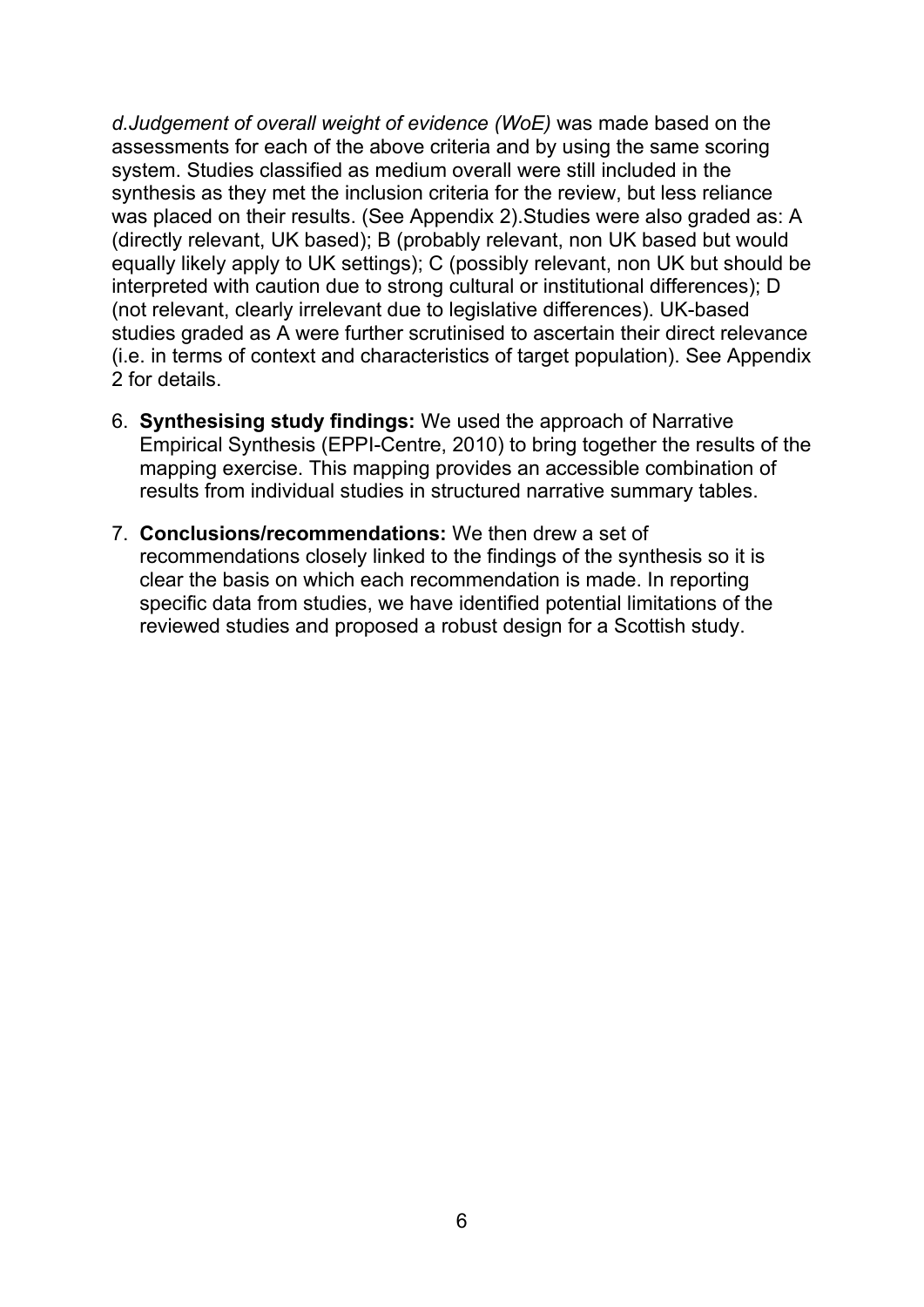

<span id="page-7-0"></span>**Figure 1: Based on steps of EPPI-Centre Systematic Literature Review**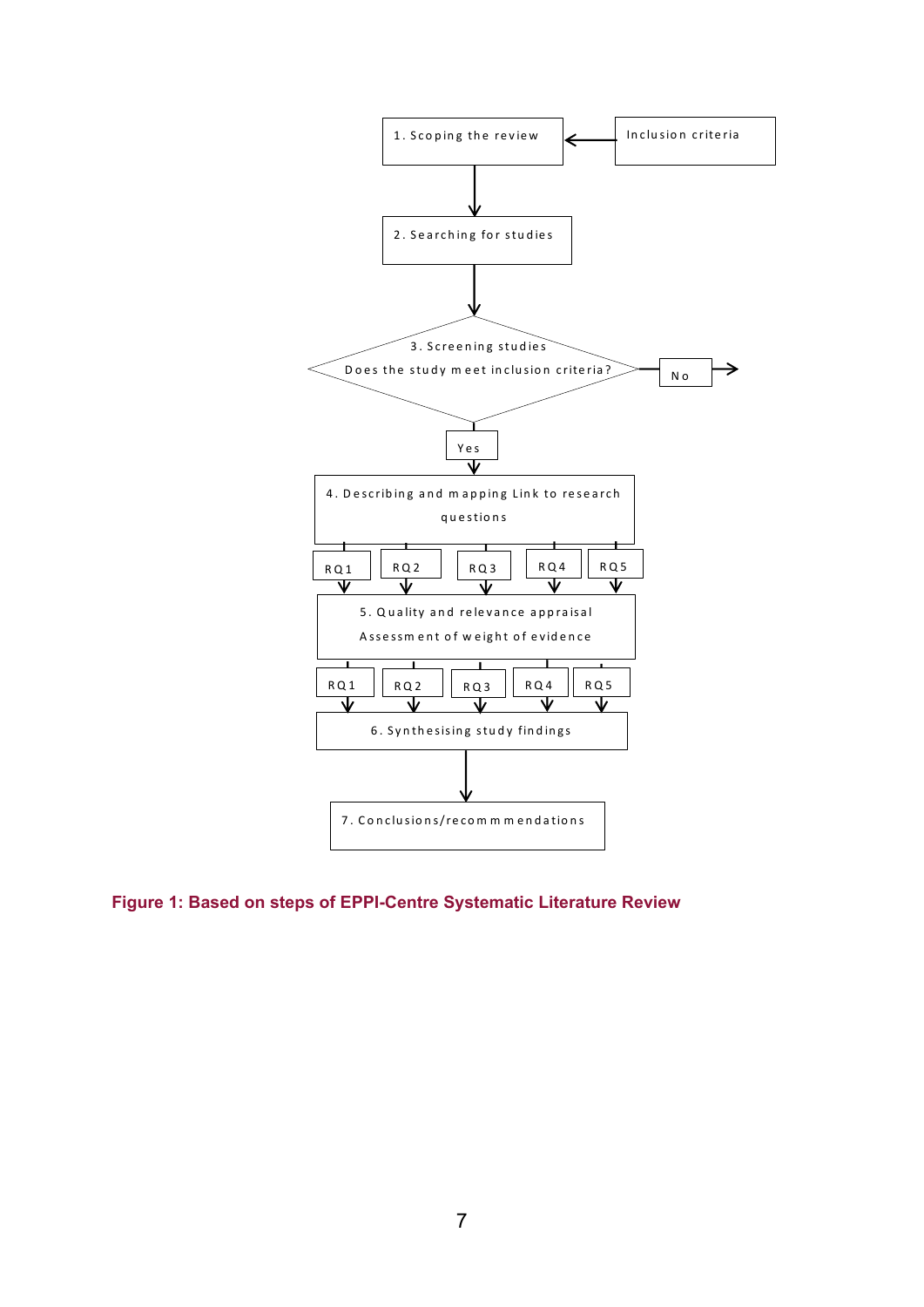#### <span id="page-8-0"></span>**Table 1: Criteria for Inclusion**

| <b>Aspect</b>          | <b>Criteria</b>                                                                                                                                                                                                                                                                                                                                                                                                                      |
|------------------------|--------------------------------------------------------------------------------------------------------------------------------------------------------------------------------------------------------------------------------------------------------------------------------------------------------------------------------------------------------------------------------------------------------------------------------------|
| Relevance              | Relates directly to the Scottish Government research questions                                                                                                                                                                                                                                                                                                                                                                       |
| Search Terms           | 1. Transition*, 2. Transfer, 3. Mov* in combination with i. primary<br>school, ii. elementary school, iii. middle school in combination with a.<br>secondary school b. high school c. post-primary (all papers found<br>through these searches were additionally hand searched for disabilit*,<br>additional support need, support need, autism, inclus*, poverty*, etc.;<br>and for a range of educational outcomes, factors, etc.) |
| Recency                | Between 2008 and 2018 to cover the last ten years                                                                                                                                                                                                                                                                                                                                                                                    |
| Age-range              | 10-14 (to cover UK and international educational systems)                                                                                                                                                                                                                                                                                                                                                                            |
| Geographical<br>spread | International, with the country and educational context clearly stated,<br>with focus on the UK                                                                                                                                                                                                                                                                                                                                      |
| Research base          | Empirical research (either qualitative, quantitative or mixed methods)                                                                                                                                                                                                                                                                                                                                                               |
| Transparency           | Methodology of the research should be explicit (e.g. sample size,<br>instruments, analysis)                                                                                                                                                                                                                                                                                                                                          |
| Reliability/validity   | As far as can be determined, the findings upon which the study is<br>based must be valid and reliable, taking into account the type of study,<br>such degree of synthesis and interpretation versus descriptive for<br>qualitative research, mitigating bias                                                                                                                                                                         |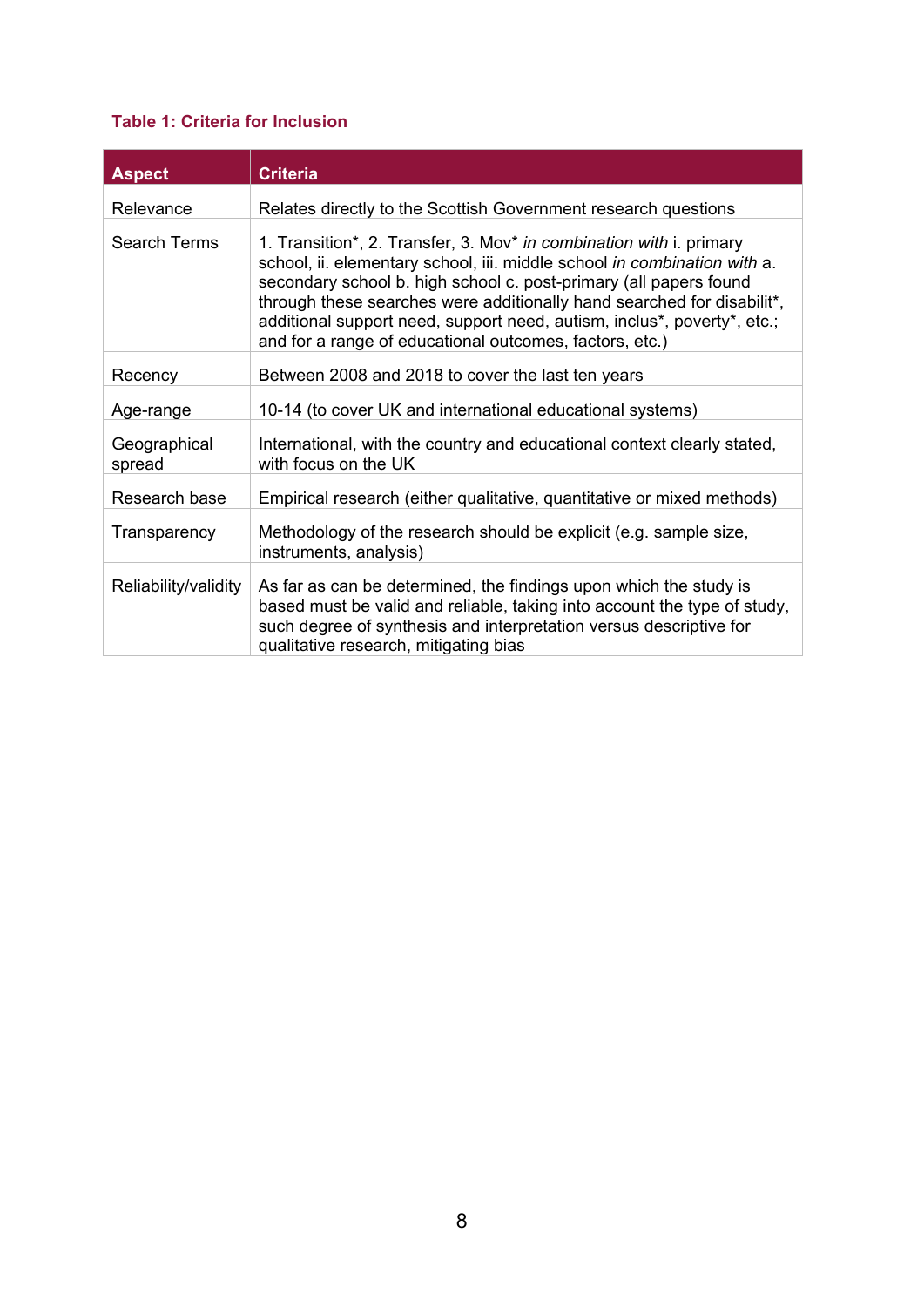

<span id="page-9-0"></span>**Figure 2: PRISMA flow diagram of study selection**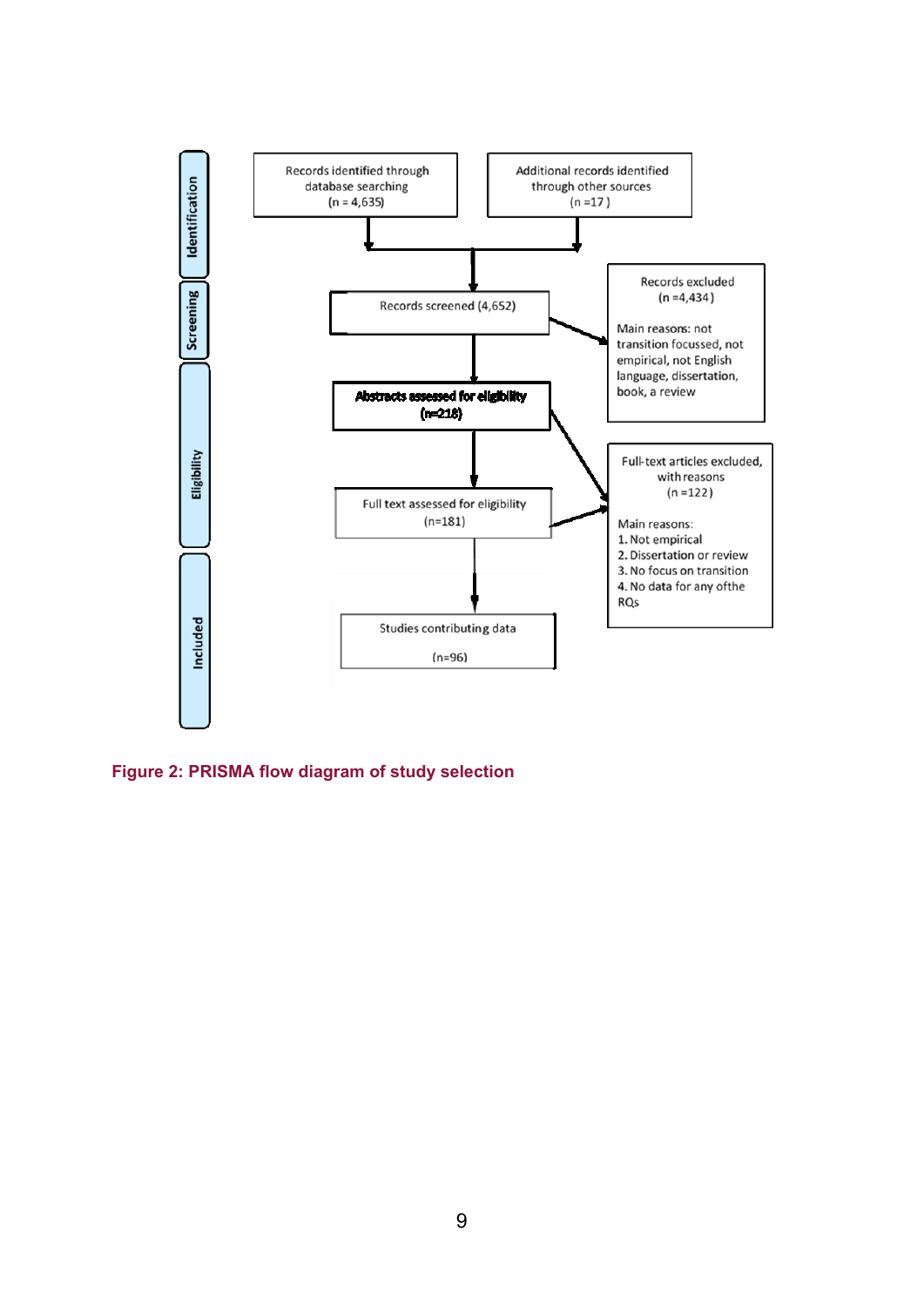| <b>Level/criterion</b> | <b>Methodological quality</b>                                                                                                                                                                                                                            | <b>Methodological</b><br>relevance                                                                                             | <b>Topic relevance</b>                                                                                                                                      |
|------------------------|----------------------------------------------------------------------------------------------------------------------------------------------------------------------------------------------------------------------------------------------------------|--------------------------------------------------------------------------------------------------------------------------------|-------------------------------------------------------------------------------------------------------------------------------------------------------------|
| 1: Excellent           | Excellent research design<br>with clear justification of all<br>decisions: e.g. sample,<br>instruments, analysis. Clear<br>evidence of measures taken<br>to maximise internal and<br>external validity and<br>reliability and reduce<br>sources of bias. | Research questions<br>(RQ) clearly stated.<br>Methodology is highly<br>relevant to their RQs<br>and answers them in<br>detail. | Study is very closely<br>aligned to one of the key<br>review objectives and<br>provides very strong<br>evidence upon which to<br>base future policy/action. |
| $2:$ Good              | Research design clearly<br>stated with evidence of<br>sensible decisions taken to<br>provide valid and reliable<br>findings.                                                                                                                             | RQs are explicit or<br>can be deduced from<br>text. Findings address<br>RO <sub>s</sub>                                        | Study is broadly in line with<br>one of the key review<br>objectives and provides<br>useful evidence.                                                       |
| 3: Satisfactory        | Research design may be<br>implicit but appears sensible<br>and likely to yield useful<br>data.                                                                                                                                                           | RQs implicit but<br>appear to be broadly<br>matched by research<br>design and findings.                                        | At least part of the study<br>findings is relevant to one<br>of the key review<br>objectives.                                                               |
| 4: Inadequate          | Research design not stated<br>or contains flaws.                                                                                                                                                                                                         | ROs not stated or not<br>matched by design.                                                                                    | Study does not address<br>any key research<br>objective.                                                                                                    |

#### **Table 2: Criteria for judging 'weight of evidence'**

# <span id="page-10-0"></span>**1.2 Ethics**

The team followed our profession's code of practice (General Teaching Council for Scotland, Health and Care Professions Council) and were governed by the University of Dundee Research Ethics Committee protocols (see [https://www.dundee.ac.uk/research/governance-policy/ethicsprocedures/](http://www.dundee.ac.uk/main/research/ethics/) ethics/). The team are committed to ethical analysis of the literature and reporting.

# <span id="page-10-1"></span>**1.3 Potential limitations**

Although we used systematic literature review and there was cross-checking by team members at all stages, it is possible that we have missed some crucial literature in the search or rejected it based on our (collective) qualitative judgements. Also, we had a larger number of papers than expected; in some cases because we included papers that would normally not have been included by us due to lower Weight of Evidence. However, as they provided some valuable information to respond to the research questions set by the Scottish Government we opted to include this literature.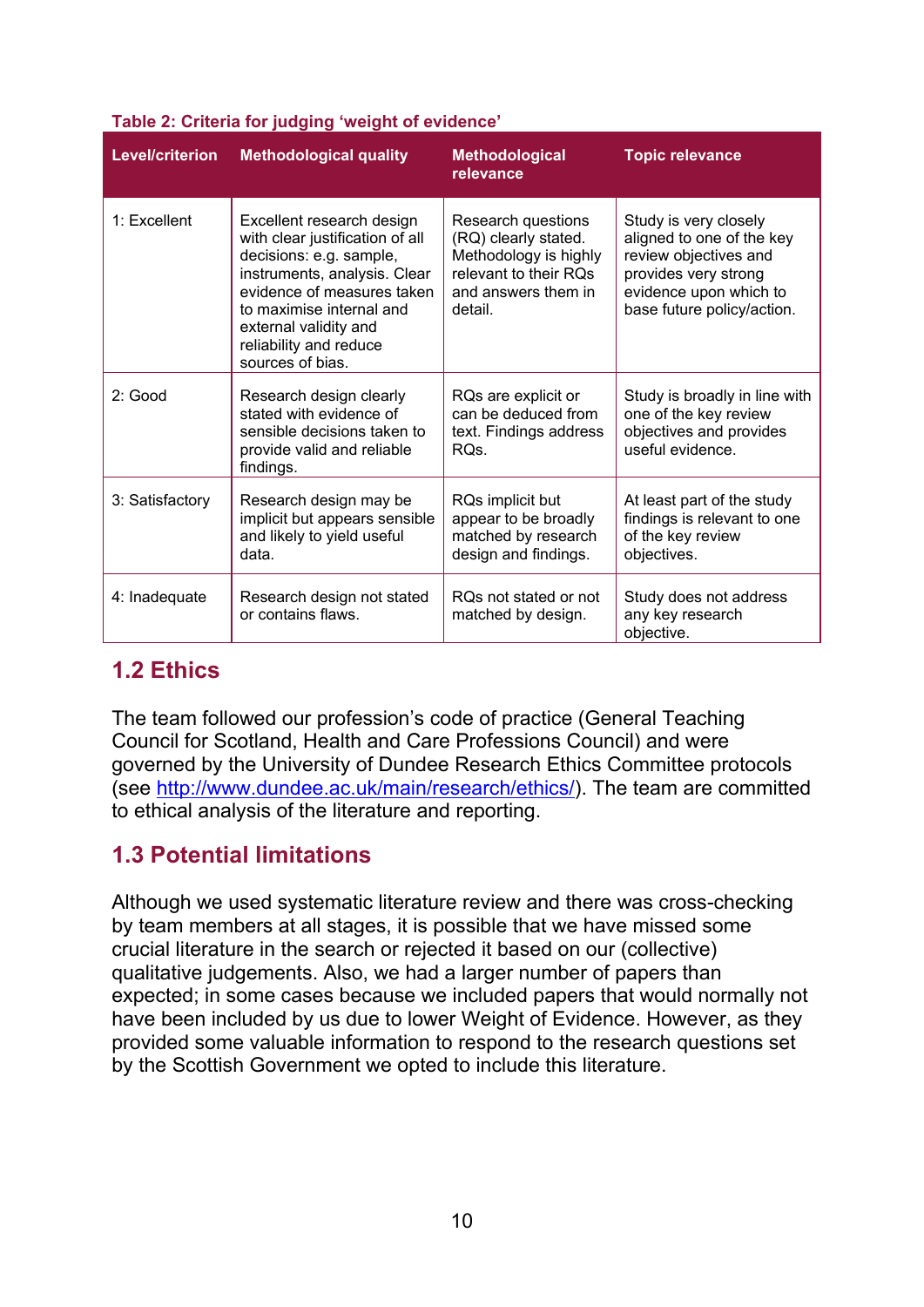# <span id="page-11-0"></span>**2. Results and Discussion**

<span id="page-11-1"></span>**2.1 Research Question 1: What does the evidence from the UK and other countries suggest about the impact of the primary to secondary transition on educational outcomes and wellbeing?** 

The papers reviewed in this section, include nine from the UK, namely two from Scotland, six from England, and one from Northern Ireland. For the next level of proximity for educational system are seven studies from Australia (including one across Australia and Denmark), 13 from USA, and one from Canada, and then distant ones, one each from Japan, Peru and Israel.

#### **Impact of transition on educational outcomes**

Fourteen studies provided evidence for school related impacts of transition to secondary school. Nine studies reported on decline in pupils' grades in one or more subjects such as Maths and Reading [1-9]. Eight studies used examination results to measure academic outcomes, whilst in one researchers examined outcomes themselves. These studies varied in sample size and research design. Three studies with the largest sample size and longitudinal data were that of Benner and Graham (2009) [1], Schwerdt and West (2011) [6] and West et al. (2010) [9]. Benner and Graham collected data at eight time points; twice per year, two years in primary school and two in secondary school from 1,979 multiethnic pupils in USA. They used report cards and school records to determine academic outcomes and found that Grade Point Average (GPA) declined and absence increased after starting secondary school. Further, they reported that many pupils struggled throughout secondary school. Using modeling analysis researchers reported links in the decline in grades with school level SES, ethnic diversity and size of school. A study from Scotland that collected data from over 2000 pupils from the last year of primary school to the final years of secondary school reported that pupils who reported more school concerns during the transition to secondary school achieved fewer Standard Grades in later years [9]. Another study in Florida (USA) [6] used eight years of statewide administrative data to report that educational achievement declined when pupils started middle school and declined again when starting high school. However, the sample included in their analysis is not clear from their paper.

Similar outcomes were noted in other studies with smaller samples and shorter longitudinal data [5, 7, 8]. For example, one of the studies with a smaller sample was conducted in USA with 252 pupils and collected data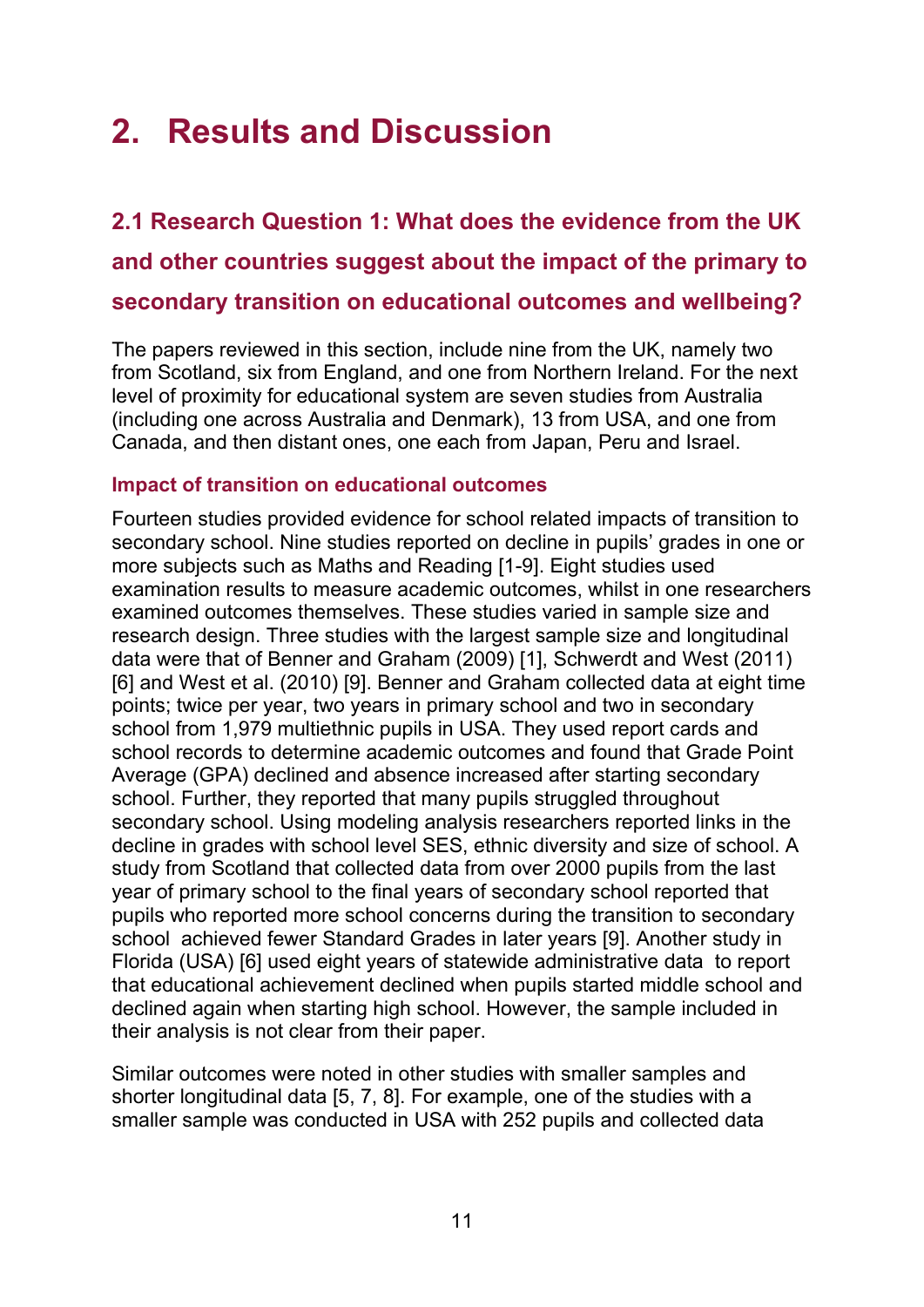before and after the move to secondary school using questionnaires [2]. The researchers found that course grades declined significantly across the transition to secondary school and they concluded that this was due to disruption in supportive relationships. Again, another study with a sample of 74 from the USA that used standardised measures to examine pupils' scores over three years of middle school reported that transition to middle school had led to decline in Maths scores [3]. A decline in grades was also noted in a study from England that collected data at two time points in the first year of secondary school, using National Tests of English, Maths and Science at time point 1 and teachers' assessment scores at time point 2 [4].

Although a change in grades was evident in these studies and researchers concluded that a decline in educational outcomes was as a result of primarysecondary transition, the results should be treated with caution as the cause and effect is not clear. Further, most of the samples, especially in the USA, included African American and Hispanic pupils who were noted to be experiencing pre-existing difficulties at school. Some studies have also analysed Socio-Economic Status, gender and other risk factors, and found that these seemed to have an impact on the educational outcomes and increased the likelihood of problems with transitions [e.g., 1, 2, 3, 7].

Other studies reported on the deterioration in attitudes to subjects, such as Mathematics [10]. This could be explained by the decline in academic engagement [2] and motivation [10, 11], especially as absences increased in secondary school [1, 6]. A decline in perceived teacher support and an increase in self-reported school problems [6], were noted along with an emergence of support needs related to academic skills and problem behaviour [13].

Some studies noted that primary-secondary transitions did not result in negative educational outcomes for all pupils. However, they did not report how widespread the impact, or lack of it, was on pupils in their sample. Only one study reported figures; only a third of their total sample of 330 pupils experienced a decline in educational outcomes which was inferred from only a third requiring additional support with academic outcomes and behaviour in secondary school [13].

#### **Impact of transition on wellbeing outcomes**

Wellbeing is one of the least well-defined terms and can include emotional and psychological wellbeing, spiritual wellbeing, physical wellbeing and social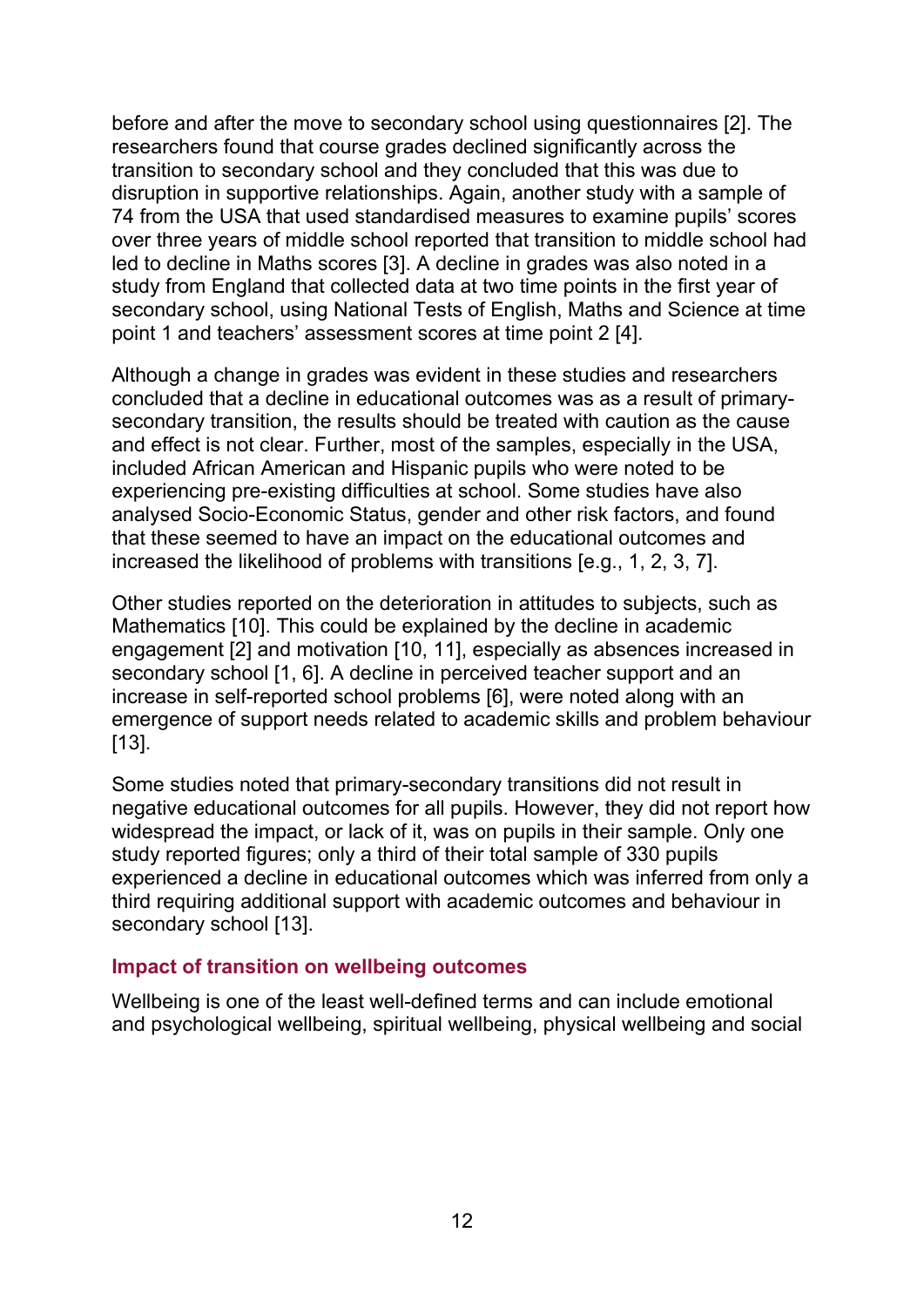wellbeing<sup>9</sup>. On the basis of this broad understanding of wellbeing, we found that 20 studies focussed on wellbeing outcomes; some studies investigated pupils' socio-emotional wellbeing [2, 14], and others depression, anxiety and mental health [19].

Some studies reported that transition had a positive impact on pupils' wellbeing outcomes [14, 15, 16, 17]. For example, an English study collected data from 63 first year secondary school pupils using a self-report questionnaire administered three times over a 10 week period. They measured the correlation between QoL and three basic need variables, namely autonomy, competence and relatedness. The researchers reported improvement in Quality of Life  $(QoL)^{10}$  for 21% of their sample based on pupils self-reporting over time and found that it was linked to the satisfaction of need for autonomy and relatedness, but not competence [17]. They concluded that the shorter period required for improvement in QoL suggests that psychological adjustment to school transition takes place relatively quickly. Another study also concluded that pupils adapted fairly quickly to secondary school [16]. This study from England collected data from 550 pupils and 569 parents using questionnaires. At the start of secondary school, 84% pupils said they had felt prepared for transitioning to secondary school. Whilst 16% did not feel prepared for moving to secondary school, by the end of the first term only 3% felt worried or nervous. These findings are important as one study found that adaptability had the strongest relationship with achievement in all subjects [18]. There was also evidence to suggest that the transition from primary to secondary school had a broadly positive impact on pupils with ASD, although the sample size was small [14]. Contrary to previous research reporting dip in self-esteem, it was found to not change significantly in one study with 306 Dutch children [15]. Overall, these are an important group of studies as they found results counter to the norm and are useful in changing the negative discourse around transitions to some extent.

On the other hand, other studies have found that primary-secondary transition has a negative impact on pupils' wellbeing outcomes. In an American study with 3,312 White and Black/African American young people surveyed over three and a half years which also included transition to secondary school,

-

<sup>9</sup> Toma, M., Morris, J., Kelly, C., & Jindal-Snape, D. (2014). *The impact of art attendance and participation on health and wellbeing: Systematic literature review*. Glasgow: Glasgow Centre for Population Health.

<sup>&</sup>lt;sup>10</sup> KIDSCREEN, a measure of QoL, has10 dimensions of QoL: physical well-being, psychological wellbeing, mood and emotions, self-perceptions, autonomy, family relationships, relationships with friends, school environment, bullying and financial resources.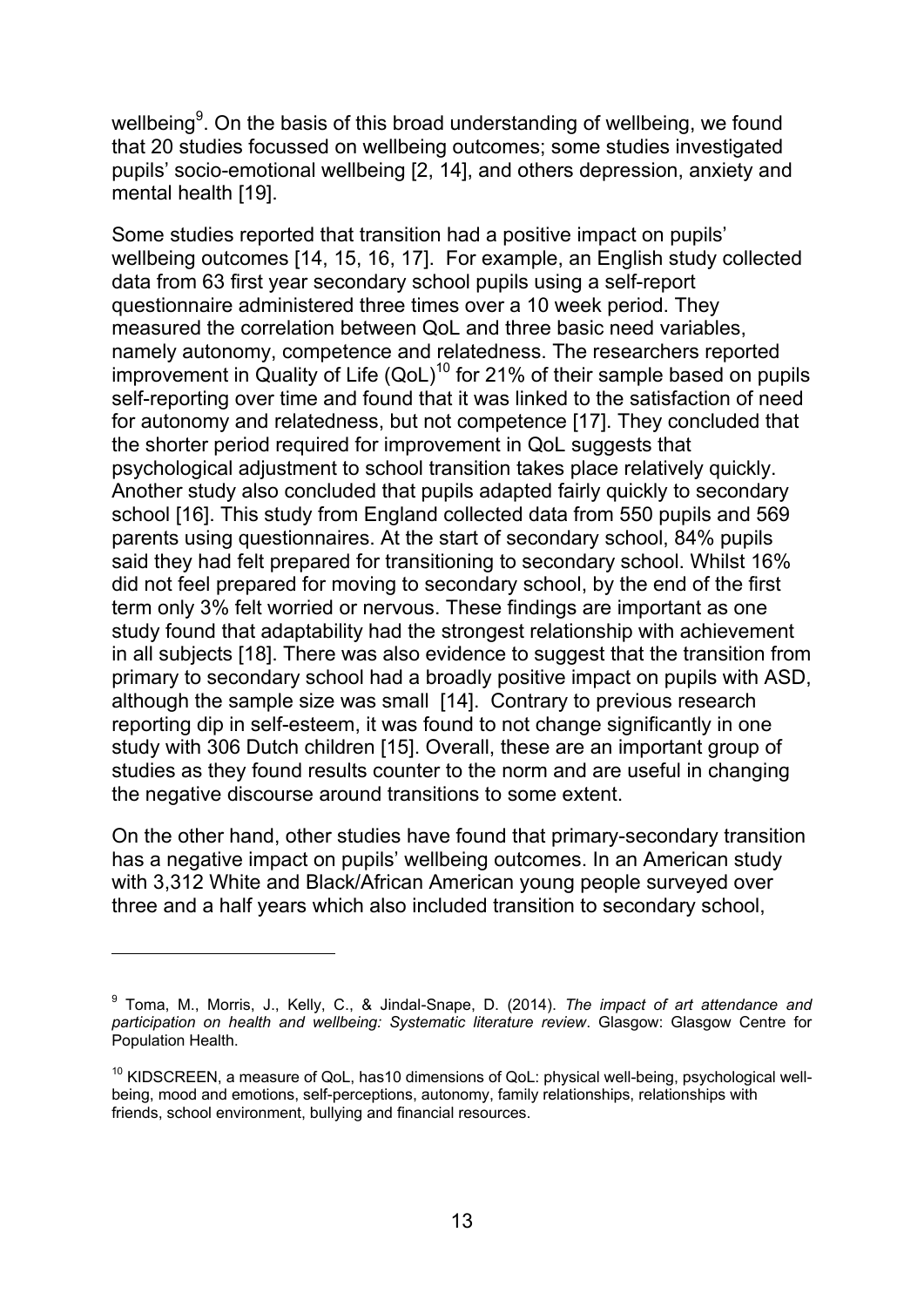researchers found that school misbehaviour increased over time, while perceived school belongingness decreased [19].The latter is of concern as school belonging has been shown to be important for long term mental health outcomes [20]. Another study that found that a third of the 1,500 pupils in their study who had experienced a 'difficult' or 'somewhat difficult' transition to their new school experienced poorer social and emotional health, including higher levels of depression and anxiety at the end of their first year of secondary school [21]. This becomes even more of an issue for pupils with Additional Support Needs (ASN) as higher anxiety scores for pupils with ASN were found before and after the transition to secondary school [22, 23] and increased anxiety was found to be associated with decreased connectedness to school [24]. It was also found that existing transition practices that were effective for typically developing pupils were not effective for pupils with ASN [23], highlighting the need to provide more individualised support to pupils with ASN.

#### **Summary: Impact of transitions on educational and wellbeing outcomes**

The evidence from the UK and other countries suggests that primary to secondary transition has a negative impact on educational outcomes and a mixed impact on wellbeing outcomes.

The key findings related to impact on educational outcomes are:

- All 14 studies that focussed on educational outcomes provided fairly robust evidence that there was a decline in pupils' educational outcomes after they moved to secondary school.
- Eight of these studies used either examination scores or standardised test scores to provide evidence of decline in grades achieved by the pupils after the transition to secondary school, with three providing evidence of a decline over a number of years [1, 6, 9]. However, whether this decline was as a direct result of the transition to secondary school is less clear.
- Three of the eight studies had a sample size of over a 1000 pupils, with others collecting data from a few hundred pupils.
- All studies used statistical analysis to show the changes in grades over time. However, none of the studies with the exception of one [13] reported the proportion of pupils whose grades had declined after the transition to secondary school.
- Some studies reported declines in motivation, school engagement and attitudes towards some subjects, and increase in absence and dropping out. These could potentially explain the reasons for decline in grades, or vice versa.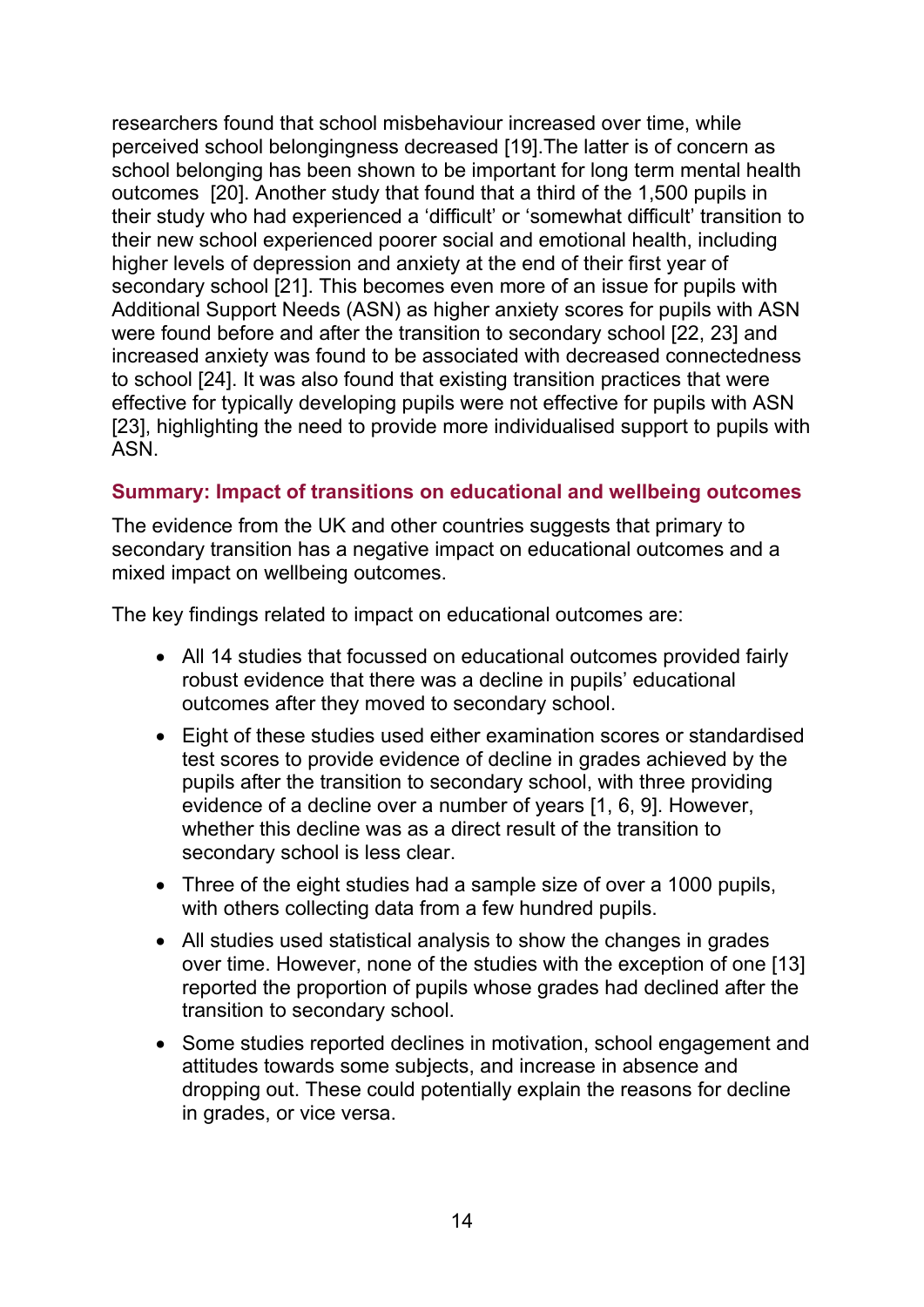The key findings for impact on wellbeing outcomes are:

- A small number of studies found either no negative outcomes or some positive outcomes for a small number of pupils.
- Two studies [16, 17] reported that most pupils adapted quickly to secondary school which was found to be important for wellbeing of pupils in another study. However, both studies had small samples and the positive changes were not reported for all pupils.
- Other studies found negative impact of transitions on wellbeing including increase in school misbehaviour, decline in feelings of school belongingness and connectedness, poorer social and emotional health, and higher levels of depression and anxiety.
- Increase in pupils' anxiety during transitions was associated with decreased connectedness to school and decline in perceived school belongingness over time.

#### **Links between educational and wellbeing outcomes in the primary to**

#### **secondary transition**

 $\overline{a}$ 

There is evidence to suggest that there are links between educational and wellbeing outcomes, with some studies noting that wellbeing can have an impact on educational outcomes [25, 26]. Analysing a large secondary longitudinal dataset, Langenkamp [25, 26] found that school ties and social integration, including teacher bonding<sup>11</sup>, popularity, and extracurricular participation, affect academic achievement. They also act as a protective factor for vulnerable pupils when they enter secondary school.

These links between educational attainment and wellbeing have been documented well by one of the more robust Scottish studies by West et al.[9]. The study examined the effect of transitions on educational and wellbeing outcomes. They conducted a longitudinal study over approximately nine years, collecting data at three time points, from over 2000 pupils from 135 primary, 43 secondary schools as well as with school leavers.

They measured educational attainment (age 18/19) using the number of qualifications, and self-esteem, depression and anti-social behaviour using standardised scales. They found that around three quarters of the participants had experienced some difficulty during the transition from primary to

 $11$  Teacher bonding in this study was measured using three items, namely, teachers treat pupils fairly, how often pupils have trouble getting along with their teachers and whether teachers care about them.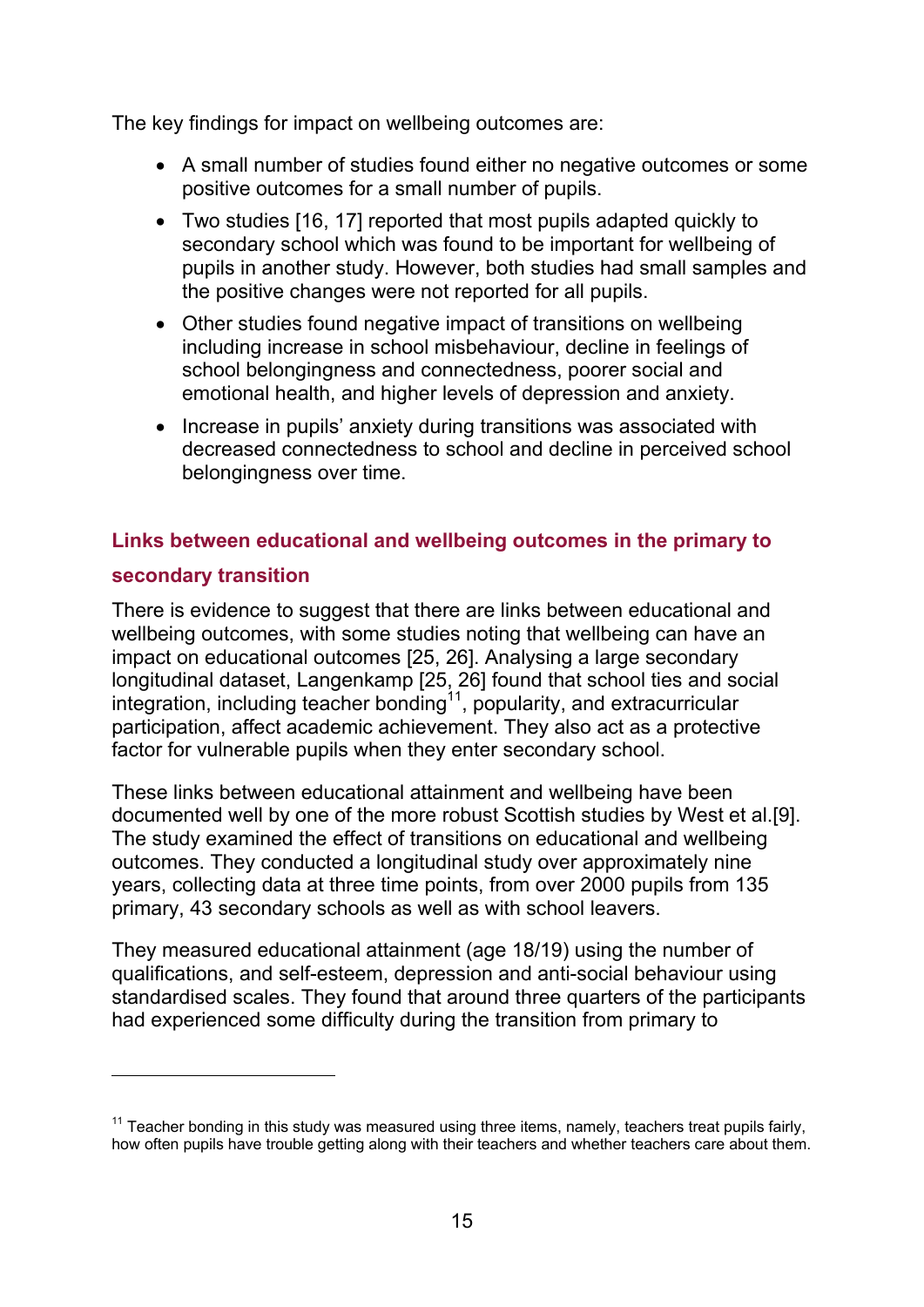secondary school. Those who had lower ability and lower self-esteem experienced poorer *school* transitions<sup>12</sup>. Those who were feeling anxious, had experienced victimisation in the past, had difficulty forming friends and had concerns about peer relationships, experienced poorer *peer* transitions. Also, those who had concerns during the transition to secondary school went on to achieve a lower number of Standard Grades. They also found that poorer school transition at age 15, predicted negative impact on both educational and wellbeing outcomes. However, as acknowledged by the authors, the data about transition concerns and anxieties were not captured at the first time point, i.e., in the final year of primary school, and pupils were instead asked to reflect on their experiences when they were in the second year of secondary school. Further, the first set of data were collected in 1994 and transition practices might have changed in the intervening 24 years.

#### **Summary: Links between educational and wellbeing outcomes**

- There was robust evidence, although based on self-reporting, from three large scale studies (9, 25, 26; two used the same secondary dataset, 25, 26), that bonding with peers and teachers is important to pupils in the transition from primary to secondary school.
- Researchers of these studies argued that if this bonding is positive and good social integration has happened, they helped pupils to be resilient to the transition and accompanying changes.
- However, if this bonding and the overall transition experience are negative, then pupils can experience long term mental health issues and lower educational outcomes; in some cases the latter is the result of the former (9).

# <span id="page-16-0"></span>**2.2 Research question 2: What does the research suggest about the experiences of children and young people during their transition from primary to secondary?**

This section focusses on research that investigated the experiences of pupils during their transition from primary to secondary school. We identified a total of 43 studies in the last 10 years that report the experiences of pupils during their transition from primary to secondary school, 23 of which were undertaken

 $\overline{a}$ 

 $12$  School concerns during the transition included, amongst others, difficulties with size of school, different teachers, the amount of work. Peer concerns during the transition included difficulties with bullying and making friends.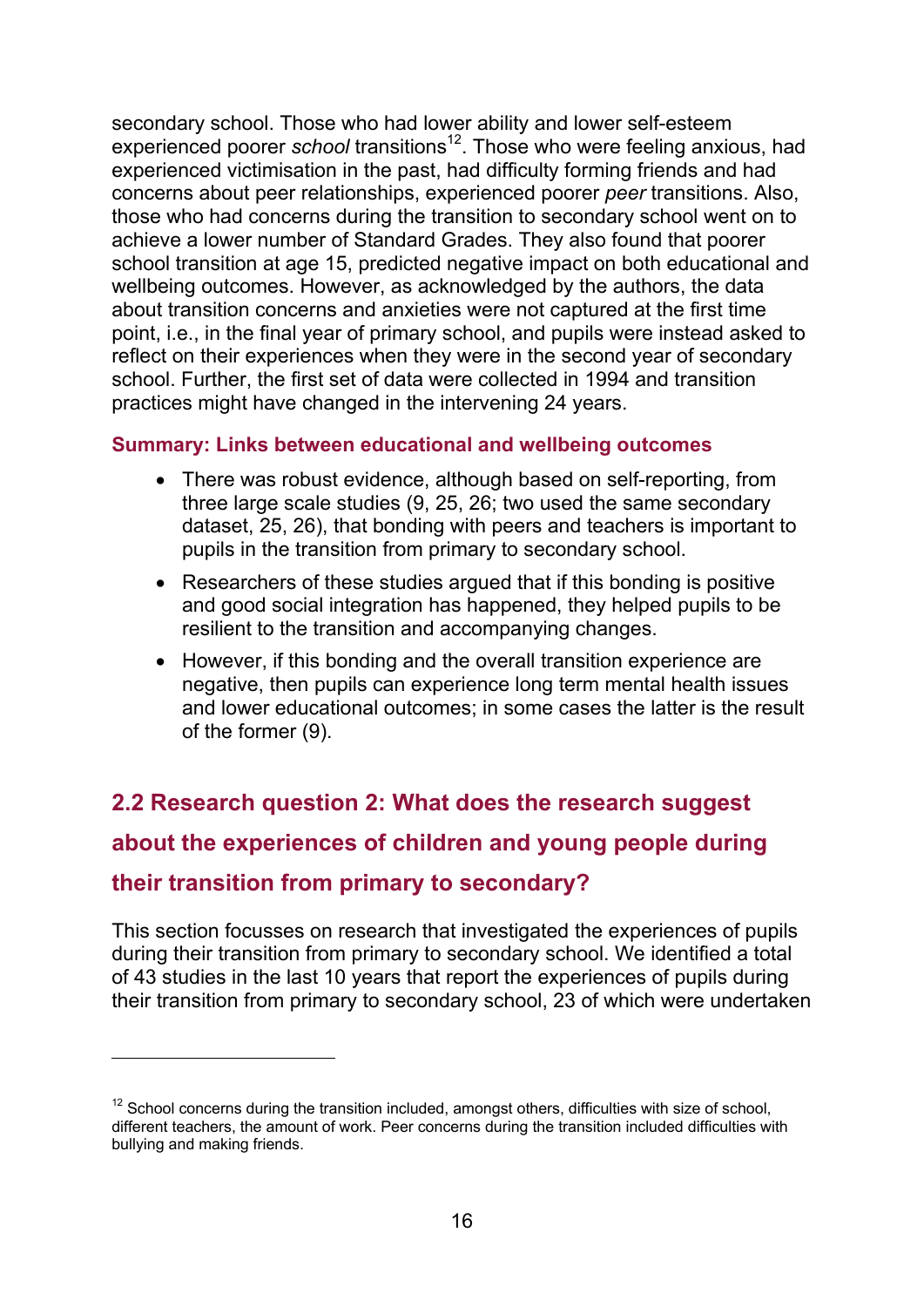in the UK. The aspects of pupils' experiences that have been explored in the literature have been thematically grouped and are discussed in terms of: relationships (with peers and teachers); physical environment; academic matters; and engagement and motivation. As can be seen from Table 3, the same aspects of transitions to secondary school can lead to both positive and negative experiences for different pupils, Overall, pupils and parents are mainly concerned with relationships with others, with less concern over academic matters [36]. For example, one study found that secondary schools were chosen based on friendship groups [52]. None of the studies have reported on positive and negative experiences that captured all four aspects noted above. Therefore, currently it is difficult to understand how these aspects might interact with each other, potentially leading to a positive and/or negative experience for the pupil. Similarly, there is little longitudinal research that allows us to ascertain the direction of the relationship between these positive/negative transition experiences and educational and wellbeing outcomes.

#### **Relationships**

Perceived and real relationships with peers and teachers were the most discussed aspect in primary-secondary transitions literature. As a result of the transition, pupils reported both positive and negative experiences related to their relationships with peers and teachers. Further, relationships were an important factor in making transitions smooth or difficult. A mixed-methods, longitudinal study involving 258 pupils from both the US and England concluded that pupils' happiness is most influenced by their relationships with peers, followed by their relationship with teachers [35]. Most pupils indicated that familiarisation with their new school environment and people prior to the transition would facilitate good relationships after the transition [36].

#### **Relationships with peers**

Several studies have reported on the peer-related concerns that pupils had prior to and after the transition to secondary school. Some of these studies collected data using qualitative methods, such as interviews in England and Scotland with small samples of pupils, parents and professionals [33, 34, 37]. Others involved larger samples with up to 550 children and 569 parents [16] and some researchers have conducted multi-site and mixed methods studies such as Booth and Sheehan who collected data in the US and England [35] . Across this body of research, pupils' worries included losing old friends [33- 35], concerns about making new friends [16, 33, 34, 37, 38] especially if they already had negative experiences in primary school [16]. These studies also report that pupils were concerned about bullying [9, 34, 35, 38], moving without any friends from their primary school [36] and dealing with new pupils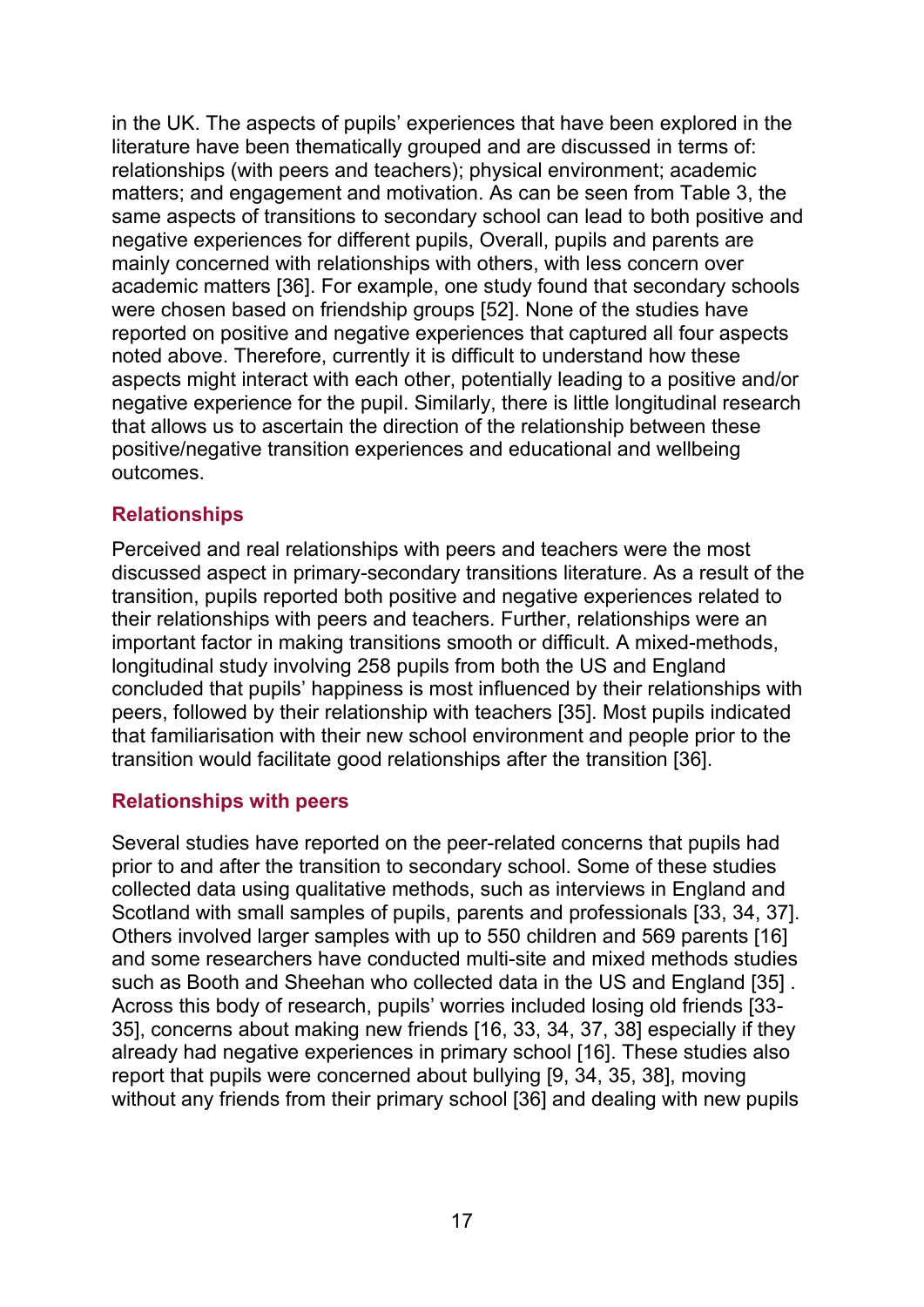who were older and bigger than them [16, 34, 41, 42] (Big Fish Little Pond Effect).

Six studies reported that transition to secondary school had been positive for forming new friendships. This was reported to be due to a wider group of friends [20, 27, 28, 32], positive relationships with new peers [36] and opportunities to transform their identities in the new school [39, 40]. One study reported that pupils had opportunities to make friends with older peers which they saw as a marker of esteem [27].

#### **Relationships with teachers**

In the case of relationships with teachers, some concerns were expressed by pupils prior to the transition. These included perception of secondary teachers being stricter [34, 36] and a sense of loss due to leaving behind primary school teachers with whom they had formed a secure attachment [34]. Negative experiences resulted from pupils experiencing different pedagogical approaches in primary and secondary schools [34]; a perception of lack of positive attitudes of secondary school teachers towards the pupils [43]; a lack of respect and trust [42], and secondary school teachers' higher expectations and rules, which were sometimes unspoken [34] and inconsistent [42].

Three studies reported that pupils were positive about the move to secondary school as they liked the clear structure and routine of the secondary school [32], had developed positive relations with new teachers [35] and found the secondary school teachers to be dynamic, fun and knowledgeable [46]. It is worth noting that one of these studies [32] collected data from six pupils with ASD in England who might have preferred the structured nature of the work due to their support needs.

Davis et al. [39] reported on a study conducted across Bulgaria, Cyprus, Greece, Ireland, the Netherlands, Romania, Catalonia/Spain and Scotland. They collected data from 578 professionals but only 34 child and parent interviews took place at three transition stages across the eight countries. The parents and teachers highlighted the need for a good parent-pupil-teacher partnership to facilitate a positive transition that is also inclusive. Therefore, they suggest that the relationship between parents and teachers is important too.

Interestingly, though, a mixed methods study [28] found that pupils' positive appraisals such as new opportunities for friendships and attitudes towards teachers were short-lived. By the second year of secondary school, these attitudes were less significant. This could be explained by the findings from a Norwegian study that found a negative relationship between perceived teacher support and age of the pupils. How positive pupils feel about their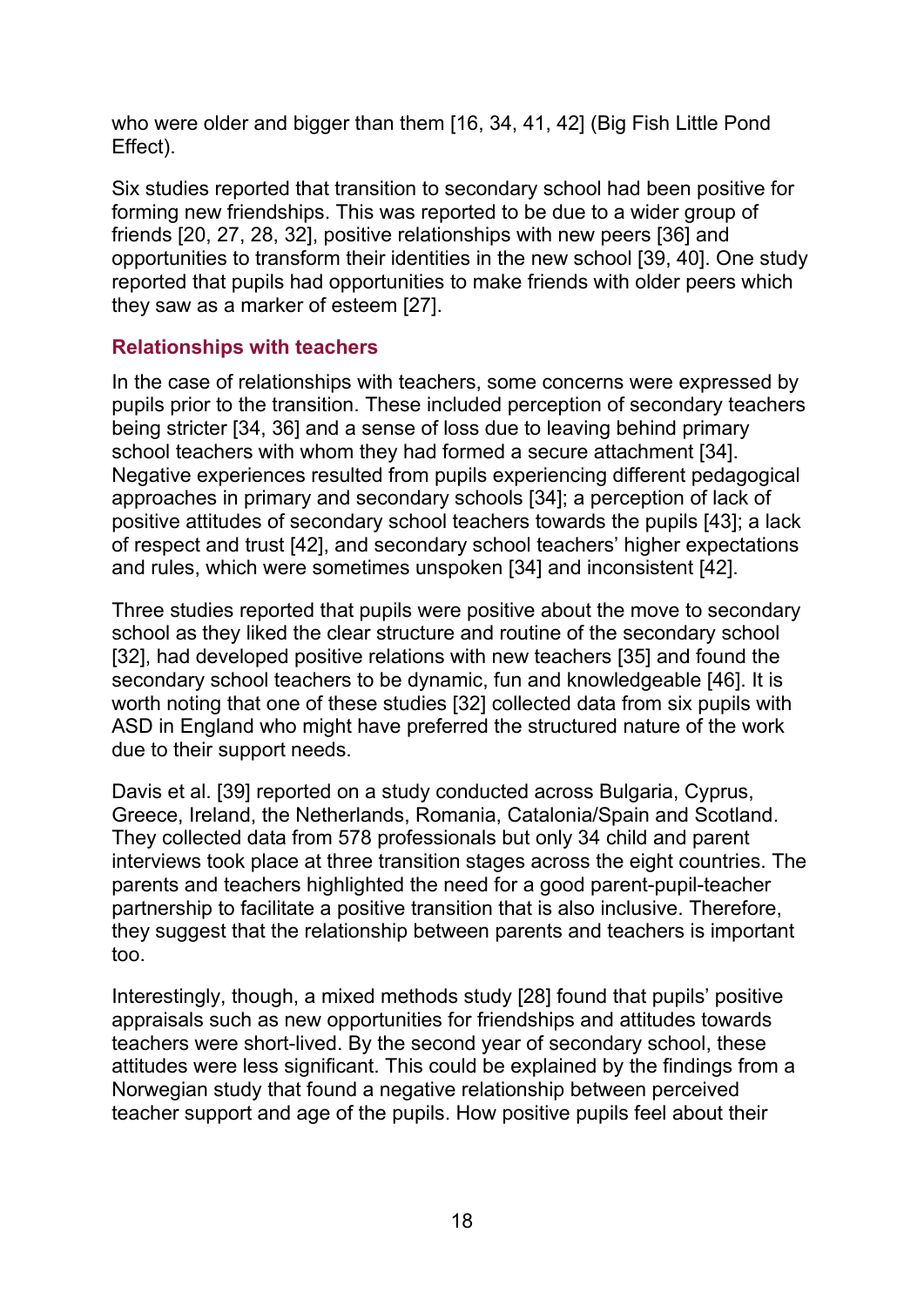relationships with teachers may be linked to age rather than primarysecondary transitions [29].

## **Physical environment**

This theme includes the physical environment of the school, such as the building and space, and its location. The negative aspects that pupils reported included difficulty coping with the larger environment of the secondary school [9, 16, 33, 35] including concerns about getting lost [34, 47, 48]. Studies that included participants with ASN (or parents and teachers of pupils with ASN) reported that there were additional issues for them, including the increased noise and hustle [31, 49] and concerns about travelling to secondary school [9]. Concerns were raised about discontiuities between how primary and secondary schools are structured, e.g., in Scotland, pupils have one classroom in primary school and in secondary school they have to move to a number of classrooms [34]. However, some pupils found the same aspects positive, such as being able to move between classes [27, 28], increased school population [32, 46], and better and more resources in the secondary school [27, 46].

It is worth noting, however, that in one study, even those pupils who liked the new physical environment in the first year of middle school in the US (largely due to the opportunity to get a locker and change classes – both perceived as indicators of being considered more mature) experienced a lack of  $fit<sup>13</sup>$ between themselves and the hectic school climate and teachers by the end of the first year (middle school Grade 7) through to the next year (Grade 8). [28].

## **Academic matters**

 $\overline{a}$ 

In this section the focus is on academic work including the curriculum, homework and assessment. There were mixed views about these aspects during transitions to secondary school. Some studies reported that pupils: found the work in the secondary school more difficult [41]; experienced greater personal responsibility related to academic planning and organization [41]; found the volume of homework was high [9] especially when there seemed to be lack of communication between their teachers; were concerned about tests and assessments [48]; and found there was a lack of curricular continuity and progression [43], including in music [44] and mathematics [45].

Other studies reported the opposite with pupils: enjoying challenging work in secondary school [27, 48]; appreciating the opportunities to learn new and interesting things [50] for growth and development [48] due to a diverse

 $13$  Lack of fit is defined as a mismatch between adolescents' developmental needs and the school environment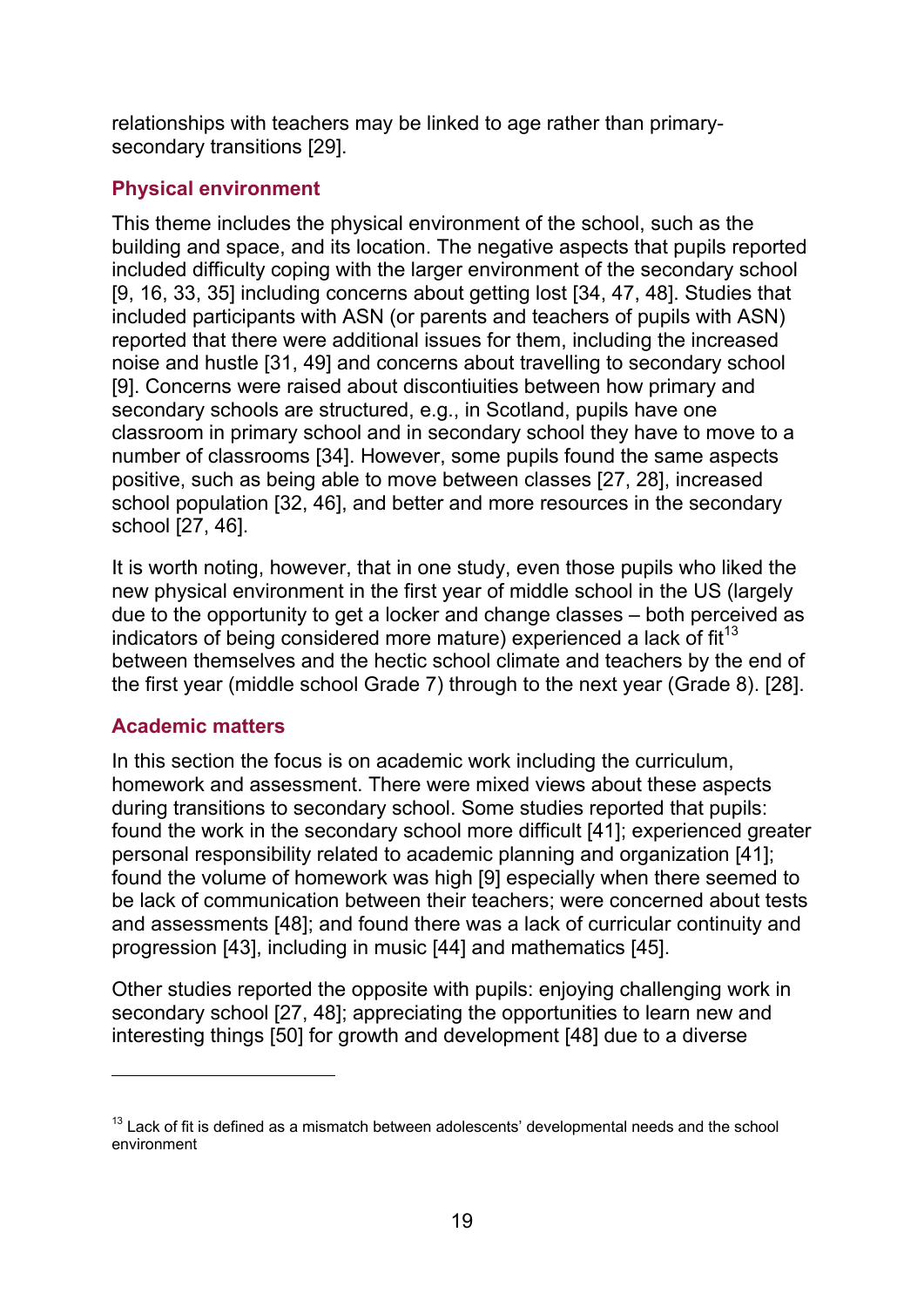curriculum [32]; and feeling being grown up with more responsibility [27, 28]. Please note that one study [28] reported that these positive attitudes were short-lived, declining by the end of the first year.

#### **Engagement and motivation**

The reviewed studies noted that after the transition to secondary school, pupils experienced a reduction in school connectedness [51]; an increase in school absences [1]; a decline in positive attitudes towards studying, especially mathematics [10]; and a decline in grades [1] (see also Research Question 1). Another study reported that although absences seem to have increased when considering the data of all 8908 pupils suggesting that transition to secondary school can lead to lowered engagement, this was not the case for a large subset of their sample [55]. They found four reasons for the difference in attendance trajectories, namely: increase in school size promoted increased attendance; moving to secondary school more racially diverse than their middle school led to decline in attendance; having experienced teachers in middle school and even more experienced teachers in secondary schools led to an increase in attendance, and going to a school with lower SES compared to the middle school led to a decline in attendance. However, it is worth considering the extent to which attendance can be proxy for engagement and motivation.

Very few UK studies reported pupils' positive engagement experiences during transitions (e.g., Symonds & Hargreaves [27]) (see Table 3). It is easy to assume that this was a feature of the research studies and how the questions were framed. However, this was not the case and even when standardised scales and/or open-ended questions were used, pupils reported more negative than positive experiences. In this context it is interesting that Makin et al. found that the participants with ASN reported negative experiences regardless of the school they moved to [30] suggesting their needs were not met in mainstream or special schools. Similarly, parental perception of the upcoming transition to secondary school was more negative than positive which was different from those whose children had already started secondary school [31] which may suggest that concerns subside over time.

## **Summary: Positive and negative experiences of transitions**

The reviewed international literature provided a rich picture of pupils' experiences during their transition from primary to secondary school.

- The most discussed aspect of transitions was relationships with peers and teachers. This included concerns about forming positive relationships and the positive impact of good relationships.
- Relationships and perceived attitudes of teachers were predictors of positive/negative experiences.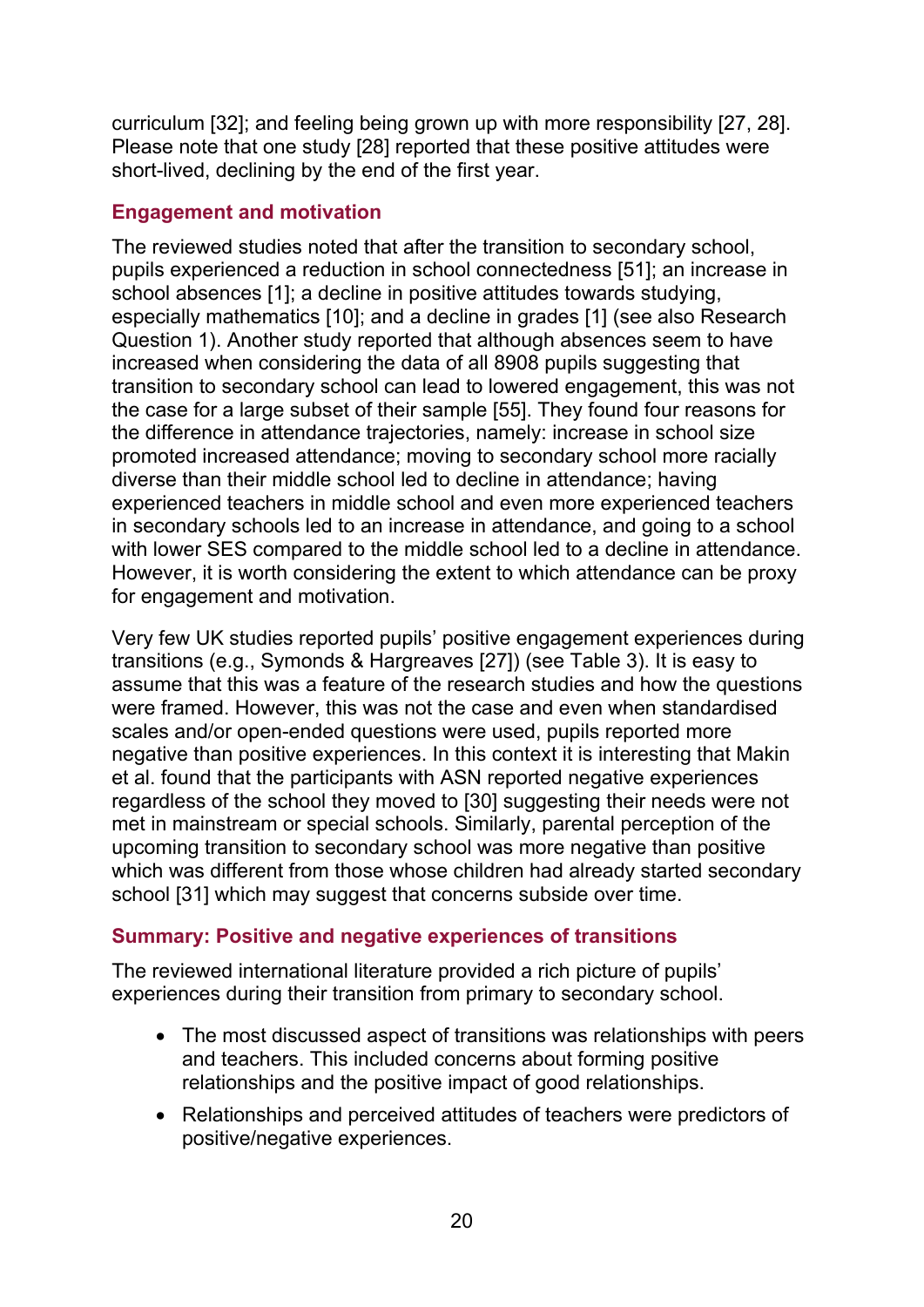- The relationship between teacher-parent was also reported to be important.
- Different pupils had different views about the same features of the physical environment of the secondary school. It was suggested that the physical environment of the secondary school may not fit well with the developmental stages of the child/young person.
- Pupils with ASN had additional requirements to those noted by typically developing peers.
- Some studies reported that pupils enjoyed challenging work, whereas others found the work to be too hard.
- Engagement and motivation were found to decline in the reviewed studies. Most studies used attendance records as a proxy for engagement.
- <span id="page-21-0"></span> One study reported that declining attendance was related to four factors, namely size of secondary school, diversity of secondary school, teachers' experience and SES area of the secondary school as compared to the primary school. They also reported that for a large number of pupils attendance had not declined.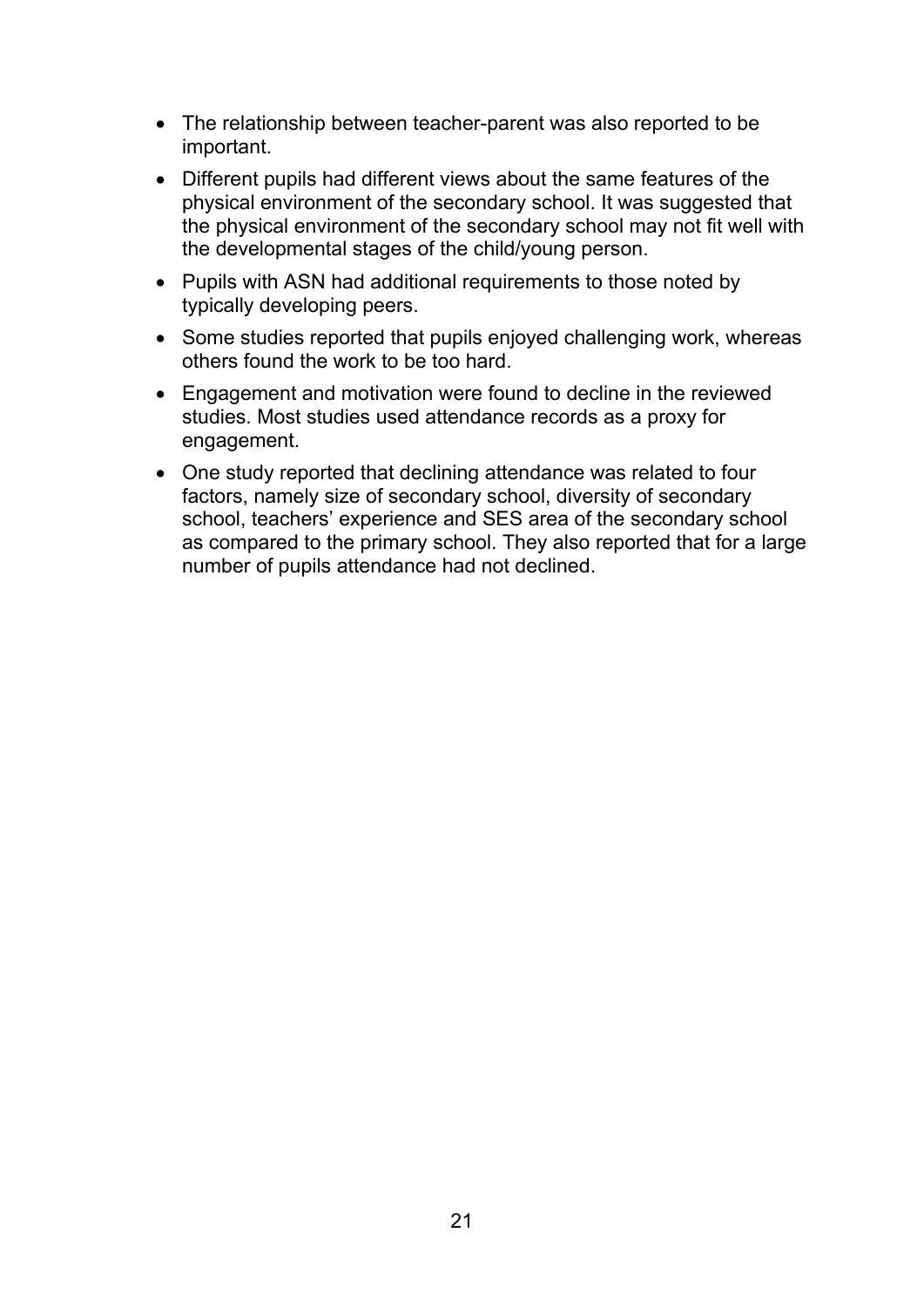| <b>Table 3: Positive and Negative Experiences of Pupils</b> |  |  |  |
|-------------------------------------------------------------|--|--|--|
|-------------------------------------------------------------|--|--|--|

|                                       | rapic J. I OSILIVE and Negative Experiences Of Fapils<br><b>Positive Experiences</b>                                                                                                                                                                                                                                              | <b>Negative Experiences</b>                                                                                                                                                                                                                                                                                                                                                                                                                                                                                                                                     |
|---------------------------------------|-----------------------------------------------------------------------------------------------------------------------------------------------------------------------------------------------------------------------------------------------------------------------------------------------------------------------------------|-----------------------------------------------------------------------------------------------------------------------------------------------------------------------------------------------------------------------------------------------------------------------------------------------------------------------------------------------------------------------------------------------------------------------------------------------------------------------------------------------------------------------------------------------------------------|
| <b>Relationships</b><br>with Peers    | Wider group of friendships [20, 27, 32]<br>$\bullet$<br>Positive relations with new friends [36]<br>$\bullet$<br>Opportunity to reject prior social roles and<br>$\bullet$<br>transformative for their sense of identity [39,<br>40]<br>Opportunities to make friends with older<br>$\bullet$<br>peers as a marker of esteem [27] | Losing old friends [33-35]<br>Concerns about making new friends [16, 33, 34, 37, 38,<br>39]<br>Bullying [9, 34, 35, 38]<br>Moving without any friends from their primary school<br>[36]<br>Dealing with new pupils who were older and bigger than<br>them [16, 34, 41, 42]<br>(Big Fish Little Pond Effect)                                                                                                                                                                                                                                                     |
| <b>Relationships</b><br>with Teachers | Clear structure and routine [32]<br>$\bullet$<br>Positive relations with new teachers [35]<br>$\bullet$<br>Dynamic, fun and knowledgeable teachers<br>$\bullet$<br>[46]                                                                                                                                                           | Different pedagogical approaches in primary and<br>$\bullet$<br>secondary schools [34]<br>Perception of secondary teachers being stricter [34, 36]<br>Leaving behind primary school teachers with whom<br>they had formed secure attachment [34]<br>Lack of positive attitudes of secondary school teachers<br>$\bullet$<br>towards the pupils [43]<br>Lack of respect and trust from secondary school<br>teachers towards pupils [42]<br>Secondary school teachers' higher expectations and<br>rules, sometimes unspoken [34] and inconsistent rules<br>$[42]$ |
| <b>Physical</b><br>environment        | Being able to move between classes [27,<br>$\bullet$<br>281<br>Increased school population [32, 46]<br>$\bullet$<br>Better and more resources [27, 46]                                                                                                                                                                            | Getting lost [34, 47, 48]<br>$\bullet$<br>Difficulty coping with the larger environment of the<br>$\bullet$<br>secondary school [9, 16, 33, 35], noise and hustle<br>making pupils with ASD feel unsafe [31], Acoustics in<br>certain spaces being unpleasant for a pupil with ASN<br>[49]<br>Travelling to secondary school [9]                                                                                                                                                                                                                                |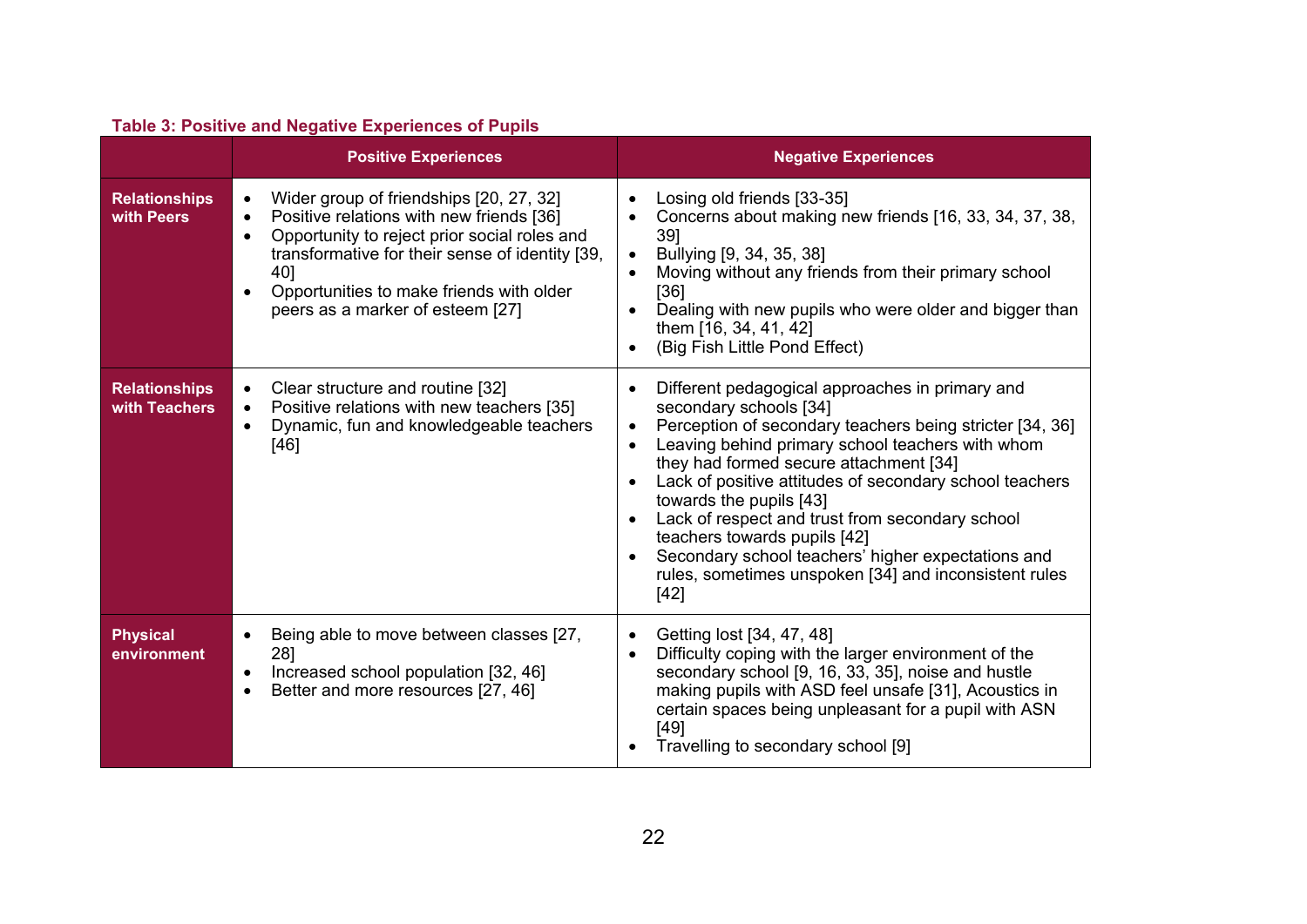| <b>Academic</b><br>matters             | Challenging work [27, 48], being able to<br>learn new and interesting things in<br>secondary school [50], opportunity for<br>growth and development [48]<br>Feeling of being grown up with more<br>responsibility [27, 28]<br>Diverse curriculum [32] | Harder academic work and inability to do it [41]<br>$\bullet$<br>Greater personal responsibility related to academic<br>$\bullet$<br>planning and organization in secondary schools [41]<br>Volume of homework [9]<br>$\bullet$<br>Concerns about tests and assessments [48]<br>$\bullet$<br>Lack of curricular continuity and progression [43],<br>including in music [44], mathematics [45] |
|----------------------------------------|-------------------------------------------------------------------------------------------------------------------------------------------------------------------------------------------------------------------------------------------------------|-----------------------------------------------------------------------------------------------------------------------------------------------------------------------------------------------------------------------------------------------------------------------------------------------------------------------------------------------------------------------------------------------|
| <b>Engagement</b><br>and<br>motivation |                                                                                                                                                                                                                                                       | Reduced feelings of connectedness with the school [51]<br>Increase in school absences [1]<br>Decline in positive attitudes towards studying,<br>especially mathematics [10]<br>Decline in grades [1] (see also Research Question 1)                                                                                                                                                           |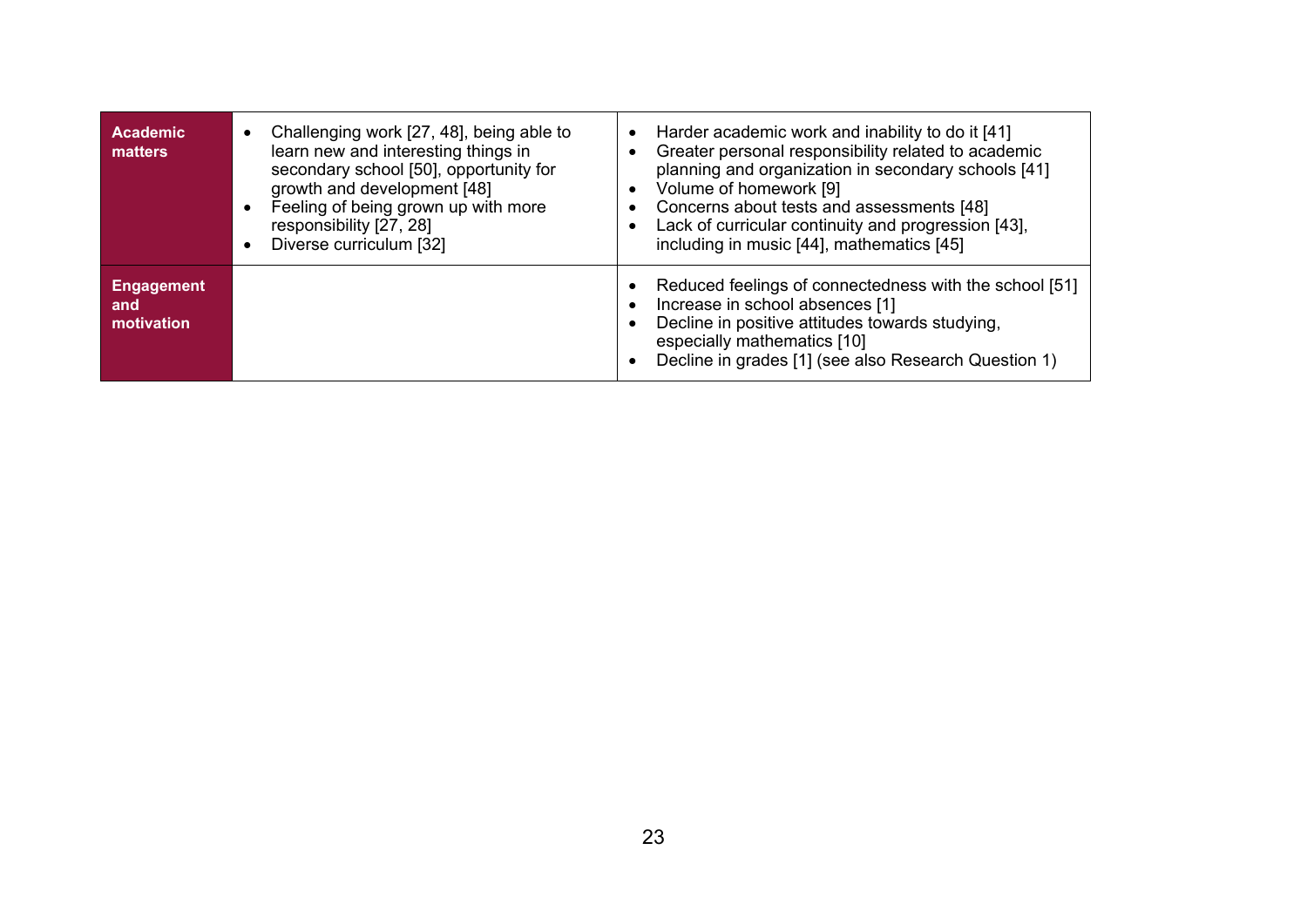# **2.3 Research Question 3: What are the key factors that make a positive or negative contribution to the primary-secondary transition?**

#### The section focusses on key factors that make a positive or negative contribution to primary-secondary transitions. The findings are split under two broad themes, protective factors and risk factors. Factors are discussed in terms of those related to: individual characteristics; interpersonal relationships (with peers, family and teachers); and the physical and cultural environment of the school. Factors relating to the structure of educational systems are also mentioned briefly but are discussed in detail under 2.5 (RQ5).

#### **Protective factors: Key factors that make a positive contribution**

There are several factors involved in how pupils adapt to the transition positively. These are:

- Factors related to pupils
- Factors related to peers
- Factors related to family
- Factors related to teachers
- Environment and school factors

#### **Factors related to individual characteristics of pupils**

Whilst several studies have explored how individual characteristics of pupils impact on the transition from primary to secondary, the research also shows that the school environment plays a major role in how children develop the necessary competencies and skills to adapt. Research has explored the following pupil related factors that make a positive contribution:

- ability to control negative emotions [50, 53, 54]
- problem solving skills to effectively negotiate the contextual and social changes [53]
- ability to develop good and stable peer relationships [2, 27, 33]
- confidence in own abilities, child-led transition processes [27, 39] (i.e., the child has agency and voice in matters related to their transitions)
- enjoyment of school life and connectedness to school [27]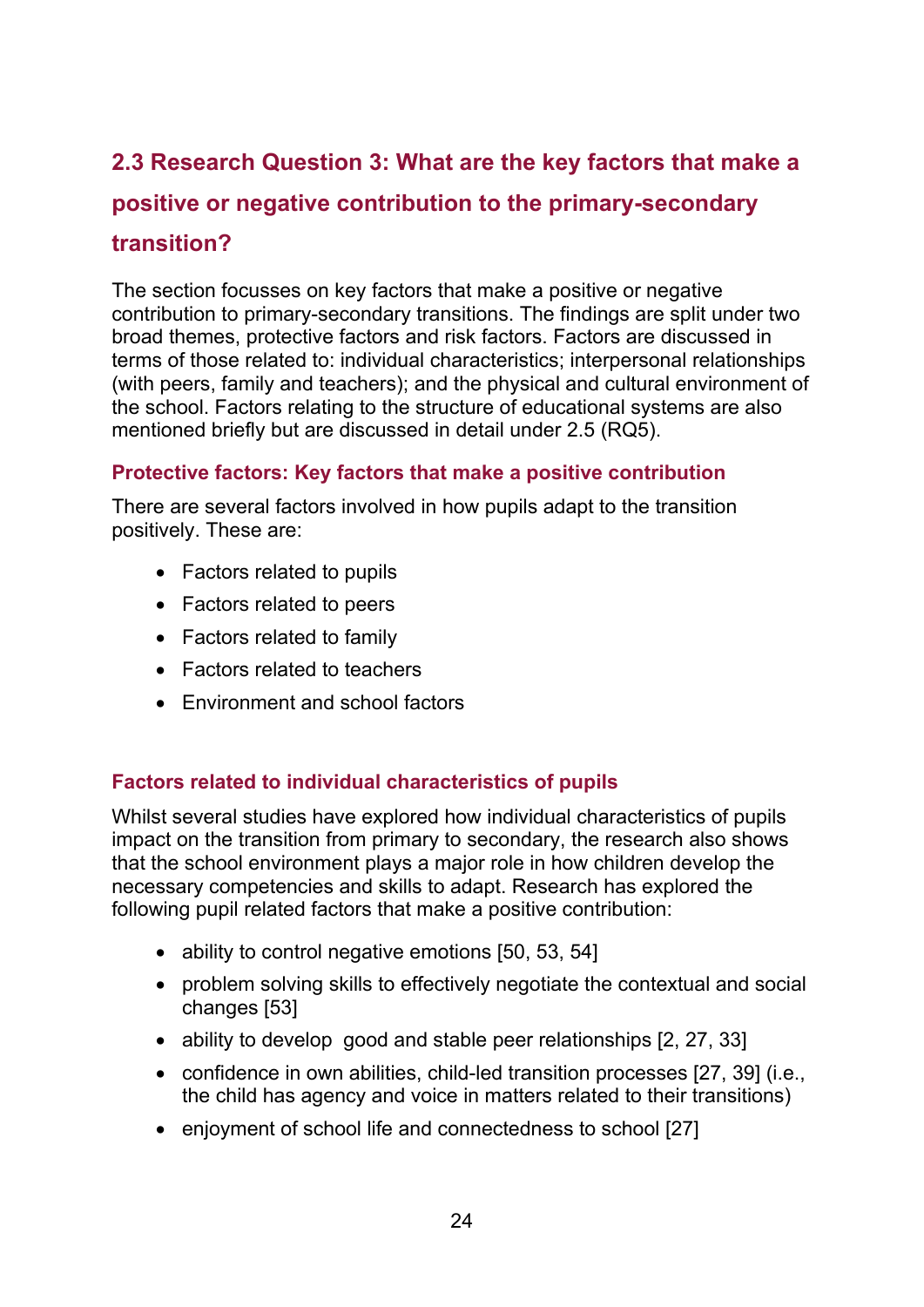good school attendance that then increases academic engagement [55]

Therefore, opportunities need to be created in nurseries and primary schools for children to learn these academic, social and emotional skills. Ultimately, school environments that support children to achieve and succeed have a positive impact on their transition experience [50].

Further, it is important that schools and education systems fit with the child/young person's developmental stage and needs so that they find the learning at school, and the school climate, to be engaging and motivating. It is also vital that pupils have positive expectations about the transition prior to experiencing it as research suggests that pupils who expected a positive transition were three times more likely to have a positive transition [56].

#### **Factors related to peers**

As mentioned earier, researchers have found peer relationships as one of the most important factors that can lead to positive or negative outcomes [59]. For example, peer acceptance, number of friends and quality of friendship before the transition to secondary school contributed significantly to the prediction of adjustment after the move [57, 59]. Further, Kingery et al. [57] found that the relationship between peer acceptance and academic achievement was extremely robust, highlighting that pupils' primary school social interactions play a substantial role in their academic success at secondary school by serving as a protective factor in coping with challenges associated with primary-secondary transitions.

Hammond [33] and Tso and Strnadová [58] suggest that good peer relationships can act as resilience factors. This is also confirmed by a study undertaken by Symonds and Hargreaves [27] who argue that good peer relationships lead to more positive attitudes towards school and emotional engagement with teachers, peers and lessons. Unsurprisingly, Farmer et al. [40] found that less bullying in secondary schools helped too. However, interestingly, based on an analysis of 1995-1996 National Longitudinal Study of Adolescent Health (Add Health) data and the Adolescent Health and Academic Achievement (AHAA) study data from the US, Langenkamp [25] found that pupils who transition with some but not all previous classmates retained previous friendships but also benefitted from making new friends compared to those who move with their entire class or with very few classmates. She reported that they had higher academic outcomes. Further, using the same dataset Langenkamp [26] reported in another paper that social relationships in primary school acted as a buffer against poor academic outcomes in the first year of secondary school; however this was not the case for low-achieving primary school pupils.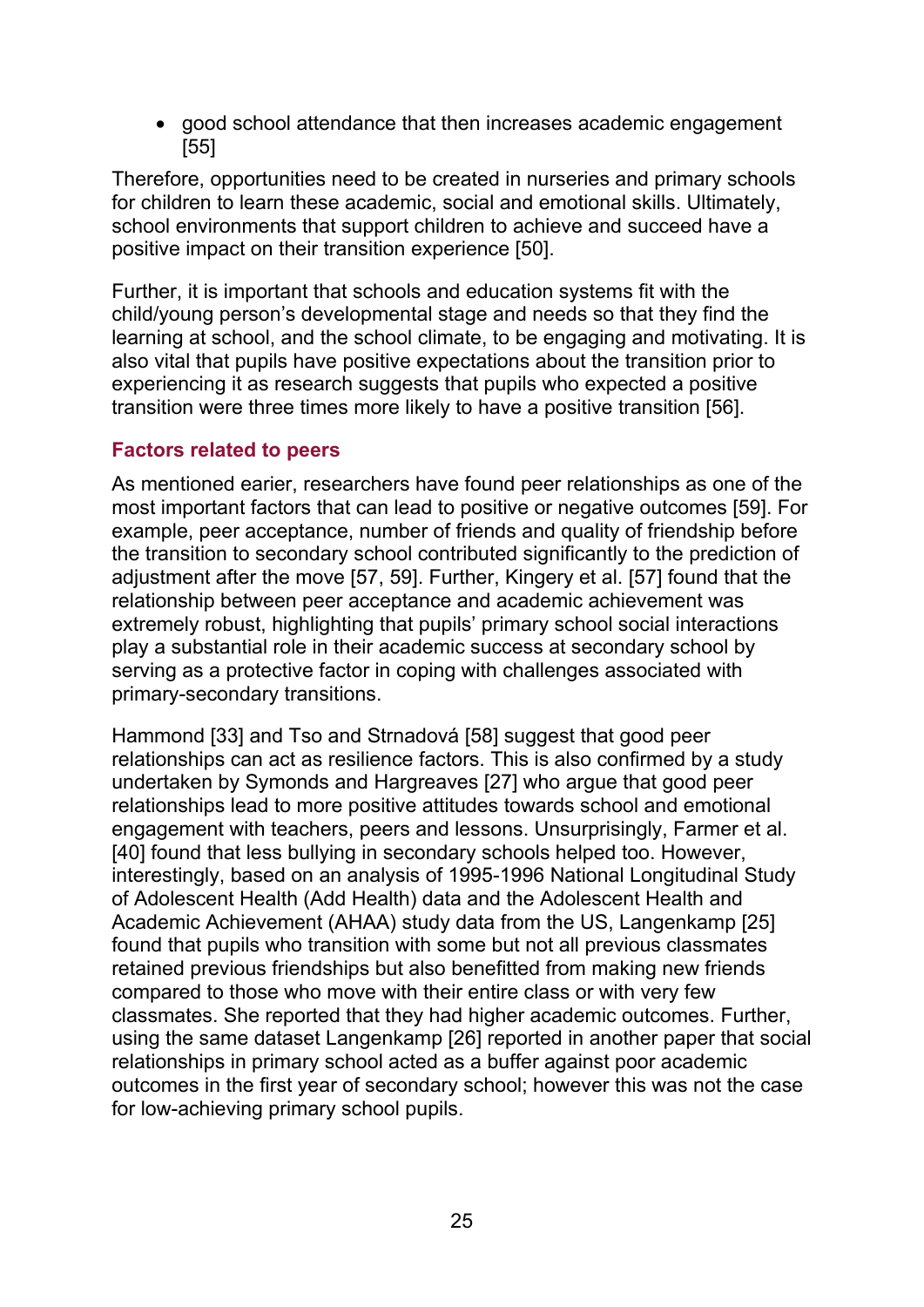#### **Factors related to family**

Research suggests that out-of-school factors might be more important than inschool factors during transitions [1, 59], and research to date has focussed on family relationships and interaction [59]. Several key factors relating to family have been found to be important for successful transitions, namely: consistent and ongoing support from parents [59, 60]; stable home environment [33]; responsive and engaged parents [33]; and a parenting style that children and young people perceived to support their autonomy [61]. In an Australian study with just under 2000 pupils undertaken before and after the transition to secondary school in Australia, it was found that pupils who were closer to their parents were more likely to report that they had an easy or somewhat easy transition [59]. Perception of maternal and paternal behaviour that supported autonomy was found to be equally effective; it was positively related to selfesteem and negatively related to depressive symptoms across transition from primary to secondary school [61]. A study in the USA undertook a Social and Health Attachment Survey with 652, mainly ethnic minority, pupils and found that parental control in the form of support and supervision was also found to be associated with higher levels of academic motivation and lower levels of negative behaviour [62].

The extent to which schools involve parents in the transition processes can impact on how well children transition from primary to secondary. Research suggested that schools who employed parent-led or parent-teacher partnership approaches, and where parents were involved as equal partners, were likely to support the child's transition and inclusion of pupils with additional support needs more effectively [39]. However, not all professionals in this cross-EU study [39] agreed that schools should use a parent-led transition approach. Some did not want it to be parent-led because they wanted it to be professional-led. Whereas others did not want it to be parentled because they wanted to follow a child-led approach to transition practice.

According to MacKenzie et al. [48] another protective factor in the family is an older sibling who attends the same secondary school. They found that this could reduce anxiety and negative attitudes towards the transition from primary to secondary school. However, it is worth noting that their sample comprised all female pupils and the impact on male pupils might be different.

#### **Factors related to teachers**

Most of the researchers looking at factors influencing the transition outcomes focus on the teacher's role. Supportive [60] and caring teachers [33], and good teacher bonding [25] have been found to enhance the transition experience. Perceived teacher support was associated with positive perceptions of school climate and academic motivation [62] and teachers' attitudes and abilities were found to affect pupils' integration into secondary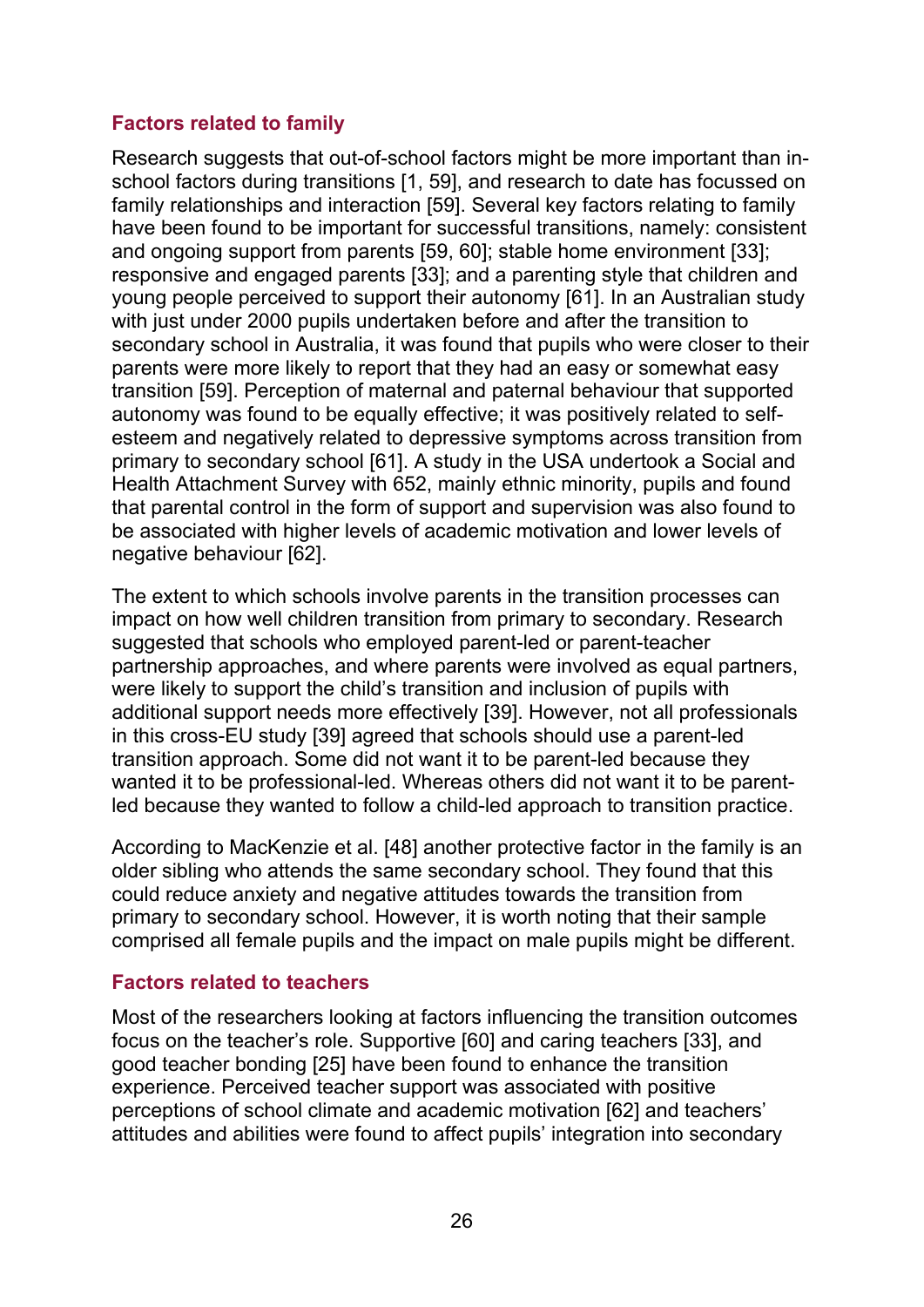school [50]. Further, teachers who made learning fun and enjoyable [50] enhanced the transition experience; this is crucial as enjoyment was found to be the most important factor behind emotional engagement with peers, teachers and lessons [27]. In an Italian study, Longobardi et al. [64] reported that pupil-teacher relationships can be both a protective and risk factor. They found that the quality of the relationships between pupils and teachers can affect both academic achievement and conduct problems and hyperactive behaviours. Further, Madjar and Chohat [65] found that teachers who: encourage learning and understanding instead of achieving high scores; focus on the individual's achievement rather than comparison of their achievement with their peers; and are responsive and patient when pupils make mistakes, can enhance a pupil's self-efficacy which supports a more successful transition to secondary school. Further, it has been suggested that teachers are effective when they are comfortable with a shift in power dynamics and are willing to allow child- and parent-led transition processes [39].

### **Environment and school factors**

Focusing on school connectedness and belonging, Lester et al. [66] found that feelings of connection to primary school were important for later connections to secondary school and helped reduce any symptoms of anxiety. Vaz et al. [20] found beneficial long term effects of school belongingness on mental health functioning. Further, Vaz et al. [20] recommended that schools should assess pupils' school belongingness and mental health functioning in primary school and share these records to enable appropriate support to those who need it.

#### **Risk factors: Key factors that make a negative contribution**

Many of the protective factors operating at the individual, interpersonal and school level have also been found to be associated with negative transition experiences.

## **Factors related to pupils**

According to 74 teachers from six lower secondary schools in Norway, over 30% pupils were seen to have experienced problems with transitions. The teachers reported that pupils did not have successful transitions due to a lack of academic skills, inability to follow directions, and lack of ability to work independently and in groups [68].

There is also evidence to suggest that additional support needs can exacerbate the negative impact of primary to secondary school transition. For example, children with Autistic Spectrum Disorder (ASD) [22, 47] or English as an additional language (EAL) experience more difficult transitions (see also 3.4). Bailey and Baine [53] found that pupils with SEN/ASN can become dependent on adults to support them in primary school, and a lack of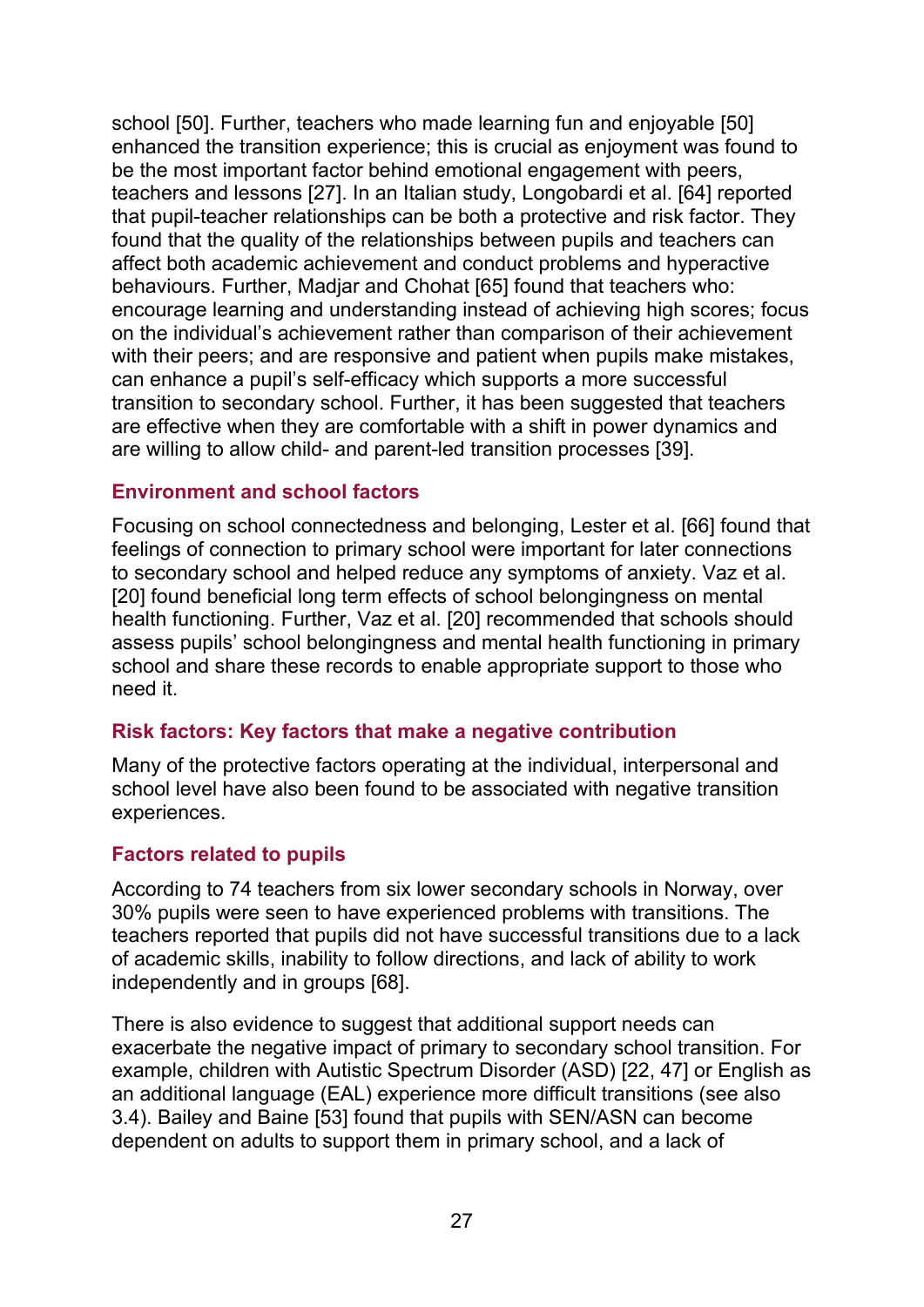comparable levels of trust, support and comfort at secondary school can lead to difficulties in adjusting. This decrease in pastoral support in secondary school was also noted by Hammond [33].

#### **Factors related to peers**

The difficulties related to friendships with peers during transitions have been reported in several other studies as noted under 2.2. For example, Hammond (2016) [33] noted that pupils were anxious about leaving behind and falling out with old friends, making new friends and trying to be part of a new social group.

## **Factors related to family**

Some of the family factors noted earlier under positive transitions, can also be associated with more difficult transitions. For example, Hammond [33] suggested that lack of autonomy at home can have a negative impact on transitions. Another study found that siblings/cousins can worry the child/young person when they share their negative experiences with them prior to the transition to the secondary school [34].

### **Factors related to teachers**

Symonds and Hargreaves [27] noted that teachers may be accountable for a major portion of the decline in attitudes toward school. Pupils in their study in England were concerned about the volume of homework rather than the difficulty level, which they blamed on lack of coordination among teachers. This was also found in a study from Australia where completing both homework and assignments for a number of teachers was difficult for the pupils [50]. Further, differences and discontinuity in assessment [60] and disciplinary practices [34, 60] have also been noted, which contribute to pupils becoming disengaged from school. Teachers also spoke about the organisational discontinuities between primary and secondary school, as well as discontinuity in teaching styles [43]. The discontinuity in moving from managing the expectations of one teacher in primary school to several teachers in secondary school might therefore be a major factor in the transition experience being negative.

#### **Environmental, systemic and school factors**

Evangelou et al. [16] reported that legislation can impact on where changes to support the transition process need to be implemented. For example, in some countries, local authorities are responsible for processes which ultimately impact on the transition experience (e.g. coordination of admissions). This study also highlighted that lack of communication between regional areas can be problematic, especially when pupils could be attending primary and secondary schools in different regions and even local authorities. Further,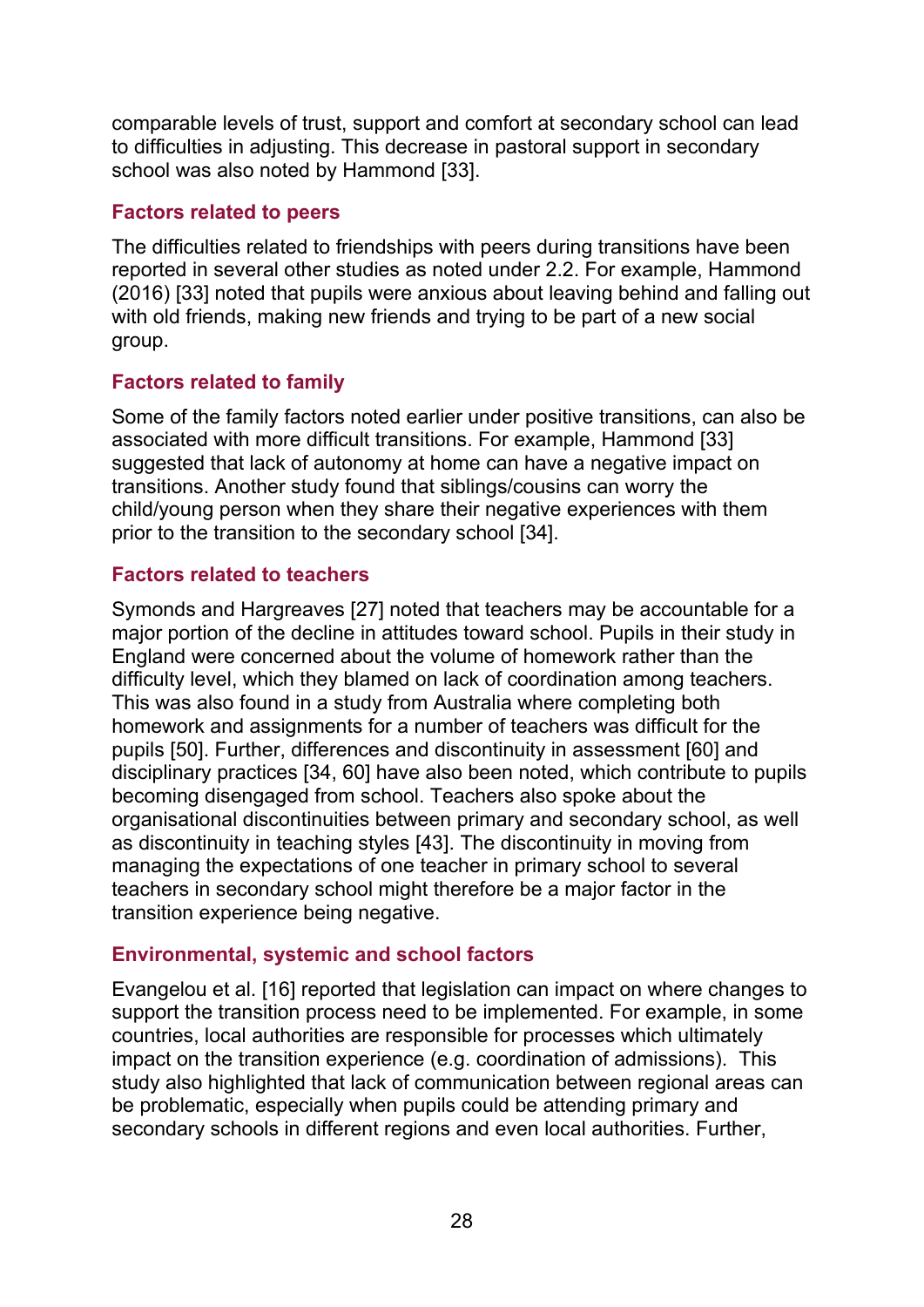there were several systemic factors that led to problems with transitions, such as larger school, increased academic demand and having to move and travel to school [33, 34], resulting in pupils finding secondary school to be a very different context [30]. The environment can be intimidating and have an impact on academic motivation and ability to develop friendship networks, thereby minimising social capital that can contribute to positive educational outcomes [69].

According to teachers from a study in the US, the biggest barriers to successful transition were: lack of resources; lack of training especially related to career development planning for pupils with disabilities and facilitating parent/pupil involvement; lack of involvement from all stakeholders including pupils and parents; and lack of structures and systems that could support them to facilitate good transition practice [70]. The school organisation models were again found to be key factors leading to problems with transitions, discussed further under 2.5.

#### **Summary: Key factors that make a positive or negative contribution to**

#### **primary-secondary transition**

 $\overline{a}$ 

The review found several key factors that make a positive or negative contribution to primary-secondary transition. As multiple ecological systems<sup>14</sup> of the child/young person (e.g., peers, school) are involved in supporting or hindering transitions, transition to secondary school is not a straightforward area to research. None of the studies collected data from all significant others/influential individuals within the child's ecosystem.

- There are several factors within the child's ecosystem that can act as a barrier to, or facilitate, a smooth transition to secondary school. Further, the same factor might act as a protective and/or negative factor at different times, and sometimes at the same time.
- Pupils' emotional intelligence, problem solving skills, confidence and engagement were seen to facilitate positive transitions.
- Good relationships with peers, family and teachers were seen to enhance resilience to deal with change.
- Child-family interaction and parent-teacher relations can have an impact on the transition experience.

<sup>&</sup>lt;sup>14</sup> Bronfenbrenner (1979, 1992) conceptualised ecological systems theory in terms of the proximal and distal systems ranging from those closest to the individual (such as parents) to those most remote (such as national policy). These systems from proximal to distal are the microsystem, mesosystem, exosystem, and macrosystem. Chronosystem was added at a later date to represent effect of time on all other ecological systems (Jindal-Snape, 2016).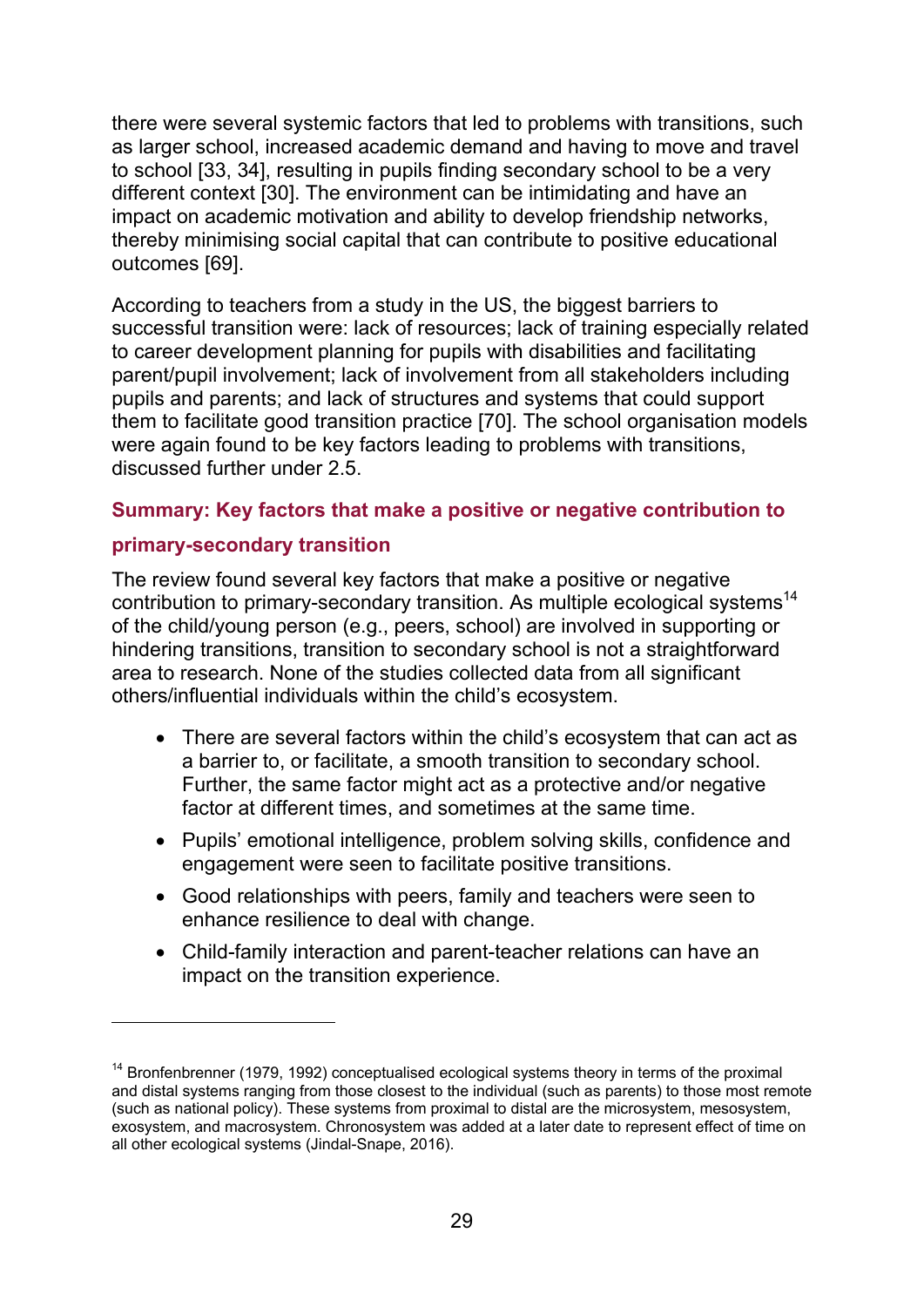- It was found that pupil and teacher relationships can affect academic achievement, engagement and behaviours (such as conduct and emotional behaviours) and have a substantial impact on whether the transition experience is positive or negative.
- There were mismatches and discontinuities between primary and secondary school teachers' practices that led to a negative transition experience.
- Assessing pupils' school belongingness and mental health functioning in primary school and passing this information to secondary schools was seen to be an important way of supporting them, especially as this could highlight support needs.

<span id="page-30-0"></span>**2.4 Research Question 4: What does the evidence suggest about the differential impact of transition on children facing additional educational barriers such as poverty or additional support needs?** 

This section focusses on the experience of the primary-secondary transition for children and young people facing additional educational barriers. The search for this research question was different from other research questions (please see Methodology section). We manually searched all the papers that had met the criteria in the context of primary-secondary transitions and were to be used in this literature review. We used key words such as disabilit\*, additional support need, support need, autism, inclus\*, poverty to do searches but also highlighted anything that seemed like additional barriers when reviewing the papers. Therefore, it is possible that some papers related to this research question might have been missed if they did not meet our initial criteria for primary-secondary transitions literature.

The majority of the studies about additional barriers were undertaken in the UK. Only five studies were identified as being directly relevant to Research Question 4 as they compared typically developing pupils with those who have additional educational barriers. There was a wider body of literature identifed where the transitions of pupils with an ASN are studied [3, 13, 14, 20, 22, 23, 30-32, 49, 51-53, 58, 63, 71-75, 81, 83-96]. However, this wider body of literature focused only on a sample comprised of pupils with an additional barrier and so it is difficult to provide evidence of differential impact of the transitions. Nevertheless, most authors of these studies have argued that transition is more difficult for pupils with ASN. Two studies from this wider body of literature have been included in this section as they are from Scotland [22, 71].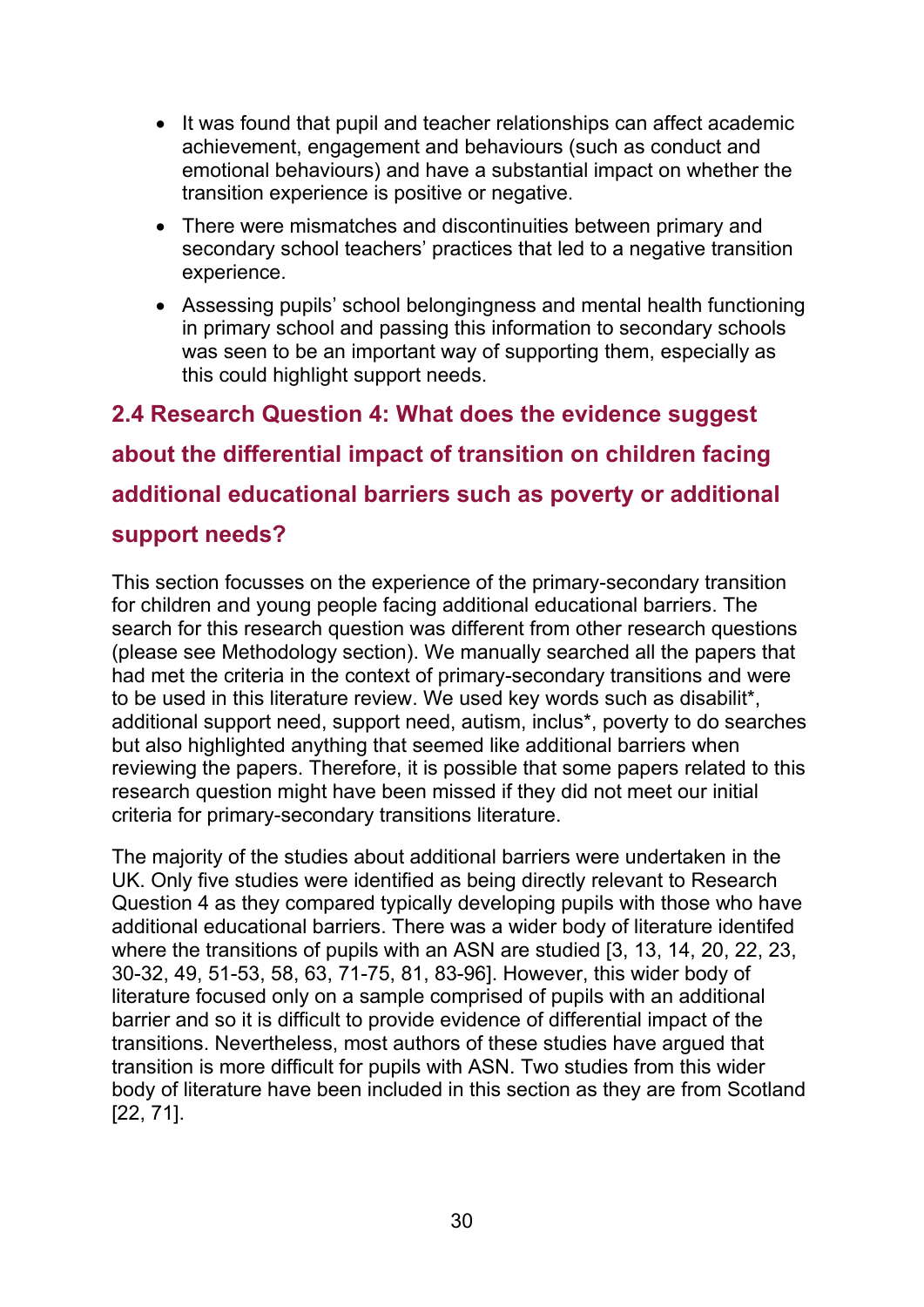Of the seven studies discussed here, four were from the UK, one from Ireland and two from Australia (drawing on the same sample of pupils). Four of the studies focussed on disabilities [20, 23, 73, 74]; two involved pupils identified as vulnerable (such as, those who may be in care, are a young carer, or social and emotional difficulties) [71, 72], and one focussed on pupils with Aspergers Syndrome [22].

Two studies reported on the prevalence of anxiety being greater in pupils with disabilities than their typically developing peers [23, 73]. However, Bloyce and Frederickson [72] found that anxieties relating to the transition were no greater for pupils with disabilities than it was for pupils with English as an additional language. Four studies highlighted the mental health and emotional needs of pupils with additional support needs at transition [20, 23, 71, 72, 74]. Vaz et al. [74] suggested that there is a link between pupil's anxiety and mental health, which has a possible negative impact on their academic attainment. Therefore, it has been argued that there should be an emphasis on the transition support of pupils with additional support needs [23, 73], with others also recommending that these transition processes should be personalised to the needs of different groups of pupils [22, 72]. Further, a co-ordinated approach between the schools, with input before the transition from pupils with additional needs (including those at a social disadvantage or with mental health issues) has been reported to be important [20, 74]. Strategies that have been used to support transition to secondary school for pupils facing additional educational barriers include:

- relaxation techniques [22]
- nurture groups (i.e., small classes within a mainstream school where pupils are supported to develop emotional and social wellbeing) [71]
- curriculum bridging units (i.e., schemes of work that start in the primary school and are completed in the secondary school, sometimes taught by the secondary teacher) [23]
- Transfer Support Team intervention where the same support assistant worked with the pupils in their last terms at primary school and again after they moved to secondary school, implementing a scheme of work to prepare the pupil for the transition [72]

The study exploring the Transfer Support Team intervention had a comparison group and it was found that the intervention group's concerns, though much higher than the comparison group's prior to the intervention, reduced to the same level post-intervention. However, none of the studies exploring these intervention strategies collected data over a long period. Therefore, it is unclear whether these strategies were effective in the long term. It has been suggested that transition support should also be provided to family members [22].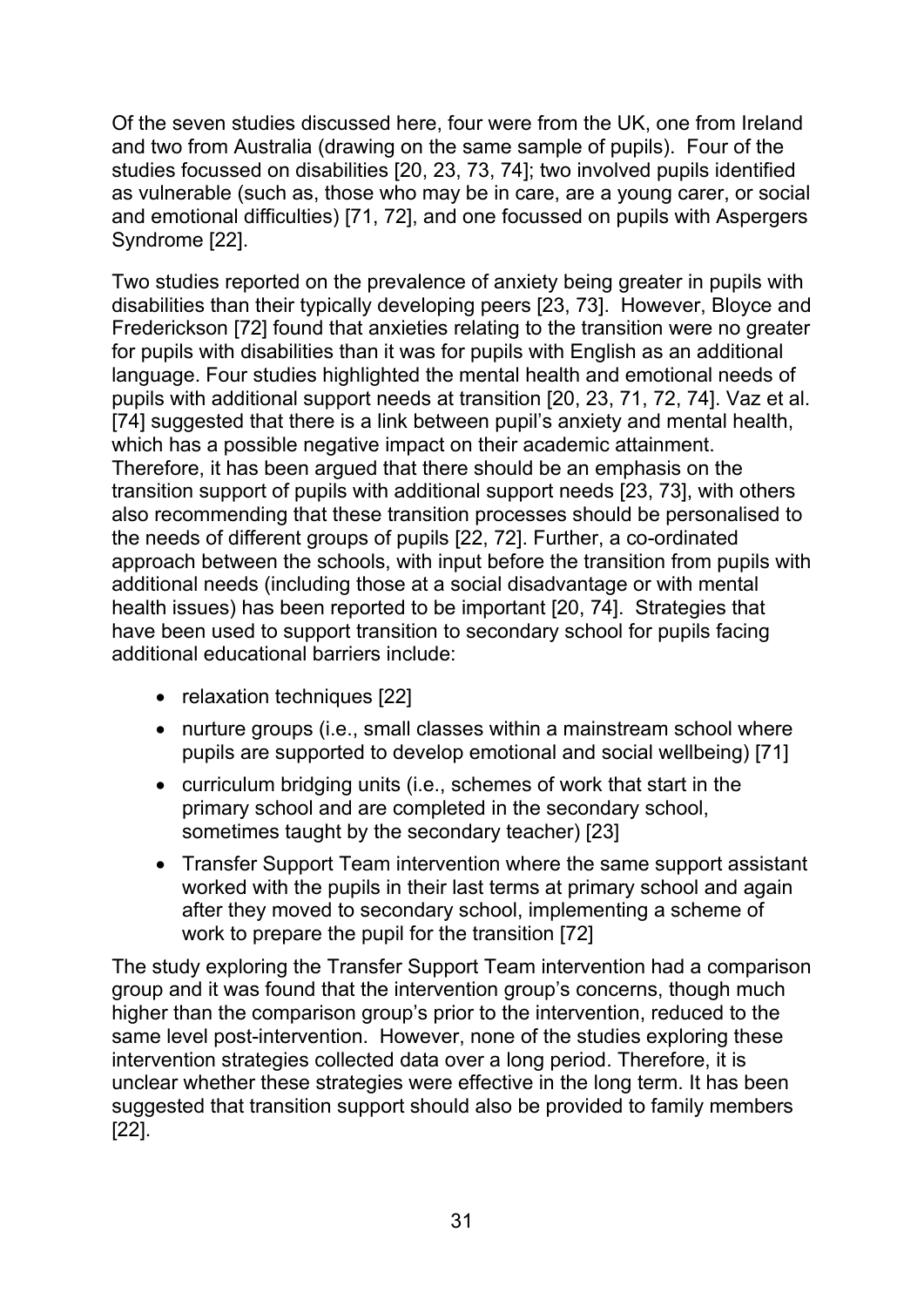### **Summary: Differential impact of transition on children facing additional**

#### **educational barriers**

The review found little research on the differential impact of additional educational barriers on primary-secondary transitions. However, there is evidence to suggest that:

 Pupils facing additional educational barriers also have additional needs which should be addressed through transition support as indicated above. These pupils benefit from differentiated support provided by schools for their transition to secondary school.

# <span id="page-32-0"></span>**2.5 Research Question 5: What does international evidence**

# **suggest about the characteristics of educational systems that**

## **support or hinder the transition experience?**

This section focusses on international evidence about the characteristics of educational systems that support or hinder the transition experience. Some countries have changed their educational systems to enable smooth transitions, such as middle schools in the US. In this review, apart from two studies [35, 75], we found no other international comparative studies. Further, the authors seem to have made an assumption that the reader knows their context which has resulted in little discussion in reviewed literature of characteristics of educational systems that can support or hinder the transition experience. However, we have tried to unpack what these studies found in order to attempt to provide answers to Research Question 5. We will consider these characteristics of educational systems and their impact under the following themes:

- Age at transition
- Organisational model of the school
- Size of school
- Structural organisation of schools
- Environment of school
- Feeder schools and clusters

## **Age at transition**

One study attempted to study the impact of age at the time of transition to secondary school as previous studies have suggested that puberty might be a contributing factor for negative transition experiences. This study [76] was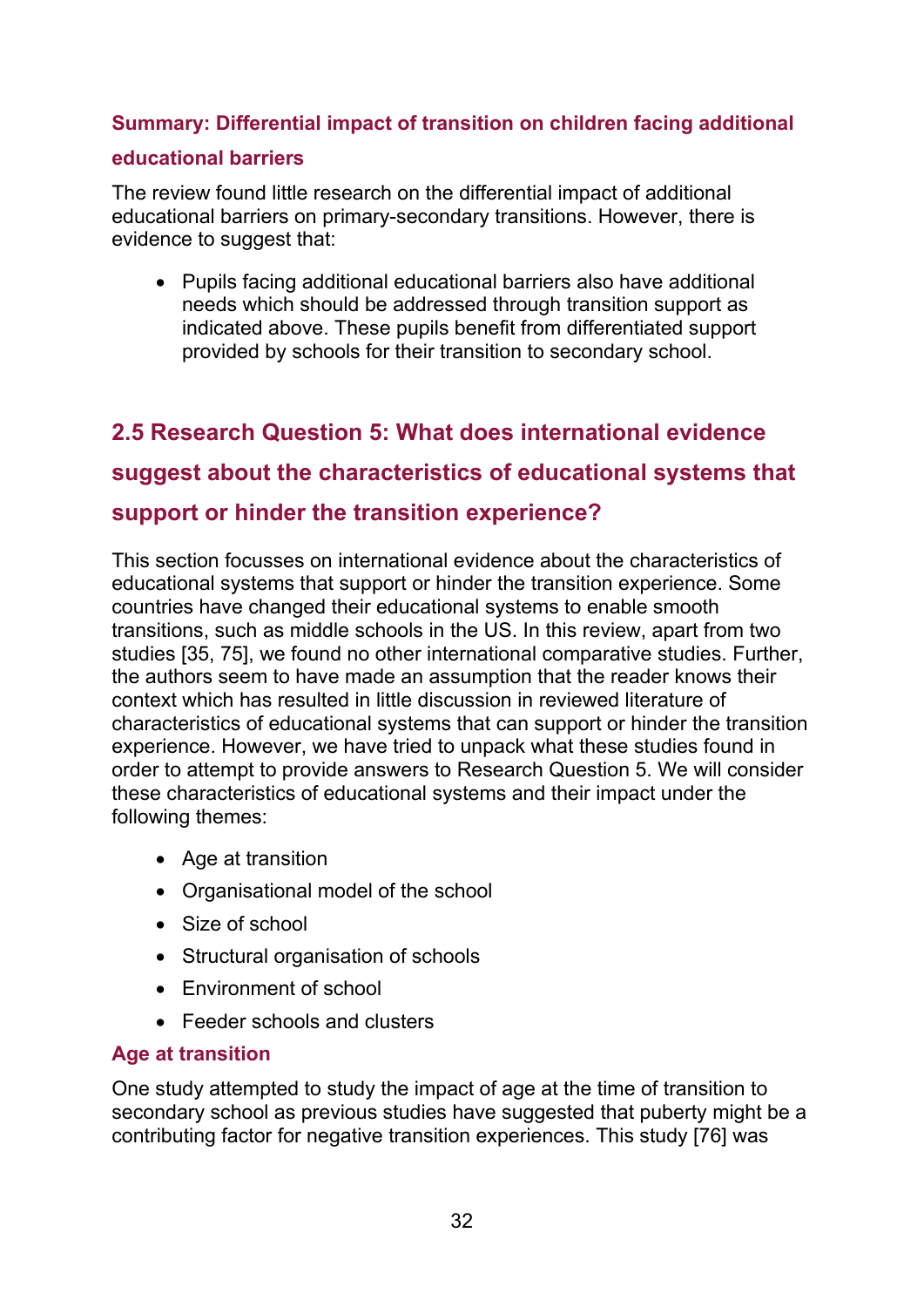conducted in Germany where transition to secondary school takes place after 4th grade, i.e. before the onset of puberty, unlike other countries, including Scotland where pupils transition to secondary school between the age of 11 and 12. Arens et al. [76] aimed to determine whether the decline in pupils' academic self-concept and self-esteem noted in other research was related to the impact of puberty and transition or transition alone. They studied the perception of two groups of pupils prior to the onset of puberty, those in the class before (4th Grade, mean age of sample 9.67, Standard deviation of 0.60) and those in class after (5th Grade, mean age of sample 10.75, Standard deviation of 0.59) transition to comprehensive secondary school. They found that the pupils who had made the transition to secondary school had lower levels of self-esteem, which could be a result of their academic and social experiences. They concluded that age at transition did not lead to the decline in Grade 5 pupils' self-concept (i.e., belief about themselves and their competence) and self-esteem, and that the decline was subject to environment-based transition effects. However, we need to treat the results with caution as they did not follow the same pupils from primary to secondary school. Further, as the researchers themselves noted, they did not measure maturity levels of individual pupils, thereby making an assumption about the onset of puberty based on pupils' age.

#### **Organisational model of the school: Independent vs public schools**

Organisational structure of the school, i.e., whether the school is public, independent or faith based, can have an impact on educational and wellbeing outcomes. Vaz et al. [20] looked at differences in transitions for 266 pupils (69 of whom had a disability) from private/independent, Catholic and public/government primary schools in Australia. They concluded that pupils who went to independent primary schools had the highest concurrent academic competence and lowest scores for mental health functioning after the transition to secondary school, even after accounting for personal background factors. They hypothesise that the benefits of independent schooling on academic competence might be attributable to better resources, good school climate and/ or fewer behavioural problems. They also noted that it was the type of primary school rather than the secondary school that had an impact on academic competence after transition to secondary school.

#### **Size of school**

The size of primary and secondary schools was found to have an impact on pupils' educational and wellbeing outcomes after transition. In a longitudinal study, with data collected 6 months before and after the transition, Vaz et al. [20] reported that pupils in mid-range sized schools (375–975 pupils) had better outcomes than those in larger schools. Benner and Graham (2009) [1] also found that an increase in school size from primary to secondary was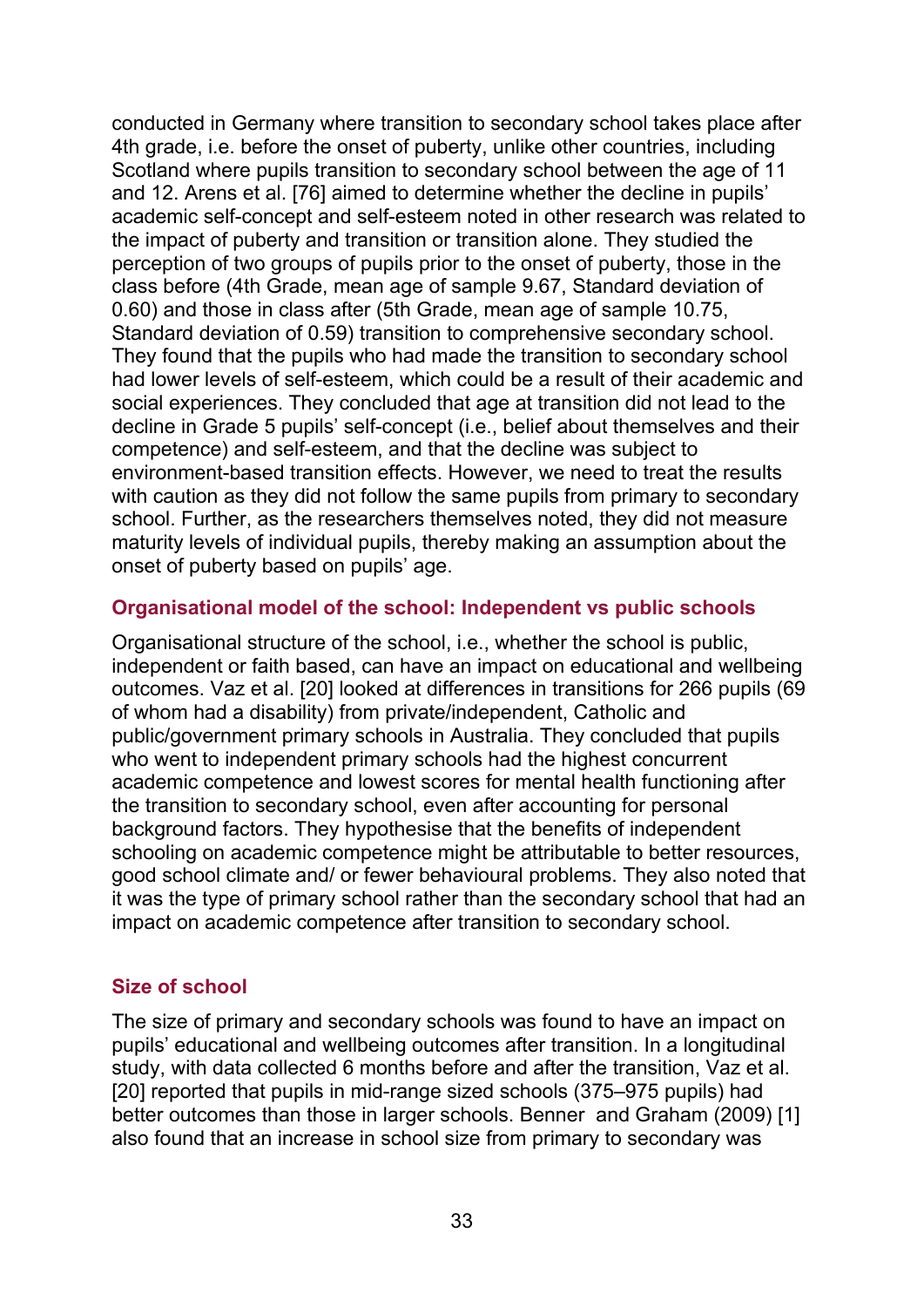associated with lower grades and increased absences in the US. They found that pupils had a better sense of belonging in smaller, ethnically diverse schools.

However, as can be seen below, Nielsen et al. [75] suggested that moving to a bigger secondary school was helpful for school connectedness, and socioemotional outcomes in Australia. It also provided pupils with more opportunities to establish friendships. Similarly, Benner and Wang [55] in the US found that pupils who attended middle and high schools that were small were more likely to show a decline in attendance compared to those whose middle and high schools were large and ethnically diverse. However, additional factors which co-occurred with an increase in school size may also have had an effect. For example, the researchers found that pupils were not only moving to a bigger school but also a school that was more affluent, ethnically diverse, and had more experienced teachers. Therefore, it is to be noted that size was only one variable and other variables such as teacher experience also had substantial impact.

### **Structural organisation of schools: Through-schools vs physical move**

#### **and middle school model**

Three models were found in the literature that could have an impact on educational outcomes, namely, through-schools, middle schools and schools requiring a physical move to another school.

There can be different types of through-schools, such as ones where pupils study from nursery through to secondary school, nursery through to primary school or primary through to secondary school. Some studies looked at the impact of studying at through-schools and one focussed on through-schools with and without middle schools. In this Australian study [74], the researchers compared academic competence scores of pupils who: (i) followed a traditional primary-secondary school transition; (ii) followed a through-school model *with* a middle school; or (iii) followed a through-school model *without* a middle school. Those who attended a through-school model without a middle school had the highest post transition academic competence scores [74].

Nielsen et al. [75] compared the impact of the Australian education model where pupils move to secondary school between the age of 12-13 to the through-school model in Denmark where pupils did not change schools at any point in their school career. Data were collected from three age groups in both countries; 11–12 year old pupils in line with the age group prior to transition to secondary school in Australia, 13–14 during transition and 15 year-old at post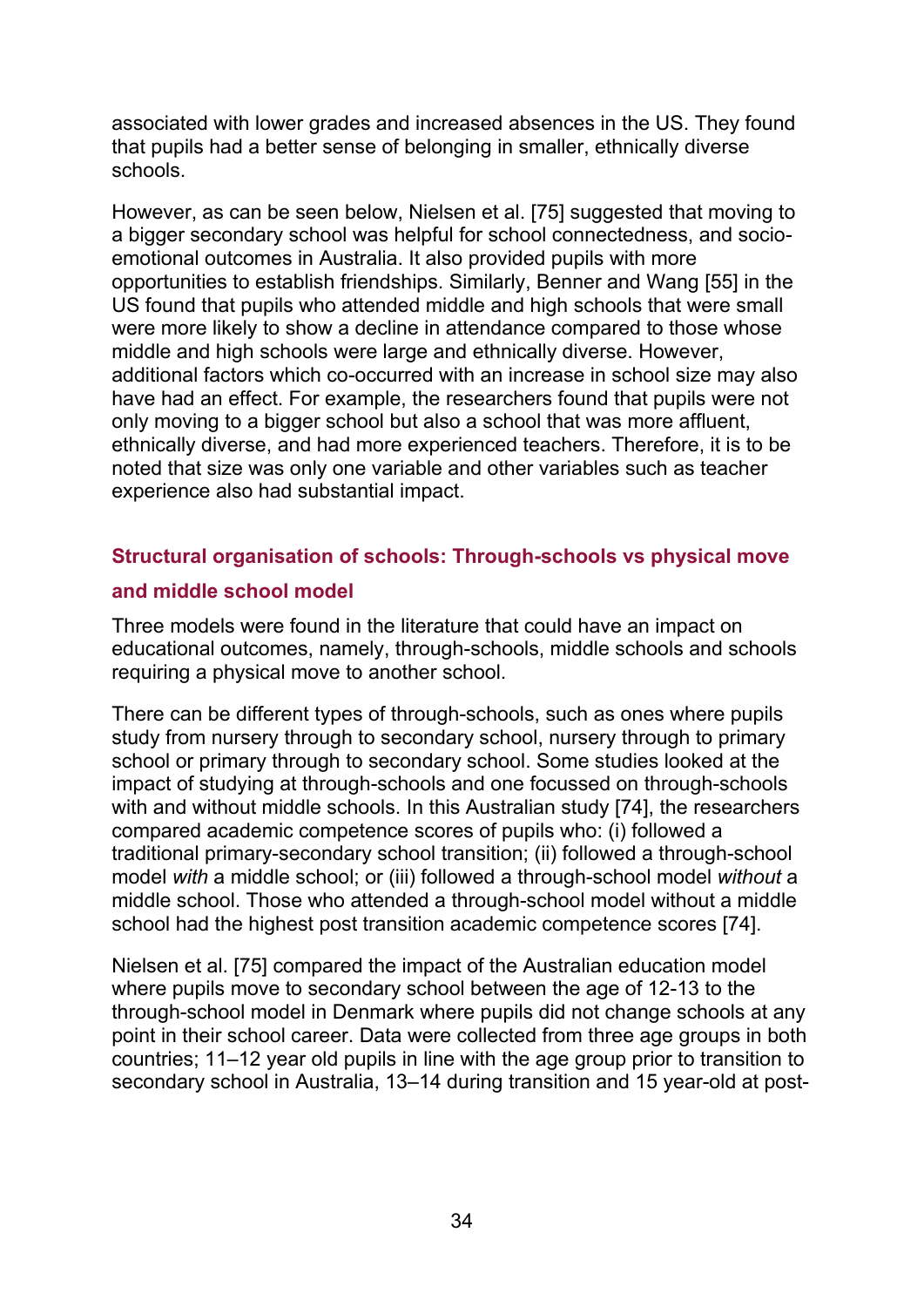transition<sup>15</sup>. In contrast to the study discussed above [74], they found that in Australia there were no statistically significant differences in emotional symptoms, conduct problems or school connectedness with increase in age; whereas in Denmark, low school connectedness, emotional symptoms and conduct problems increased with age. They hypothesised that moving to a bigger secondary school gave Australian adolescents age-stage related independence and a wider group of peers with whom they could make friends. Whereas, in Denmark they remained with with the same peers with whom they might not have had a good relationship. They highlighted that irrespective of the educational system, low school connectedness led to socio-emotional issues.

The second model was that of middle schools. Middle schools, also known as junior high schools in some countries, are the educational stage between primary and secondary schools. One study in the US [77] found evidence that attendance at middle school resulted in worse outcomes, such as greater academic failure rates compared to pupils who studied in K-8 (kindergarten through to grade 8) schools. However, they also found that those who attended K-8 primary school were more likely to attend an elite secondary school, and that this could account for differences in academic outcomes. In contrast, Farmer et al. [40] who studied 36 middle grade rural schools in the US found that pupils who moved to a middle school reported less bullying and better social dynamics.

The third model is that of structural change and movement to another secondary school. A study conducted by Felmlee et al. [69] in the US found that students who experienced a structural transition reported significantly lower levels of social integration and significantly lower grades compared to students who stayed at the same school. Interestingly in Israel, Madjar et al. [11] who studied the trajectories of academic and social motivation of 415 pupils found that those from 'no-transition' (through-schools) schools reported that the pupils who were moving school were seen to be more aware of social aspects as they were going to separate from old friends and had to make new friends. These pupils reported a greater decline in deep learning with an increase instead in their desire to show their ability to others.

#### **Feeder schools and clusters**

 $\overline{a}$ 

Studies have also compared systems where pupils move from a primary to a secondary school which has no other primary schools feeding into it compared to being in a primary school that feeds into a secondary school with multiple

 $15$  Please note this is the terminology used in the study which is not in line with our definition of transitions as an ongoing process.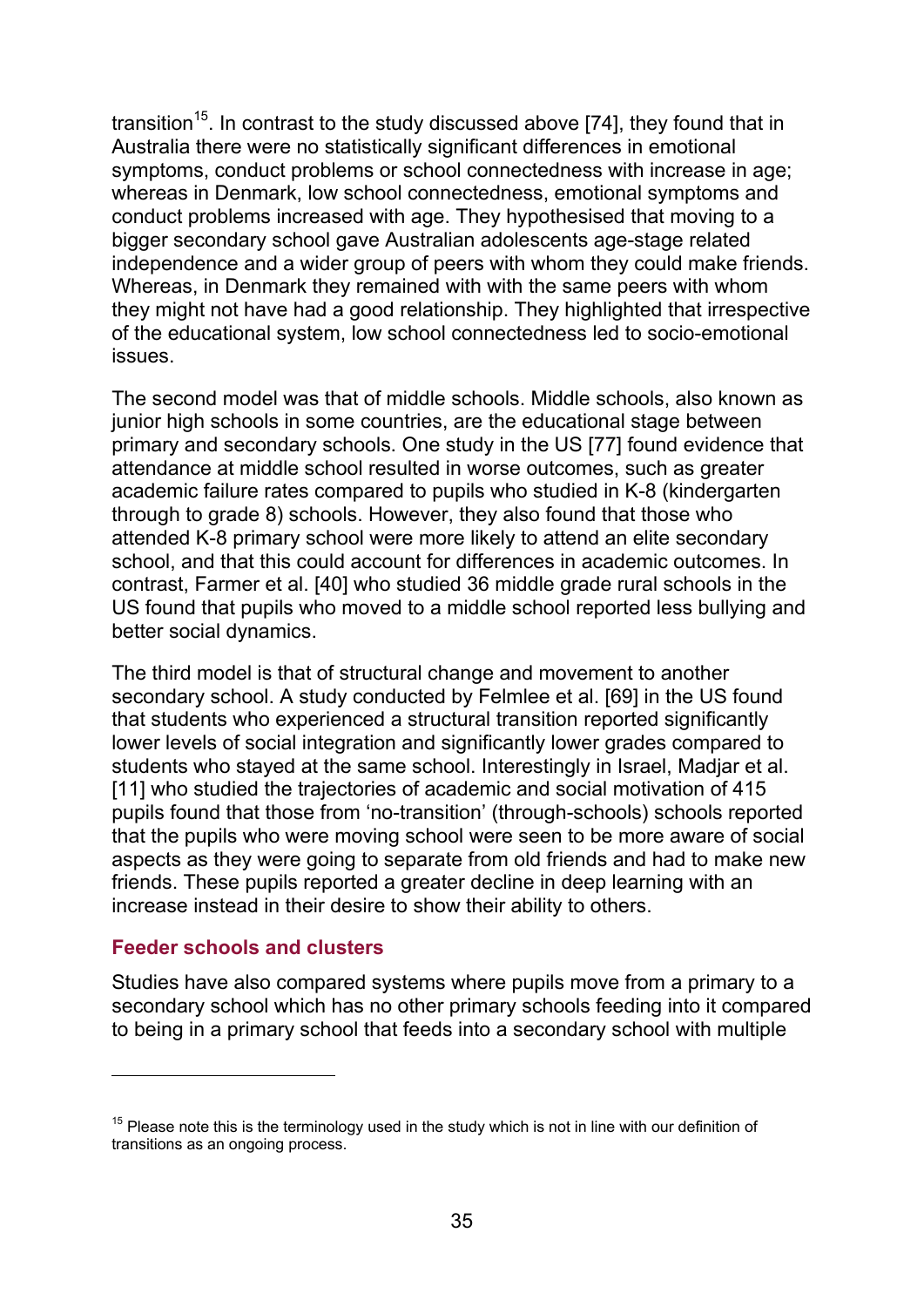primary schools. When investigating this, Langenkamp et al. [26] found that pupils who transitioned to a secondary school with multiple feeder primary schools were less likely to fail a course in the first year of high school, and that this also applied to low-achieving pupils. However, Felmlee et al. [69] noted that mergers of multiple feeder schools came at a greater academic cost than single-school transitions, and that these effects can be seen throughout pupils' high school careers. Further, Temkin et al. [78] found that moving from a single feeder school to a single higher level school did not lead to changes in friendship patterns, whereas transitions from multiple-feeder schools to a single higher level school resulted in diminished friendship stability, increased social distance, and friendship segregation between pupils.

#### **Environmental factors**

In addition to exploring features of educational systems that make a difference to the primary to secondary transition, a few studies provided evidence of the impact of environmental factors. In England, some aspects of the educational system and processes are devolved to the local authorities (LA) and as such there was variability in transition practice of the six LAs that were part of the study [16]. For example, there was a difference in the frequency and timing of the start of the interaction between primary and secondary schools; and those secondary schools who had more funding were able to organise more transition events. Whilst this study did not provide evidence of the impact of this variability, other research has found that transitions, particularly for pupils with ASD [30], are highly dependent on several school-level and system-level factors rather than child-level factors [30]. They highlight the importance of involving pupils in choosing school and improving processes to enable timely decisions about secondary school placement. Booth and Sheehan [35] compared the impact of the school climate on pupil transitions through a longitudinal design. "School climate" refers to the quality and character of school life which can include: norms, beliefs, relationships, teaching and learning practices, and organizational and structural features of the school. UK pupils felt significantly safer within their school environments than the US pupils. In both countries, transitions from smaller primary schools to larger populated schools were found to be highly stressful for pupils. As noted earlier, relationships with peers and teachers were again an important predictor of school satisfaction.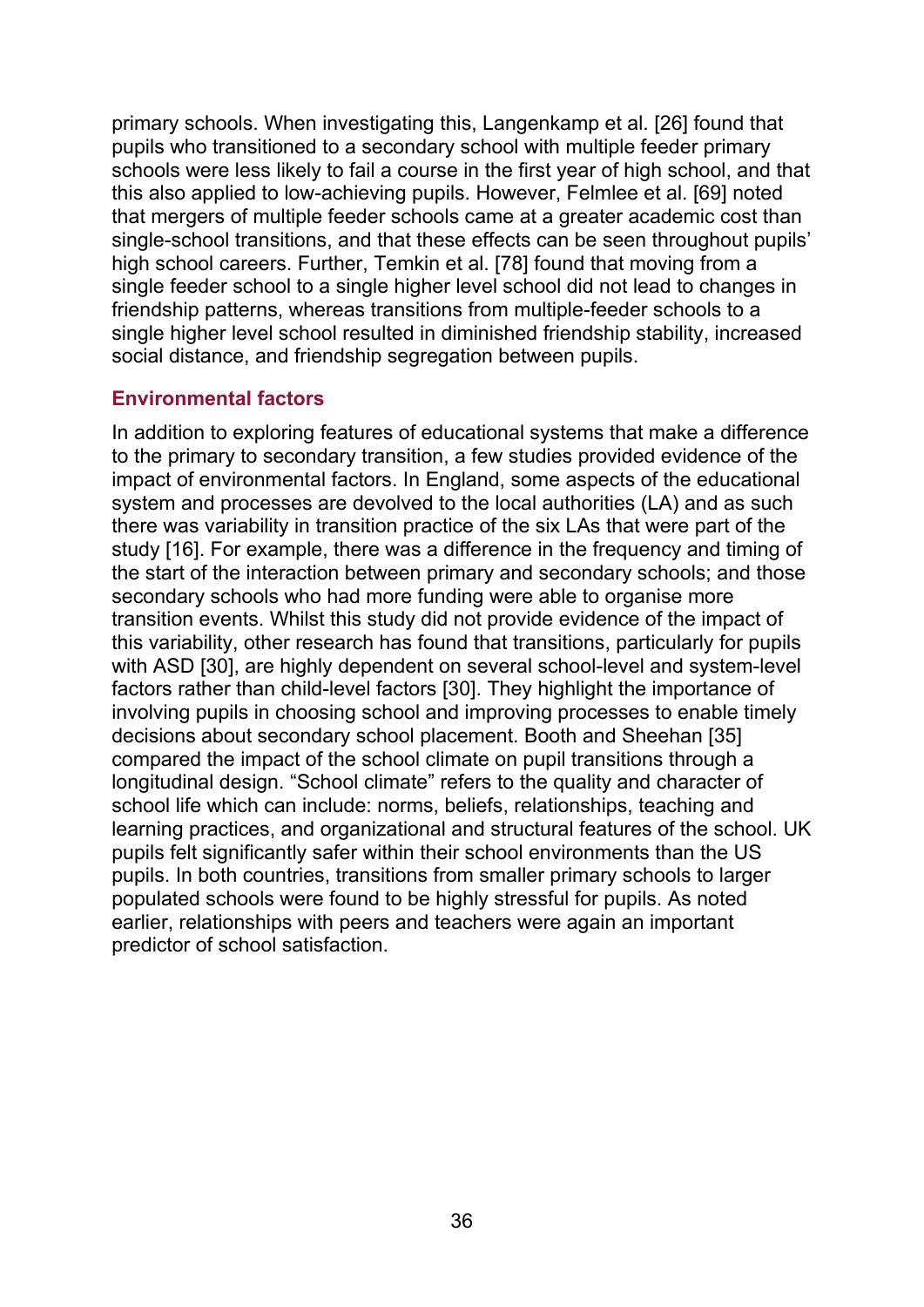### **Summary: Characteristics of educational systems that support or hinder**

#### **the transition experience**

There is mixed international evidence about the characteristics of educational systems that support or hinder the transition experience.

- The findings about the impact of age at transition are inconclusive and more research is required.
- There was little research about the impact of Independent vs public schools on transition outcomes. However, the single study with this focus suggested that, overall, pupils who went to independent schools had better educational and mental health outcomes. These were attributed to better resources and good school climate. However, this study was conducted in Australia and there are important limitations in generalising these findings to other contexts.
- The findings regarding the size of school suggest that small to midrange schools led to optimal impact on transitions, and pupils had a better sense of belonging. However, other findings suggested that moving to a bigger secondary provided more opportunities, such as a larger group of peers to choose friends from.
- There were mixed findings about the benefits of through-schools and schools requiring transition to secondary school.
- The findings regarding the impact of one primary school or multiple primary schools feeding into a secondary school on the transition experience were contradictory.
- A supportive and safe school environment where pupils were involved in the transition process was seen to be important for smooth transitions.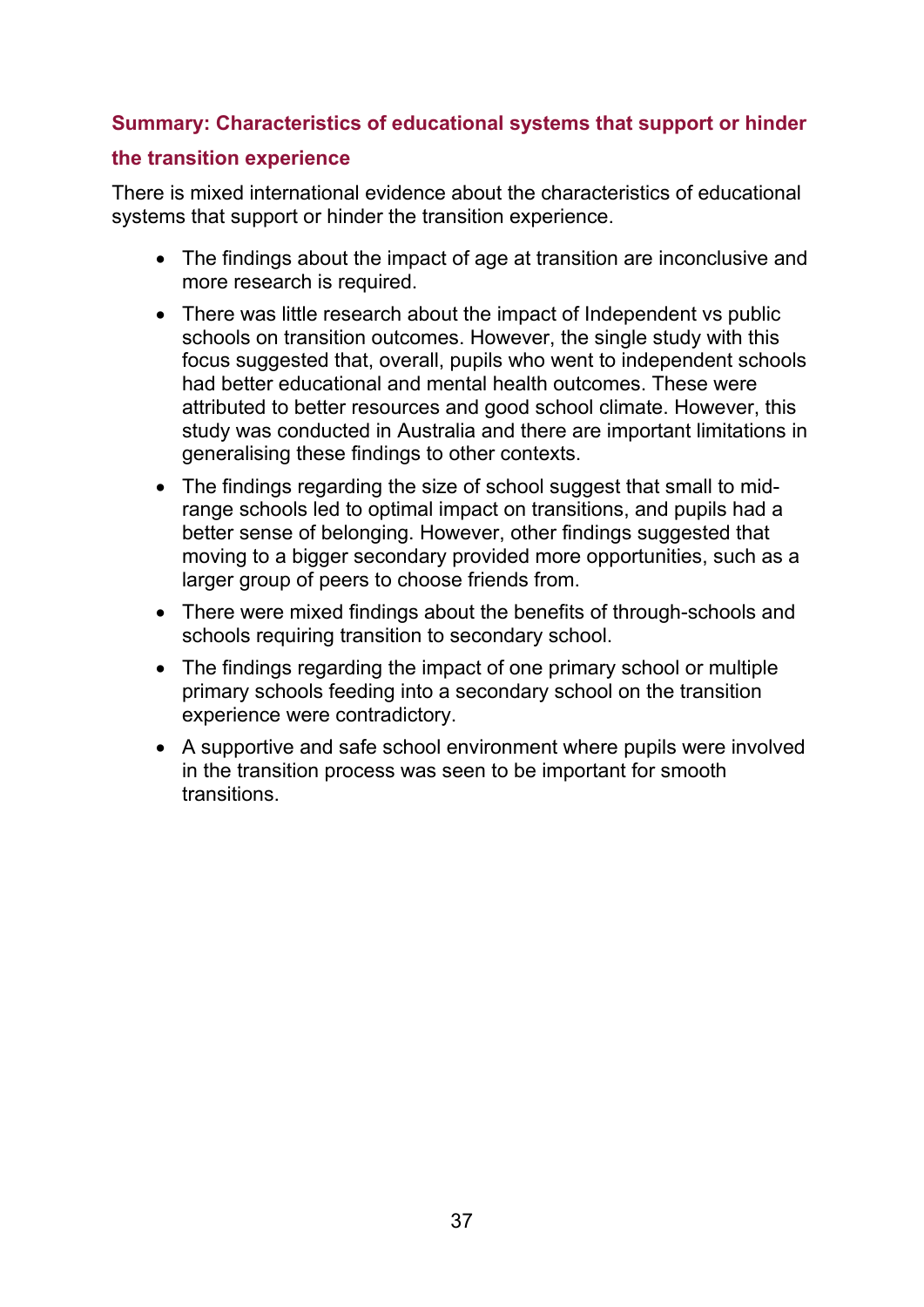# <span id="page-38-0"></span>**3. Conclusion and Recommendations**

This chapter provides a summary of key findings emerging from this systematic literature review. The findings point to a number of important recommendations for educational policy and practice and these are also discussed in this chapter. The review highlighted important gaps and methodological limitations in existing literature on the primary to secondary school transition; the final section of this chapter provides a number of recommendations for future research exploring this topic.

# <span id="page-38-1"></span>**3.1 Summary of Key Findings**

**What does the evidence from the UK and other countries suggest about the impact of the primary to secondary transition on educational outcomes and wellbeing?**

- There is fairly robust evidence that pupils' educational outcomes decline after they move to secondary school. However, it is not clear whether this decline is as a direct result of the transition to secondary school.
- There was evidence of a decline in pupils' motivation, school engagement and attitudes, and an increase in absence and dropping out.
- There is evidence of a negative impact of transitions on wellbeing, a decline in feelings of school belongingness and connectedness, poorer social and emotional health, and higher levels of depression and anxiety.
- Therefore, evidence from the UK and other countries suggests that transition is associated with lower educational and wellbeing outcomes. However, we do not know the long-term impact or if these effects are sustained as most studies did not collect data beyond the immediate period of starting secondary school.
- Positive relationships with teachers and peers was considered important for supporting a successful transition from primary to secondary.

**What does the research suggest about the experiences of children and young people during their transition from primary to secondary?** 

 There was more focus in literature on negative rather than positive transition experiences.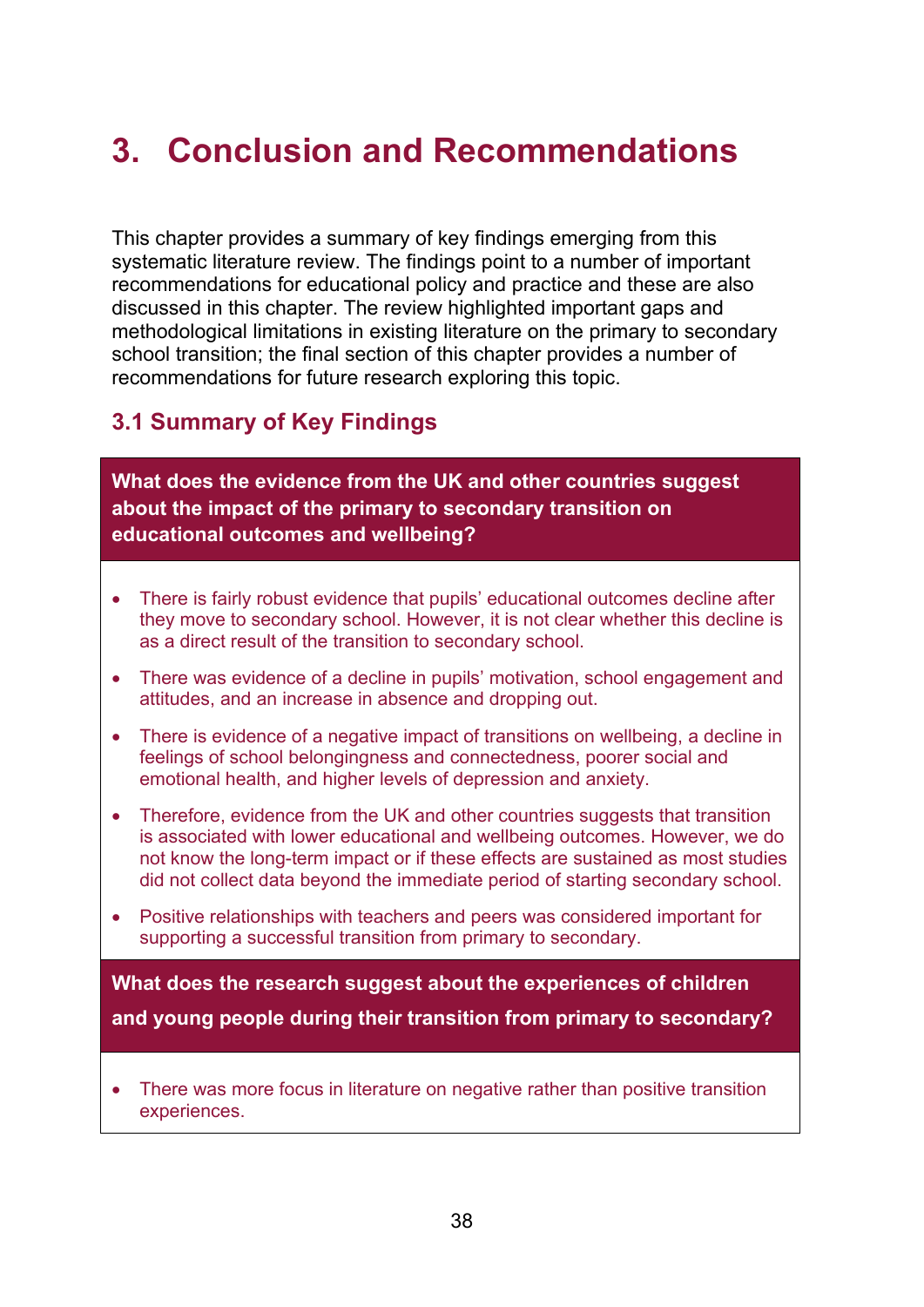- Pupils and parents are primarily concerned with changes in relationships during the transition from primary to secondary school.
- Several studies have explored peer-related concerns, finding that whilst this is often a primary concern of pupils, the transition can also have a positive effect on opportunities for establishing new friendships.
- Concerns relating to teacher relationships are also reported by pupils.
- There is some evidence that a lack of fit between the pupils' developmental stage and the school environment may impact on how pupils experience the transition from primary to secondary.
- There is some evidence that some pupils experience the changes around curriculum, homework and assessment as positive, whilst others find the volume of homework to be problematic.
- Most studies suggest that pupils experience a dip in school engagement and motivation in secondary schools, however it is not clear whether this is due to the transition itself or other developmental changes.

#### **What are the key factors that make a positive or negative contribution**

#### **to the primary-secondary transition?**

- The key factors that make a positive or negative contribution are those situated within the pupil's ecological system, such as the pupil themselves, family, teachers, peers, and environmental and school factors.
- The same factor can act as a protective and/or negative factor at different times, as well as at the same time.
- However, there is no evidence of, if, and how, these factors interact with each other to make a positive or negative contribution.

**What does the evidence suggest about the differential impact of transition on children facing additional educational barriers such as poverty or additional support needs?** 

- There is little research on the differential impact of additional educational barriers on primary-secondary transitions.
- There is some evidence that pupils with additional barriers benefit from differentiated support provided by schools for their transition to secondary school.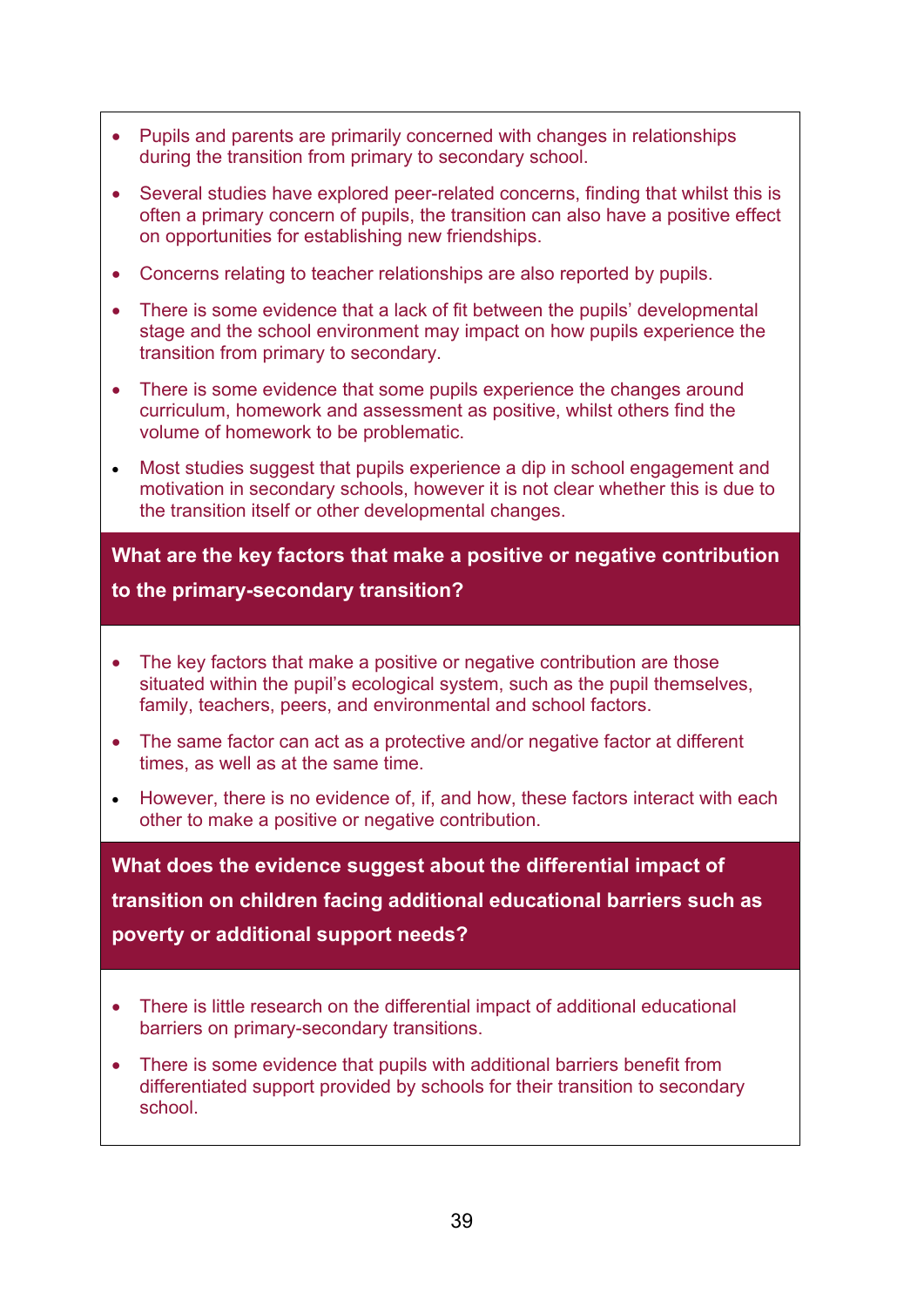**What does international evidence suggest about the characteristics of educational systems that support or hinder the transitional experience?** 

- There is mixed, and at times inconclusive, international evidence about the characteristics of educational systems that support or hinder the transition experience.
- Existing literature has explored: age at transition; impact of Independent vs public schools; size of school; the impact of through-schools versus schools requiring transition to secondary school; and the effect of one primary school or multiple primary schools feeding into a secondary school.
- Regardless of these characteristics, a supportive and safe school environment which involved pupils in the transition process was important for smooth **transitions**

# <span id="page-40-0"></span>**3.2 Recommendations for Policy and Practice**

Overall, the literature review found that there was robust evidence to indicate a decline in pupils' educational outcomes after they moved to secondary school, along with declines in motivation, school engagement and attitudes towards some subjects, and an increase in levels of school absence. Similarly, there was evidence of a negative impact on wellbeing, including poorer social and emotional health, and higher levels of depression and anxiety. However, whether this impact was as a result of the transition to secondary school and what proportion of pupils experienced this decline were less clear. Further, the link between educational and wellbeing outcomes is not clear.

Although the reviewed literature was primarily international with very few Scottish studies, it provided us with insights that should be helpful for supporting primary-secondary transitions in a Scottish context. Please note that these recommendations are based on existing literature and do not necessarily reflect current policy and practice across Scotland. They represent the views of the authors.

School belongingness, understood broadly as feeling included, respected and supported by others in the school, emerged as important to primary-secondary transition experience. There was evidence of a decline in the feeling of school belongingness following the transition to secondary school. However, promoting school belonging in primary school and facilitating a strong sense of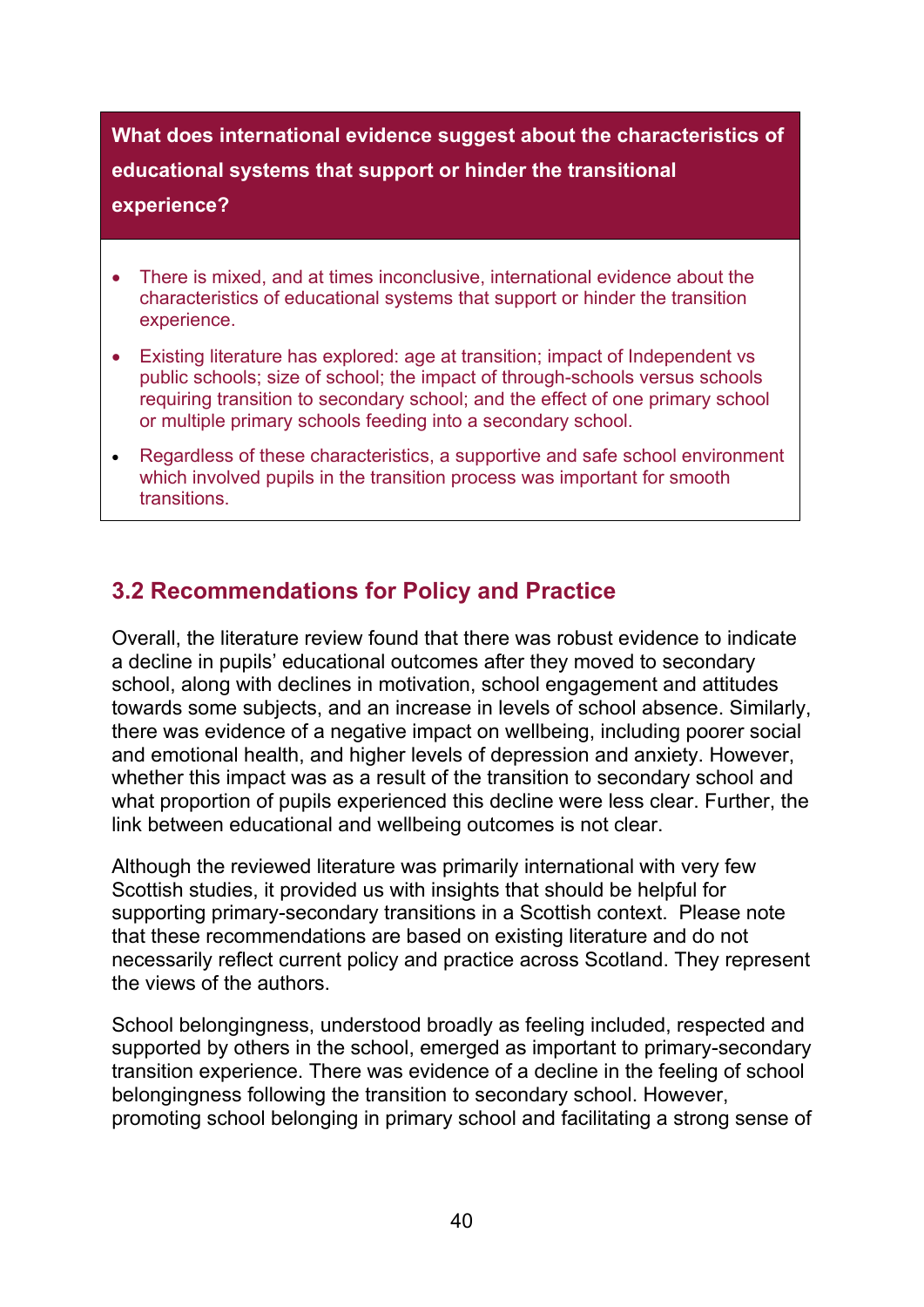belongingness in secondary school can have a positive impact on pupils' mental health and school engagement.

**Recommendation 1:** Schools transition practices should support the development of a sense of school belonging; this is important for pupils' educational and wellbeing outcomes. Exploring pupils' sense of school belonging in primary school before they transition to secondary school may help schools identify those who may experience more difficult transitions.

The literature review also revealed the importance of pupil and teacher relationships for both educational outcomes and wellbeing. Supportive and caring teachers have a positive impact on the experience of transitioning to secondary school.There was robust evidence that good relationships with peers, parents and teachers led to positive and good social integration which helped pupils to be resilient to the transition and accompanying changes. It is therefore important that pupils have multiple positive and stable relationships.

**Recommendation 2:** Both primary and secondary schools should support pupils in developing strong peer networks through planned activities, such as small group work and assigning peer buddies from secondary schools. They should be encouraged to join a range of activities and clubs in the community and in their schools. Further, it is important that pupils are put in the same secondary school classes with some of their peers from primary school so that they have an opportunity to make new friends.

**Recommendation 3:** Schools should provide opportunities which enable pupils to form secure attachments with a number of professionals in primary and secondary schools, such as teachers, pupil support workers and guidance staff. Familiarisation with new peers and teachers through organized visits to the new school should be enacted as early as possible, e.g., use of the swimming pool or other facilities in P5 or P6; secondary school staff visiting the primary school over a period of time; residential experience(s) with cluster school pupils (and those anticipated to move from outwith the cluster).

The review also found that there is lack of consistency in the pedagogical approaches used by primary and secondary school teachers. Further, it was reported that pupils believed there was a lack of communication between their secondary school teachers as they found the volume of homework to be a bigger problem than the level of difficulty, with some pupils favouring challenging homework.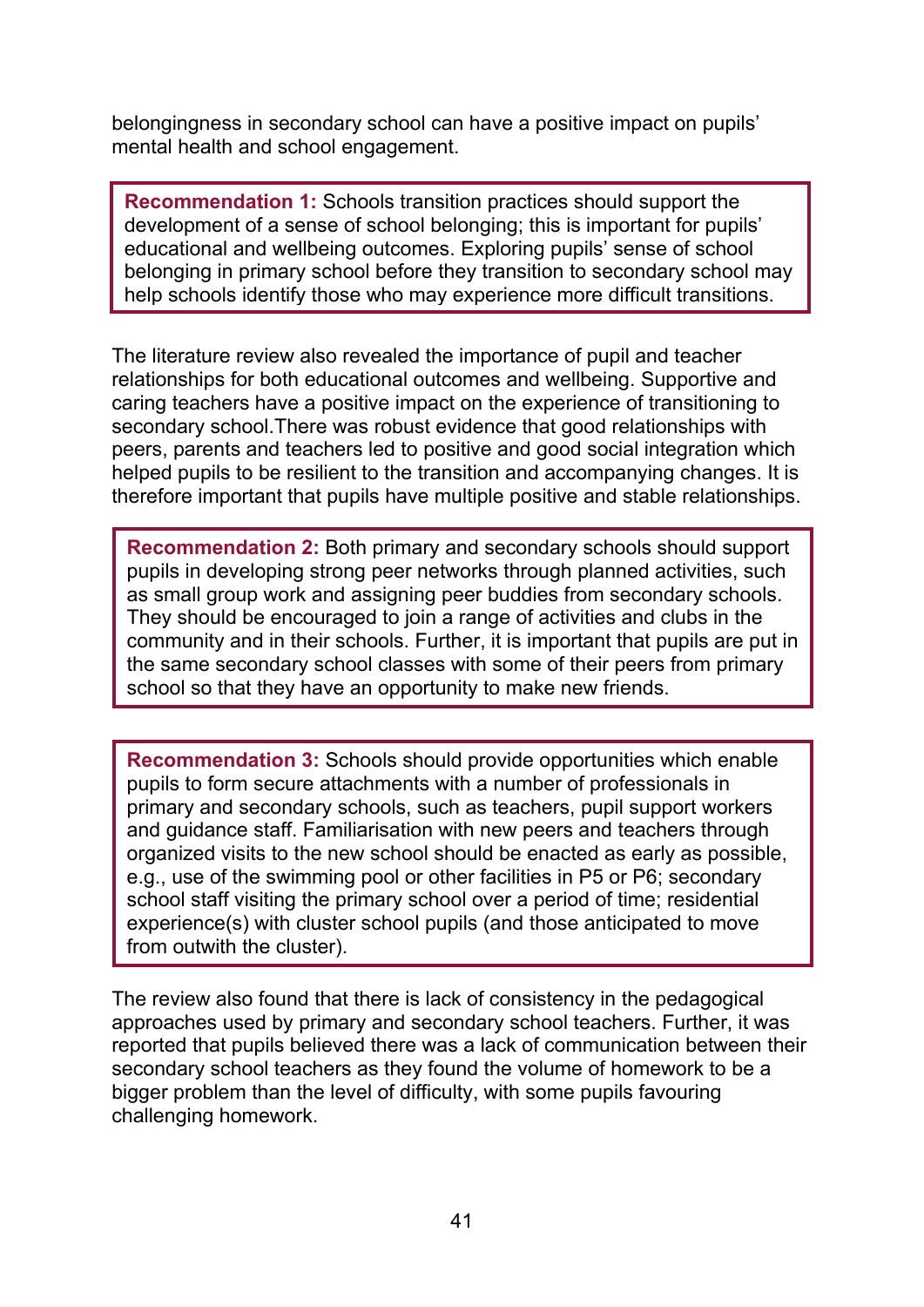**Recommendation 4:** Better ongoing dialogue is required between primary and secondary schools, as well as within secondary schools, to ensure that there is continuity of pedagogical approach. Primary and secondary school teachers should have opportunities to work in each other's classes so that they are able to understand each other's pedagogical approaches and introduce more consistency. Local authorities and initial teacher education programmes should facilitate opportunities for primary and secondary school teachers to collaborate.

The transition to secondary school often involves experiencing differences in the physical environment of the school. For example, pupils, especially those with ASN, reported feeling concerned about the larger environment of the secondary school. In addition, the transition often involves changes to the structure of the school day. In Scotland, pupils in primary schools tend to stay in one classroom and are taught by one teacher. When pupils move to secondary school, they are taught by multiple teachers and different classes. Overall, the findings about the impact of: the size of school; age at the time of transition to secondary school; through/nonthrough-school; and single/multiple primary moving to one secondary, were inconclusive.

**Recommendation 5:** It is important that there is a policy level overview of how schools in Scotland should be structured and what resources should be provided to schools to facilitate successful transitions. This could involve efforts to reduce the differences pupils experience between primary and secondary school. For example, pupils could be taught by a number of teachers in the final years of primary school, along with learning to move from one classroom to another.

The review also found that pupils are better able to have a successful transition if they are good at problem solving, can understand and manage their own and others' emotions, and are able to have stable friendships.

**Recommendation 6:** The school curriculum and teachers' pedagogical approach should encourage problem based learning and learning of emotional and social skills.

Further, it was found that pupils' expectations about transition to secondary school were related to how they then experience the transition. Pupils who expected a positive transition were more likely to have a positive transition. Research to date has primarily focused on the negative aspects of the transition to secondary school. This encourages a negative discourse around transitions with a focus on 'problems' rather than the benefits.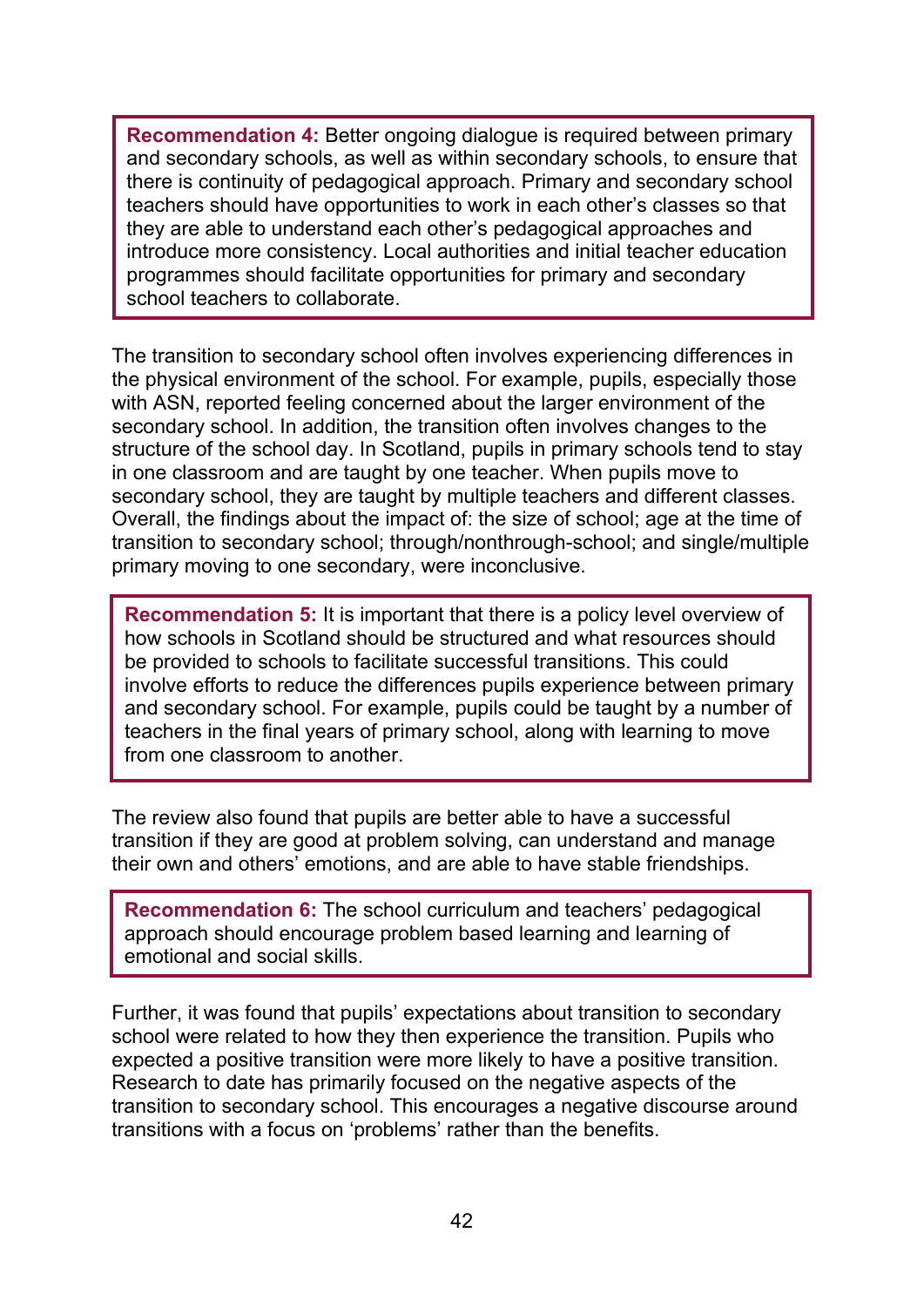**Recommendation 7:** The discourse around primary-secondary transitions needs to change at a national level. It is important that at policy and practice level more emphasis is put on celebrating the positive experiences and outcomes as this could lessen the concerns of pupils prior to their transitions.

Parental involvement was found to improve educational outcomes as well as facilitating a successful transition. Parent-led transition processes or schools that had strong parent-teacher partnership approaches were found to be more successful in supporting pupils, especially those with ASN. However, parents were not always included in the transition process.

**Recommendation 8**: Parents should be involved as equal partners in transition planning and preparation.

Pupils with ASN may have particular needs during the transition to secondary school. For example, there was evidence of pupils with ASN having heightened anxiety during the transition, which then had a negative impact on their mental health and attainment. The anxiety levels increased when there was uncertainty. However, there was also evidence that some pupils with ASN preferred the more structured environment of the secondary school.

**Recommendation 9:** Schools should appropriately tailor their transition processes for pupils with additional support needs. Schools should also be aware that transitions can trigger additional support needs for some pupils who were previously not identified as having ASN.

<span id="page-43-0"></span>However, prior to making policy level or practice changes, it is important that we learn from this systematic literature review and design a robust study to address gaps in our understanding of the primary-secondary transition in the Scottish context. This is the focus of the next section of this chapter.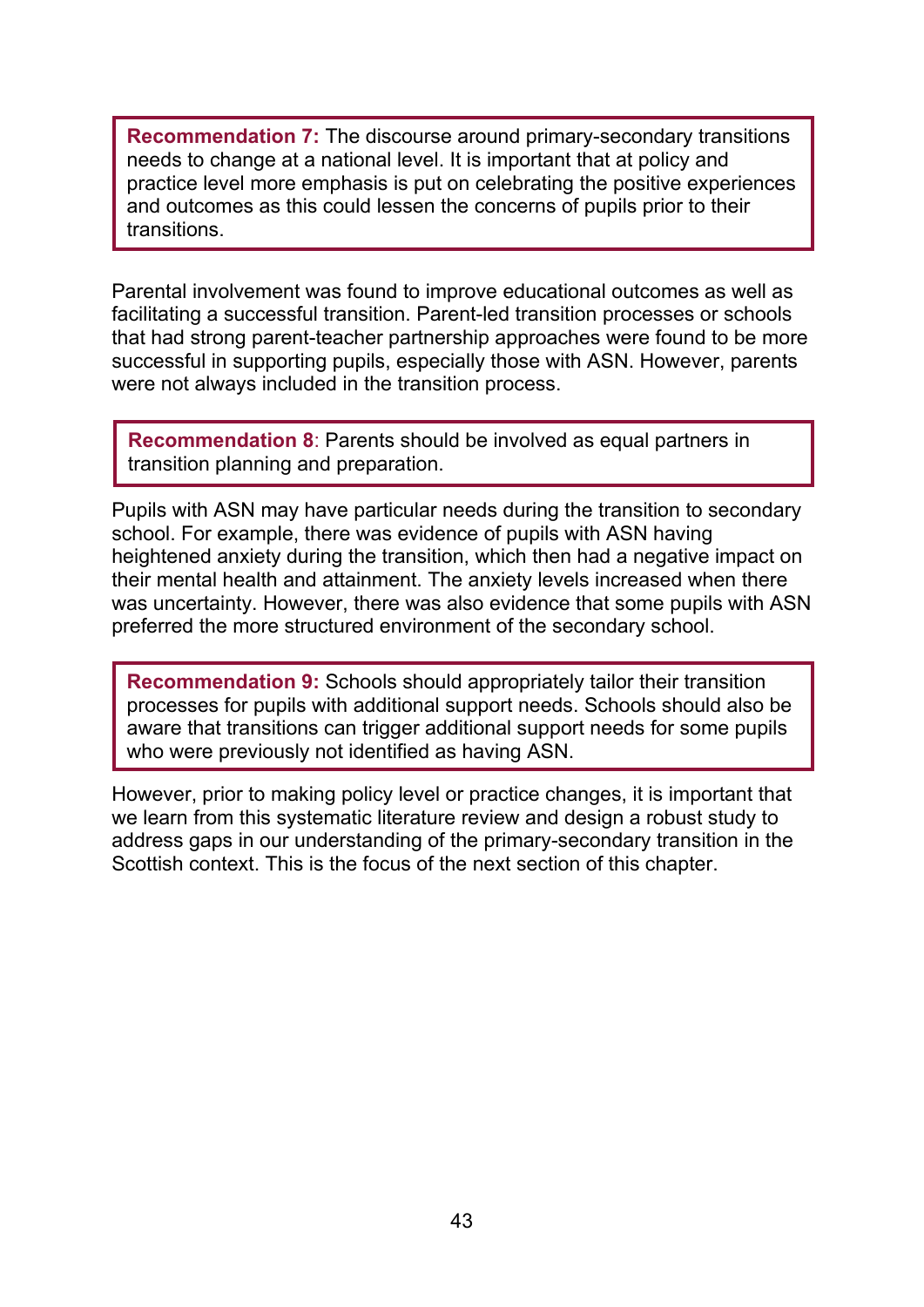# **3.3 Recommendations for Future Research**

In this section, we detail key gaps in literature and make recommendations for future research. The literature review provides an insight into the most appropriate research design for a robust study of the impact of primarysecondary transitions.

Firstly, although all the studies collected data before and after the transition from primary to secondary school, only a limited number of studies used a longitudinal design that went beyond the initial period of starting secondary school. Therefore, whilst we understand the short-term transition experience we know less about the long-term impact and if these effects are sustained.

**Recommendation 1:** A longitudinal design should be used, ideally commencing when the pupils are in P6 and following them until the end of S2 with multiple data collection points over each year (e.g., twice per year towards the start and end of each school year, balanced with not leading to research fatigue for participants).

Most studies reported negative findings with few exploring the positive impact and experiences of transition. This provides an unbalanced picture of the transition to secondary school. It is important that future studies focus on what pupils are looking forward to, in addition to what is worrying them during the transition to secondary school. Further, none of the studies captured all four aspects that were found to play an important role in the experience of transitioning to secondary school, i.e., relationships with peers, parents and teachers; academic matters; engagement and motivation; and the physical environment. Therefore, currently it is difficult to understand how these aspects might interact with each other.

**Recommendation 2:** Research questions and data collection instruments should focus on both positive and negative aspects of transitions, with specific questions about relationships between the pupils and all significant others, academic matters, engagement and motivation, and the physical environment.

The literature review showed that there are multiple systems (i.e. collections of people and places) involved in supporting or hindering the transition to secondary school. This means that the transition to secondary school is not a straightforward area to research. Crucially, none of the studies collected data from all stakeholders within the child's ecological system. In addition, in the studies we reviewed, community was not mentioned as a protective or risk factor. Therefore, future research should aim to capture data from all people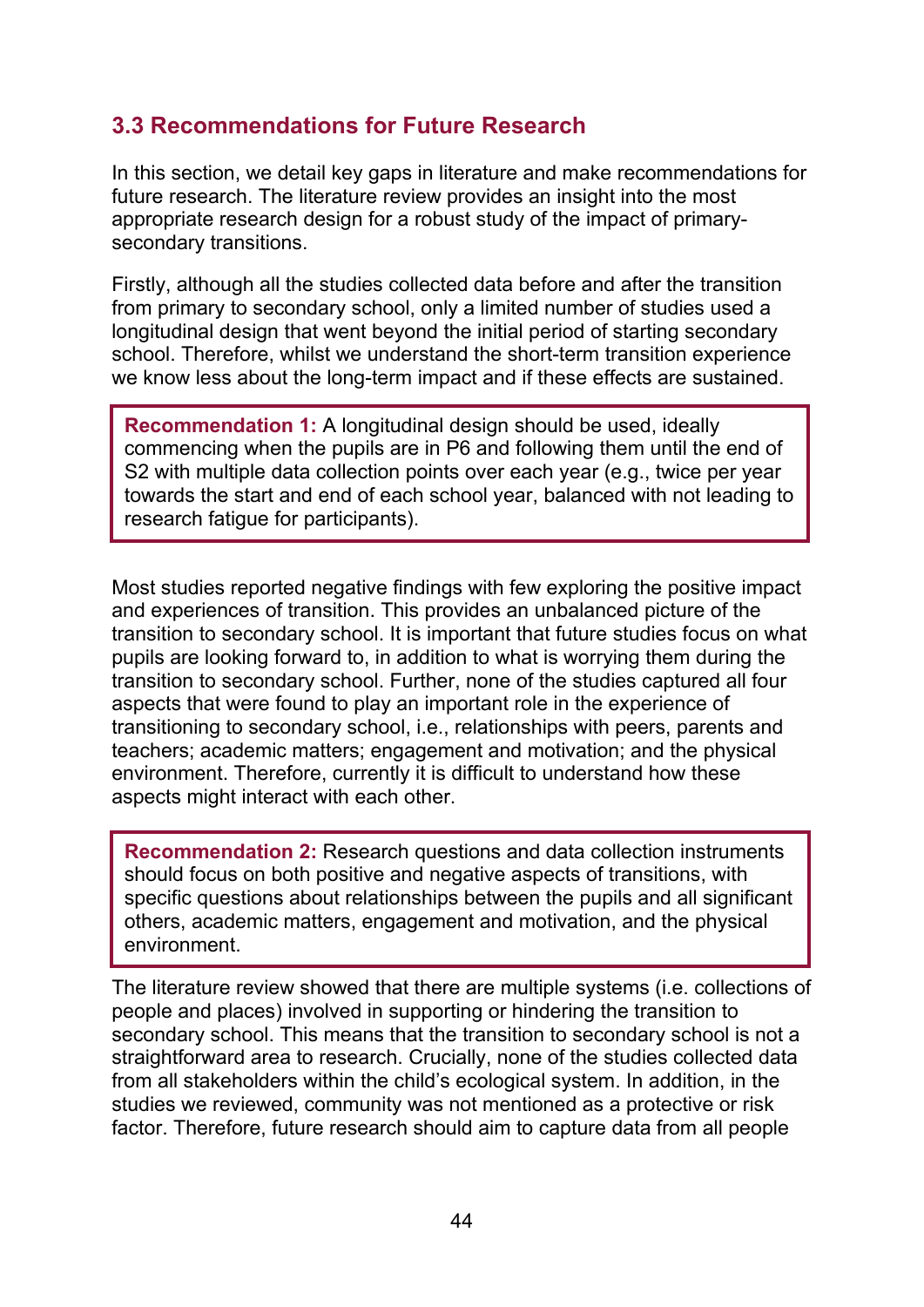and places that influence children's development, including information about the role of the community. Robust research designs that collect data from all systems over time are required to fully understand how these systems influence the child's transition as well as how these systems interact with each other to support/hinder a successful transition.

Furthermore of the studies captured data about significant others transitions **Recommendation 3:** Data should be collected from pupils, parents and siblings, significant others in the pupils' and schools' community and professionals.

which again limits our understading of the interaction of transitions and impact it might have on an individual's transitions. It is important to bear in mind that pupils will be experiencing multiple transitions during the transition to secondary school and will trigger transitions for others such as parents, siblings and professionals (see Multiple and Multi-dimensional Transitions Theory, Jindal-Snape 2016).

**Recommendation 4:** The research questions in the study should focus on transitions of pupils as well as the transitions they might have triggered for others, and vice versa.

Finally, this literature review identified a number of gaps in the research evidence, including:

- Only a limited number of studies focussed on the differential impact of transition to secondary school on pupils with ASN
- Similarly, a limited number of studies focussed on how the characteristics of educational systems impact on the transition to secondary school
- No study has comprehensively included data relating to pupil characteristics (e.g. ASN or typically developing); education system features; and geographical location (e.g. rural vs urban)
- Only a limited number of studies have collected data from more than one stakeholder group, such as pupils and teachers

**Recommendation 5:** These gaps require further exploration in future research. In order to disentangle the impact of different factors on the transition to secondary school, research should explore the transition experience across a range of pupils and various education systems. Therefore, the demographics should include rural/urban schools, with (i) through-schools/not through-schools, (ii) different sizes of primary/secondary schools, (iii) moving from one primary to one secondary/several primary to one secondary school (iv) different socioeconomic areas, and (v) sample of typically developing children/those with ASN and significant others, such as siblings, parents, teachers.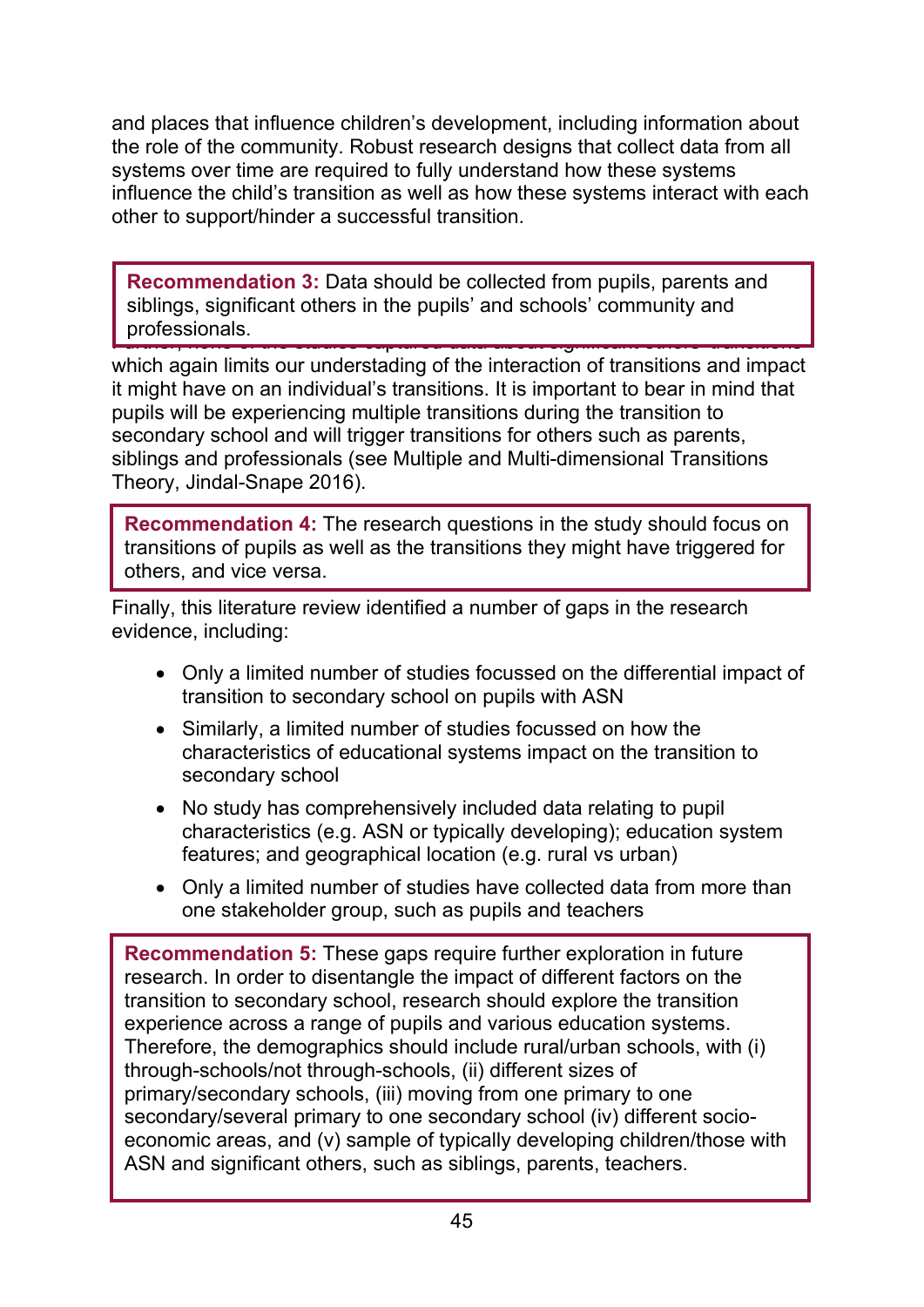#### **References (Introduction and Methodology)**

- Alexander, R. (Ed). (2010). *Children their World, their Education. Final report and recommendations of the Cambridge Primary Review*. New York: Routledge.
- Bronfenbrenner, U. (1979). The ecology of human development: experiments by nature and design, Cambridge, Massachussets: Harvard University Press.
- Bronfenbrenner, U. (1992). Ecological systems theory. In R. Vasta (Ed.) Six theories of child development. London and Philadelphia: Jessica Kingsley Publishers, pp. 187–-249.
- Coffey, A., Berlach, R. G., & O'Neill, M. (2013). Transitioning year 7 primary students to secondary settings in Western Australian catholic schools: How successful was the move? *RMLE Online: Research in Middle Level Education, 36*(10)*,* 1-15.
- Eccles, J.S., Midgley, C. Wigfield, A. Buchanan, C.M., Reuman, D., Flanagan, C., & Mac Iver, D. (1993). Development during adolescence: The impact of stage-environment fit in young adolescents' experiences in schools and families. *American Psychologist*, *48*, 90–101.
- Evidence for Policy and Practice Information and Co-ordinating Centre. (2010). *EPPI Centre Methods for Conducting Systematic Reviews.* London: Social Science Research Unit, Institute of Education.
- Galton, M. (2010). Moving to Secondary School: What do pupils in England say about the experience?'. In D. Jindal-Snape (Ed.), *Educational Transitions: Moving Stories from around the world*, pp. 107-124. New York: Routledge.
- Galton, M., Gray, J., & Rudduck, J. (1999). *The impact of School Transitions and Transfers on Pupil Progress and Attainment.* Norwich: DFEE. [https://www.cumbria.gov.uk/elibrary/Content/Internet/537/40696142430.pd](https://www.cumbria.gov.uk/elibrary/Content/Internet/537/40696142430.pdf) [f](https://www.cumbria.gov.uk/elibrary/Content/Internet/537/40696142430.pdf)
- Jindal-Snape, D. (2016). *The A – Z of Transitions.* London, Palgrave Macmillan.
- Jindal-Snape, D., Douglas, W., Topping, K., Kerr, C. and Smith, E. (2005). Autistic Spectrum Disorders and Primary-Secondary Transition. *International Journal of Special Education, 21*, 18-31.
- Jindal-Snape, D., & Miller, D.J. (2008). A challenge of living? Understanding the psycho-social processes of the child during primary-secondary transition through resilience and self-esteem theories. *Educational Psychology Review, 20*, 217-236*.*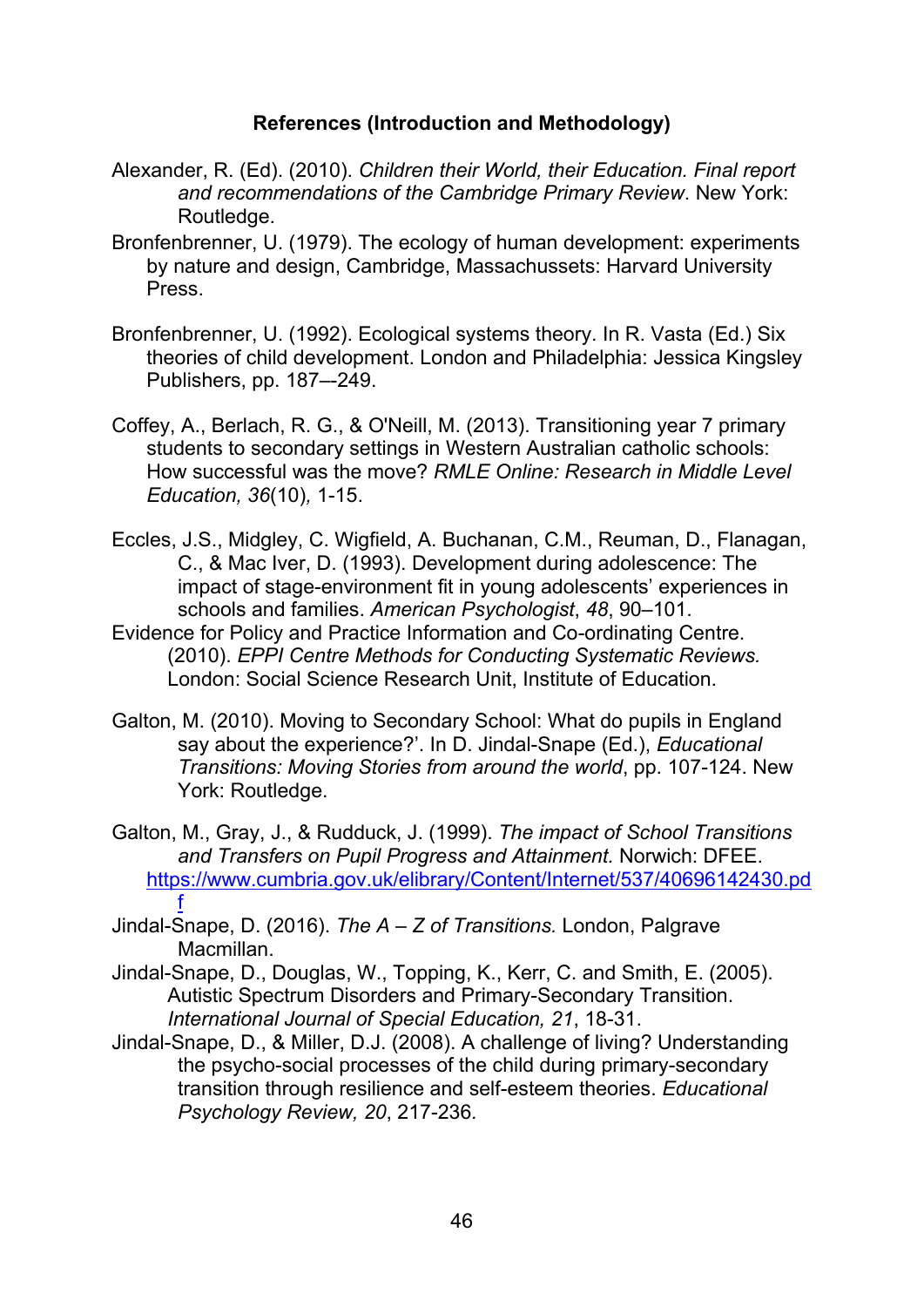Maras, P. & Aveling, E. (2006) Students with special educational needs: transitions from primary to secondary school. *British Journal of Special Education*. *33*, 196 – 203.

Topping, K. (2011). Primary-secondary transition: Differences between teachers' and children's perceptions. *Improving Schools, 14*(3), 268-285.

## **References (Studies reviewed)**

1. Benner, A. D., & Graham, S. (2009). The transition to high school as a developmental process among multiethnic urban youth. *Child Development, 80*(2), 356-376. doi:10.1111/j.1467-8624.2009.01265.x

2. Benner, A. D., Boyle, A. E., & Bakhtiari, F. (2017). Understanding students' transition to high school: Demographic variation and the role of supportive relationships. *Journal of Youth and Adolescence, 46*(10), 2129- 2142. doi:10.1007/s10964-017-0716-2

3. Burchinal, M.R., Roberts, J.E., Zeisel, S.A. & Rowley, S.J. (2008). Social risk and protective factors for African American children's academic achievement and adjustment during the transition to middle school. Developmental Psychology. 44(1), 286-292.

4. Riglin, L., Frederickson, N., Shelton, K. H., & Rice, F. (2013). A longitudinal study of psychological functioning and academic attainment at the transition to secondary school. *Journal of Adolescence, 36*(3), 507-517. doi:10.1016/j.adolescence.2013.03.002

5. Rosenblatt, J. L., & Elias, M. J. (2008). Dosage effects of a preventive social-emotional learning intervention on achievement loss associated with middle school transition. *The Journal of Primary Prevention, 29*(6), 535-555. doi:10.1007/s10935-008-0153-9

6. Schwerdt, G., & West, M. R. (2011). *The impact of alternative grade configurations on student outcomes through middle and high school. Program on education policy and governance working papers series. PEPG 11-02*. Program on Education Policy and Governance. Harvard University, Kennedy School of Government, 79 John F. Kennedy Street, Taubman 304, Cambridge, MA.

7. Serbin, L. A., Stack, D. M., & Kingdon, D. (2013). Academic success across the transition from primary to secondary schooling among lower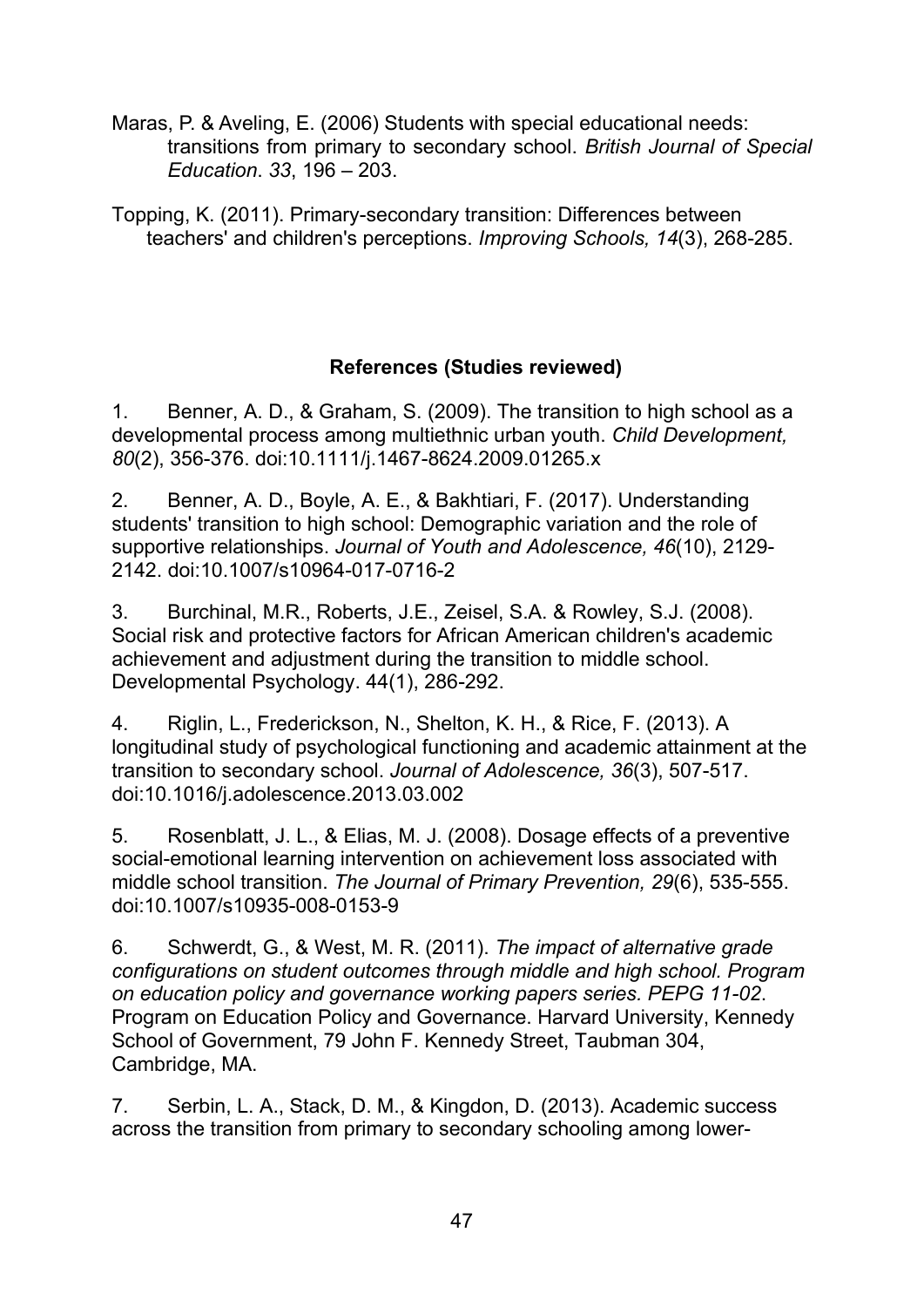income adolescents: Understanding the effects of family resources and gender. *Journal of Youth and Adolescence, 42*(9), 1331-1347. doi:10.1007/s10964-013-9987-4

8. Vasquez-Salgado, Y., & Chavira, G. (2014). The transition from middle school to high school as a developmental process among Latino youth. *Hispanic Journal of Behavioral Sciences, 36*(1), 79-94. doi:10.1177/0739986313513718

9. West, P., Sweeting, H., & Young, R. (2010). Transition matters: Pupils' experiences of the primary-secondary school transition in the West of Scotland and consequences for well-being and attainment. *Research Papers in Education, 25*(1), 21-50.

10. Deieso, D., & Fraser, B. J. (2018). Learning environment, attitudes and anxiety across the transition from primary to secondary school mathematics. *Learning Environments Research,* doi:10.1007/s10984-018-9261-5

11. Madjar, N., Cohen, V., & Shoval, G. (2018). Longitudinal analysis of the trajectories of academic and social motivation across the transition from elementary to middle school. *Educational Psychology, 38*(2), 221-247. doi:10.1080/01443410.2017.1341623

12. Martínez, R. S., Aricak, O. T., Graves, M. N., Peters-Myszak, J., & Nellis, L. (2011). Changes in perceived social support and socioemotional adjustment across the elementary to junior high school transition. *Journal of Youth and Adolescence, 40*(5), 519-530. doi:10.1007/s10964-010-9572-z

13. McIntosh, K., Flannery, K. B., Sugai, G., Braun, D. H., & Cochrane, K. L. (2008). Relationships between academics and problem behavior in the transition from middle school to high school. *Journal of Positive Behavior Interventions, 10*(4), 243-255. doi:10.1177/1098300708318961

14. Fortuna, R. (2014). The social and emotional functioning of students with an autistic spectrum disorder during the transition between primary and secondary schools. *Support for Learning, 29*(2), 177-191.

15. Poorthuis, A. M. G., Thomaes, S., Aken, M. A. G., Denissen, J. J. A., & de Castro, B. O. (2014). Dashed hopes, dashed selves? A sociometer perspective on self‐esteem change across the transition to secondary school. *Social Development, 23*(4), 770-783.

16. Evangelou, M; Taggart, B; Sylva, K; Melhuish, E; Sammons, P; Siraj-Blatchford, I. (2008). *Effective Pre-school, Primary and Secondary Education 3-14 Project (EPPSE 3-14): What Makes a Successful Transition from Primary*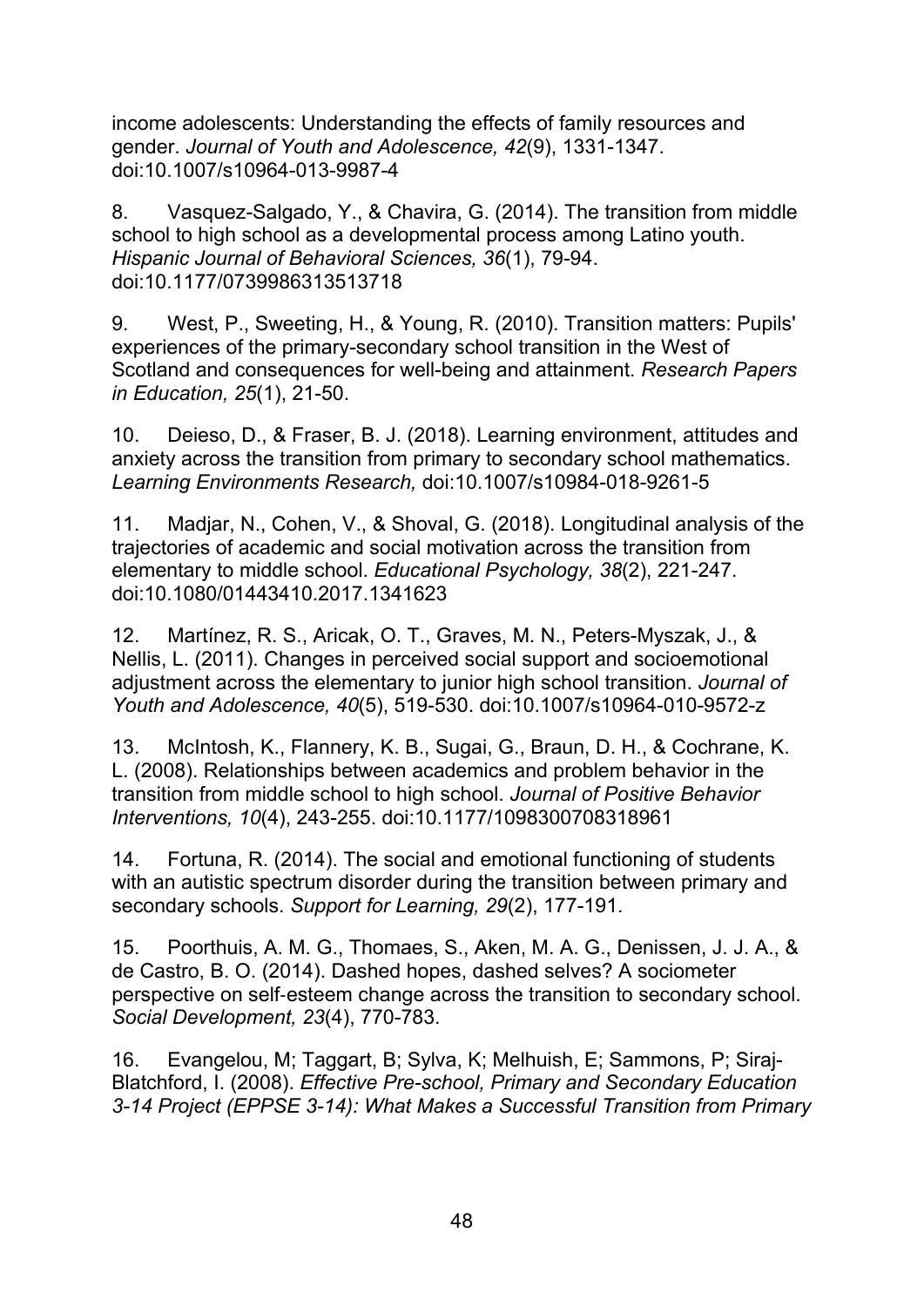*to Secondary School?* Institute of Education, University of London/ Department for Children, Schools and Families: London.

17. Gillison, F., Standage, M., & Skevington, S. (2008). Changes in quality of life and psychological need satisfaction following the transition to secondary school. *British Journal of Educational Psychology, 78*(1), 149-162. doi:10.1348/000709907X209863

18. Jordan, J., McRorie, M., & Ewing, C. (2010). Gender differences in the role of emotional intelligence during the primary-secondary school transition. Emotional & Behavioural Difficulties, 15(1), 37-47. doi:10.1080/13632750903512415

19. Witherspoon, D., & Ennett, S. (2011). Stability and change in rural youths' educational outcomes through the middle and high school years. *Journal of outh and Adolescence, 40*(9), 1077-1090. doi:10.1007/s10964-010- 9614-6

20. Vaz, S., Falkmer, M., Parsons, R., Passmore, A.E., Parkin, T., et al. (2014a). School Belongingness and Mental Health Functioning across the Primary-Secondary Transition in a Mainstream Sample: Multi-Group Cross-Lagged Analyses. *PLoS ONE* 9(6): e99576.

21. Waters, S. K., Lester, L., Wenden, E., & Cross, D. (2012). A theoretically grounded exploration of the social and emotional outcomes of transition to secondary school. *Australian Journal of Guidance and Counselling, 22*(2), 190-25. doi:{10.1017/jgc.2012.26

22. Hannah, E. F., & Topping, K. J. (2012). Anxiety levels in students with autism spectrum disorder making the transition from primary to secondary school. *Education and Training in Autism and Developmental Disabilities, 47*(2), 198-209.

23. Neal, S., Rice, F., Ng-Knight, T., Riglin, L., & Frederickson, N. (2016). Exploring the longitudinal association between interventions to support the transition to secondary school and child anxiety. *Journal of Adolescence, 50*, 31-43. doi:10.1016/j.adolescence.2016.04.003

24. Lofgran, B. B., Smith, L. K., & Whiting, E. F. (2015). Science selfefficacy and school transitions: Elementary school to middle school, middle school to high school. *School Science and Mathematics, 115*(7), 366-376. doi:10.1111/ssm.12139

25. Langenkamp, A. G. (2009). Following different pathways: Social integration, achievement, and the transition to high school. *American Journal of Education, 116*(1), 69-97. doi:10.1086/605101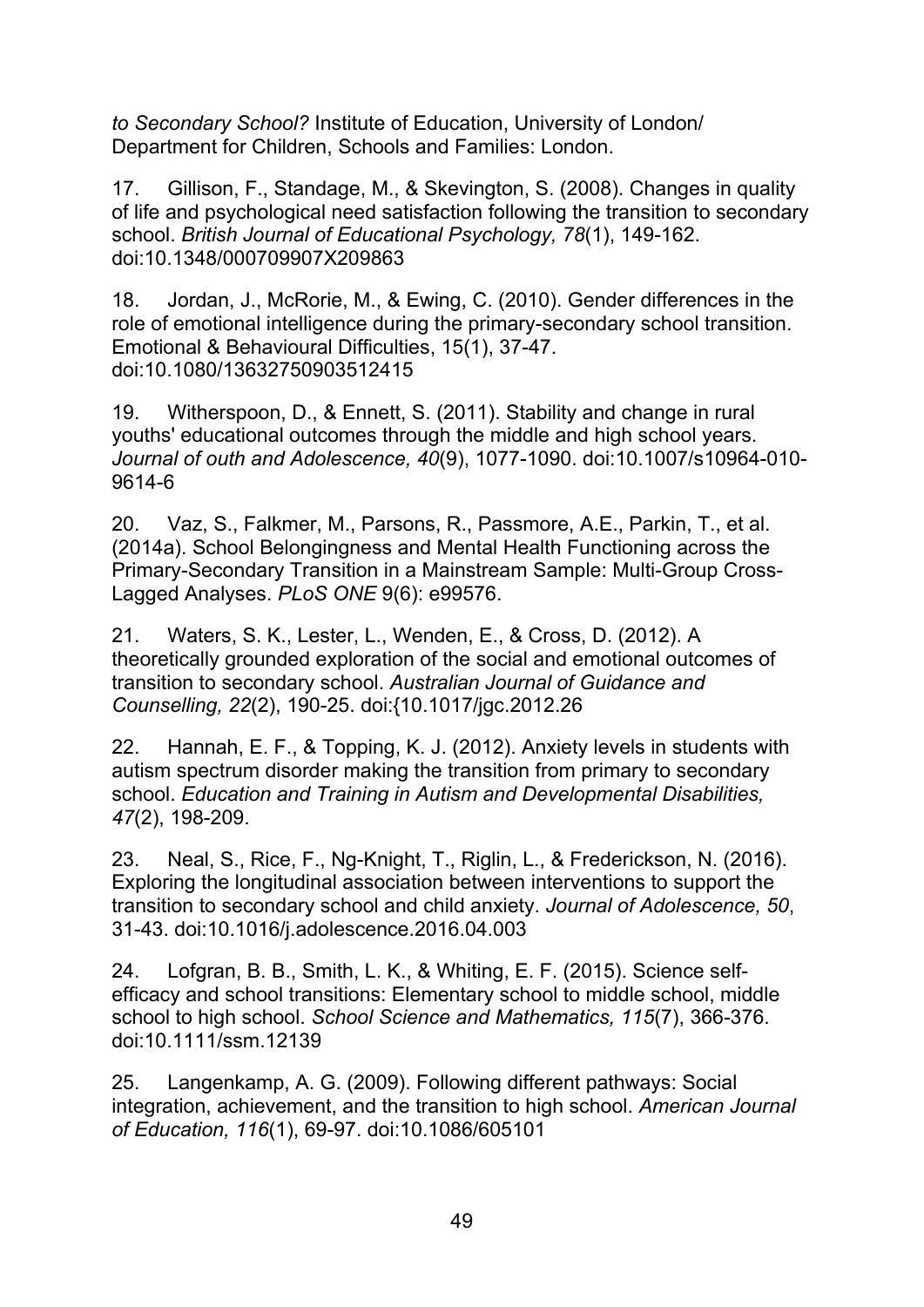26. Langenkamp, A. G. (2010). Academic vulnerability and resilience during the transition to high school: The role of social relationships and district context. *Sociology of Education, 83*(1), 1-19. doi:10.1177/0038040709356563

27. Symonds, J., & Hargreaves, L. (2016). Emotional and motivational engagement at school transition: A qualitative stage-environment fit study. *Journal of Early Adolescence, 36(*1), 54-85. doi:10.1177/0272431614556348

28. Booth, M.Z. & Gerard, J.M. (2014). Adolescents' Stage-Environment Fit in Middle and High School: The Relationship Between Students' Perceptions of Their Schools and Themselves. *Youth Soc*., *46*(6), 735–755.

29. Bru, E., Stornes, T., Munthe, E., & Thuen, E. (2010). Students' perceptions of teacher support across the transition from primary to secondary school. *Scandinavian Journal of Educational Research, 54*(6), 519-533. doi:10.1080/00313831.2010.522842

30. Makin, Hill, & Pellicano. (2017). The primary-to-secondary school transition for children on the autism spectrum: A multi-informant mixedmethods study. Autism & Developmental Language Impairments. 2: 1–18.

31. Dillon, G. V., & Underwood, J. D. M. (2012). Parental perspectives of students with autism spectrum disorders transitioning from primary to secondary school in the United Kingdom. *Focus on Autism and Other Developmental Disabilities, 27*(2), 111-121. doi:10.1177/1088357612441827

32. Neal, S. & Frederickson, N. (2016). ASD transition to mainstream secondary: a positive experience?, *Educational Psychology in Practice*, *32*(4),355-373, DOI: 10.1080/02667363.2016.1193478

33. Hammond, N. (2016). Making a drama out of transition: Challenges and opportunities at times of change. *Research Papers in Education, 31*(3), 299- 315. doi:10.1080/02671522.2015.1029963

34. Jindal-Snape, D., & Foggie, J. (2008). A holistic approach to primarysecondary-transitions. *Improving Schools, 11*, 5-18.

35. Booth, M. Z., & Sheehan, H. C. (2008). Perceptions of people and place young adolescents' interpretation of their schools in the United States and the United Kingdom. *Journal of Adolescent Research, 23*(6), 722-744. doi:{10.1117/0743558408322145

36. Ashton, R. (2008). Improving the transfer to secondary school: How every child's voice can matter. *Support for Learning, 23*(4), 176-182.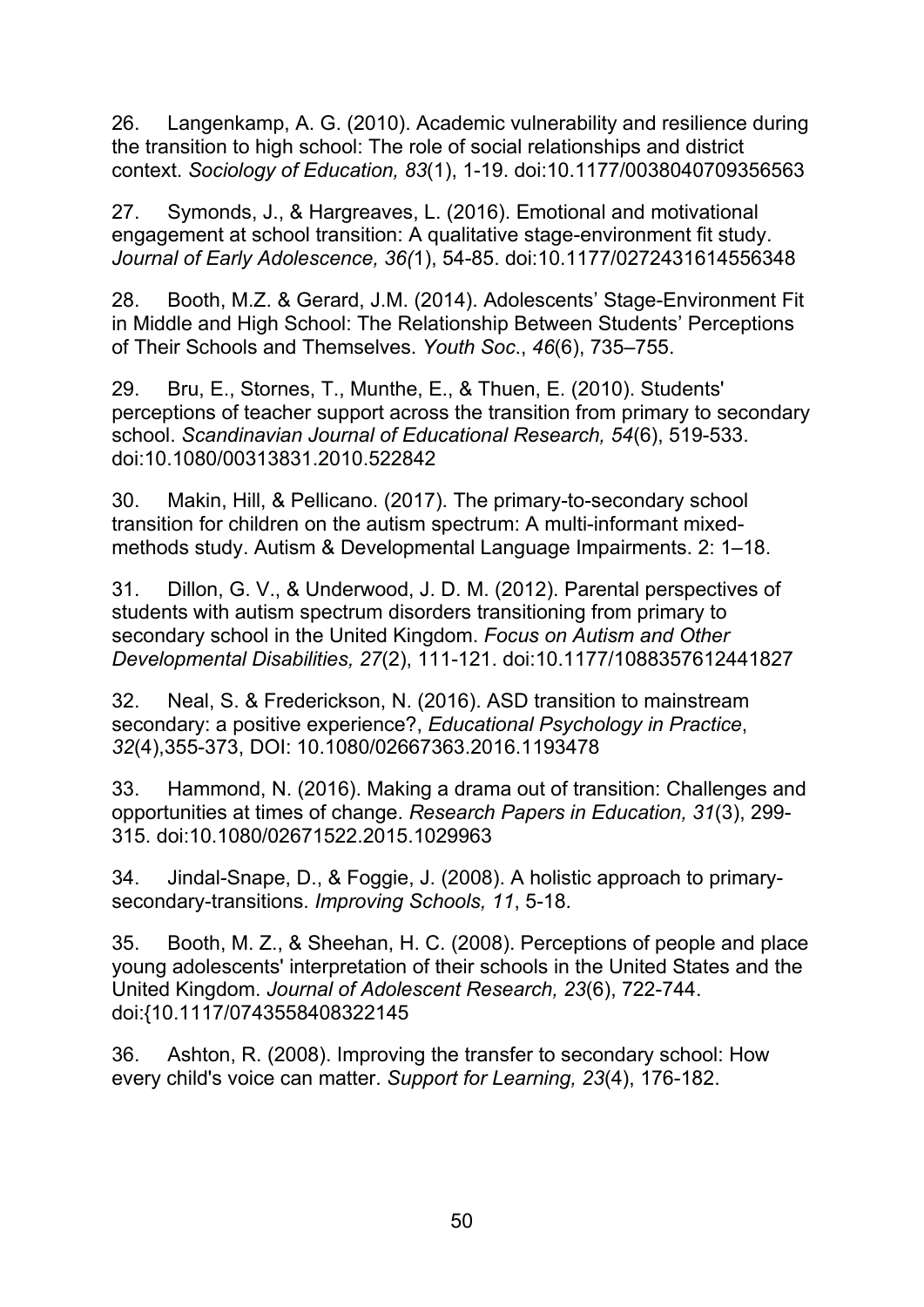37. Dismore, H., & Bailey, R. (2010). 'It's been a bit of a rocky start': Attitudes toward physical education following transition. *Physical Education and Sport Pedagogy, 15*(2), 175-191. doi:10.1080/17408980902813935

38. Keay, A., Lang, J., & Frederickson, N. (2015). Comprehensive support for peer relationships at secondary transition. *Educational Psychology in Practice, 31*(3), 279-292. doi:10.1080/02667363.2015.1052046

39. Davis, J. M., Ravenscroft, J., & Bizas, N. (2015). Transition, inclusion and partnership: Child-, parent- and professional-led approaches in a European research project. *Child Care in Practice, 21*(1), 33-49. doi:10.1080/13575279.2014.976543

40. Farmer, T. W., Hamm, J. V., Leung, M., Lambert, K., & Gravelle, M. (2011). Early adolescent peer ecologies in rural communities: Bullying in schools that do and do not have a transition during the middle grades. *Journal of Youth and Adolescence, 40*(9), 1106-1117. doi:{10.1007/s10964-011-9684-  $\Omega$ 

41. Rice, F., Frederickson, N., & Seymour, J. (2011). Assessing pupil concerns about transition to secondary school. *British Journal of Educational Psychology, 81*(2), 244-263. doi:10.1348/000709910X519333

42. Tobbell, J., & O'Donnell, V. L. (2013). The formation of interpersonal and learning relationships in the transition from primary to secondary school: Students, teachers and school context. *International Journal of Educational Research, 59*, 11-23. doi:10.1016/j.ijer.2013.02.003

43. Marshall, N. A., & Hargreaves, D. J. (2008). Teachers' views of the primary-secondary transition in music education in England. *Music Education Research}, 10(*1), 63-74. doi:10.1080/14613800701871389

44. Rainer, P., & Cropley, B. (2015). Bridging the gap – but mind you don't fall. Primary physical education teachers' perceptions of the transition process to secondary school. *Education 3-13, 43*(5), 445-461. doi:10.1080/03004279.2013.819026

45. Mudaly, V., & Sukhdeo, S. (2015). Mathematics learning in the midst of school transition from primary to secondary school. *International Journal of Educational Sciences, 11*(3), 244-252.

46. Cueto, S., Guerrero, G., Sugimaru, C., & Zevallos, A. M. (2010). Sense of belonging and transition to high schools in Peru. *International Journal of Educational Development, 30*(3), 277-287. doi:10.1016/j.ijedudev.2009.02.002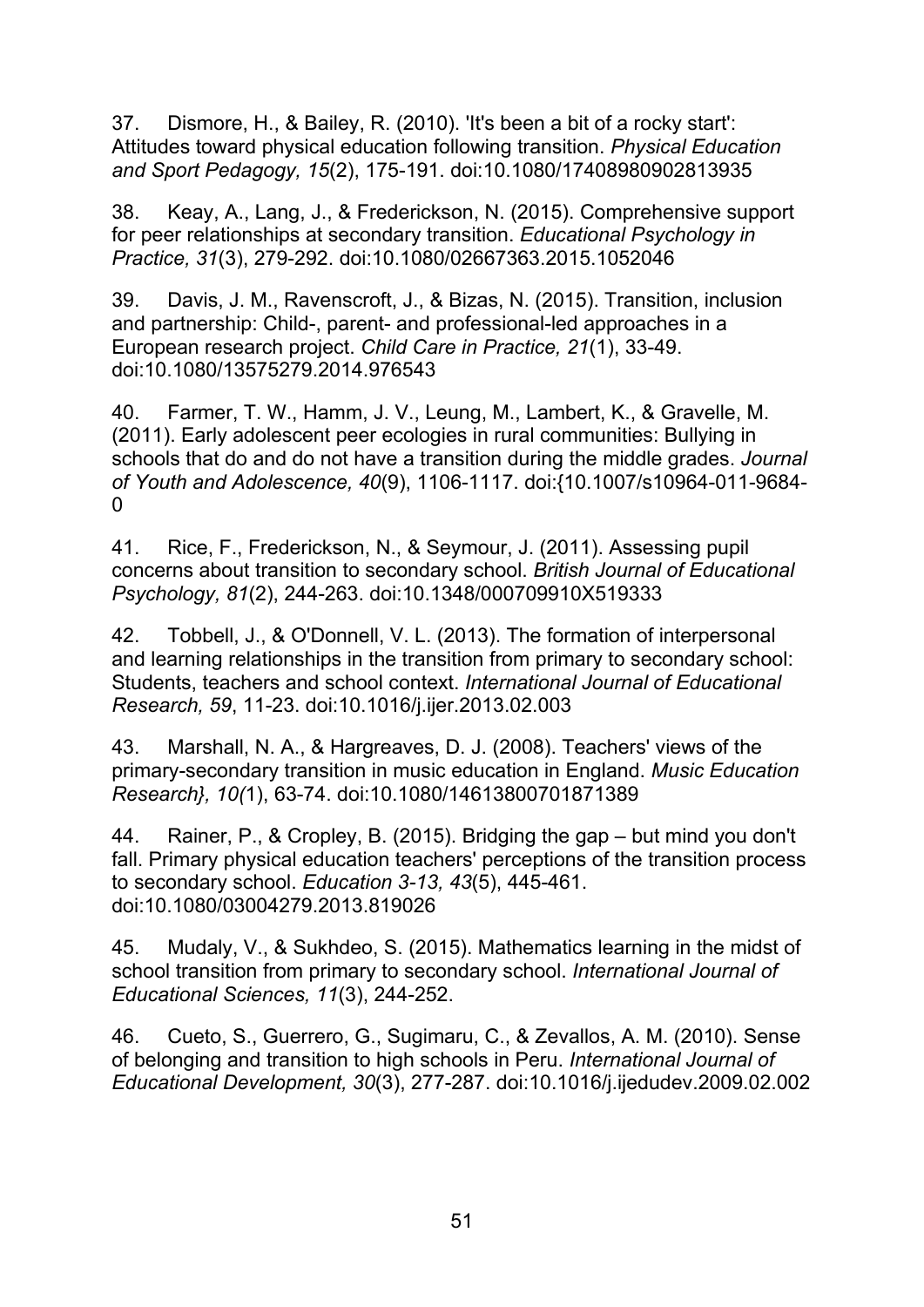47. Hannah, E. F., & Topping, K. J. (2013). The transition from primary to secondary school: Perspectives of students with autism spectrum disorder and their parents. International Journal of Special Education. 28(1), 1-16.

48. Mackenzie, E., McMaugh, A., & O'Sullivan, K. (2012). Perceptions of primary to secondary school transitions: Challenge or threat? Issues in Educational Research, *22*(3), 298-314.

49. Lightfoot, L. & Bond, C. (2013). An exploration of primary to secondary school transition planning for children with Down's syndrome. *Educational Psychology in Practice, 29*(2), 163-179. doi:10.1080/02667363.2013.800024

50. Ganeson, K. & Ehrich, L C. (2009). Transition into High School: A phenomenological study, *Educational Philosophy and Theory: Incorporating ACCESS*, *41*(1), 60-78, DOI: 10.1111/j.1469-5812.2008.00476.x

51. Hebron, J. S. (2017). School connectedness and the primary to secondary school transition for young people with autism spectrum conditions. *British Journal of Educational Psychology,* doi:10.1111/bjep.12190

52. Brewin, M., & Statham, J. (2011). Supporting the transition from primary school to secondary school for children who are looked after. *Educational Psychology in Practice, 27*(4), 365-381. doi:10.1080/02667363.2011.624301

53. Bailey, S., & Baines, E. (2012). The impact of risk and resiliency factors on the adjustment of children after the transition from primary to secondary school. *Educational and Child Psychology, 29*(1), 47-63.

54. St Clair-Thompson, H., Giles, R., McGeown, S. P., Putwain, D., Clough, P., & Perry, J. (2017). Mental toughness and transitions to high school and to undergraduate study. *Educational Psychology, 37*(7), 792-809.

55. Benner, A. D., & Wang, Y. (2014). Shifting attendance trajectories from middle to high school: Influences of school transitions and changing school contexts. *Developmental Psychology, 50*(4), 1288-1301. doi:10.1037/a0035366

56. Waters, S. K., Lester, L., & Cross, D. (2014a). Transition to secondary school: Expectation versus experience. *Australian Journal of Education, 58*(2), 153-166. doi:{10.1177/0004944114523371

57. Kingery, J. N., Erdley, C. A., & Marshall, K. C. (2011). Peer acceptance and friendship as predictors of early adolescents' adjustment across the middle school transition. *Merrill-Palmer Quarterly-Journal of Developmental Psychology, 57(*3), 215-243.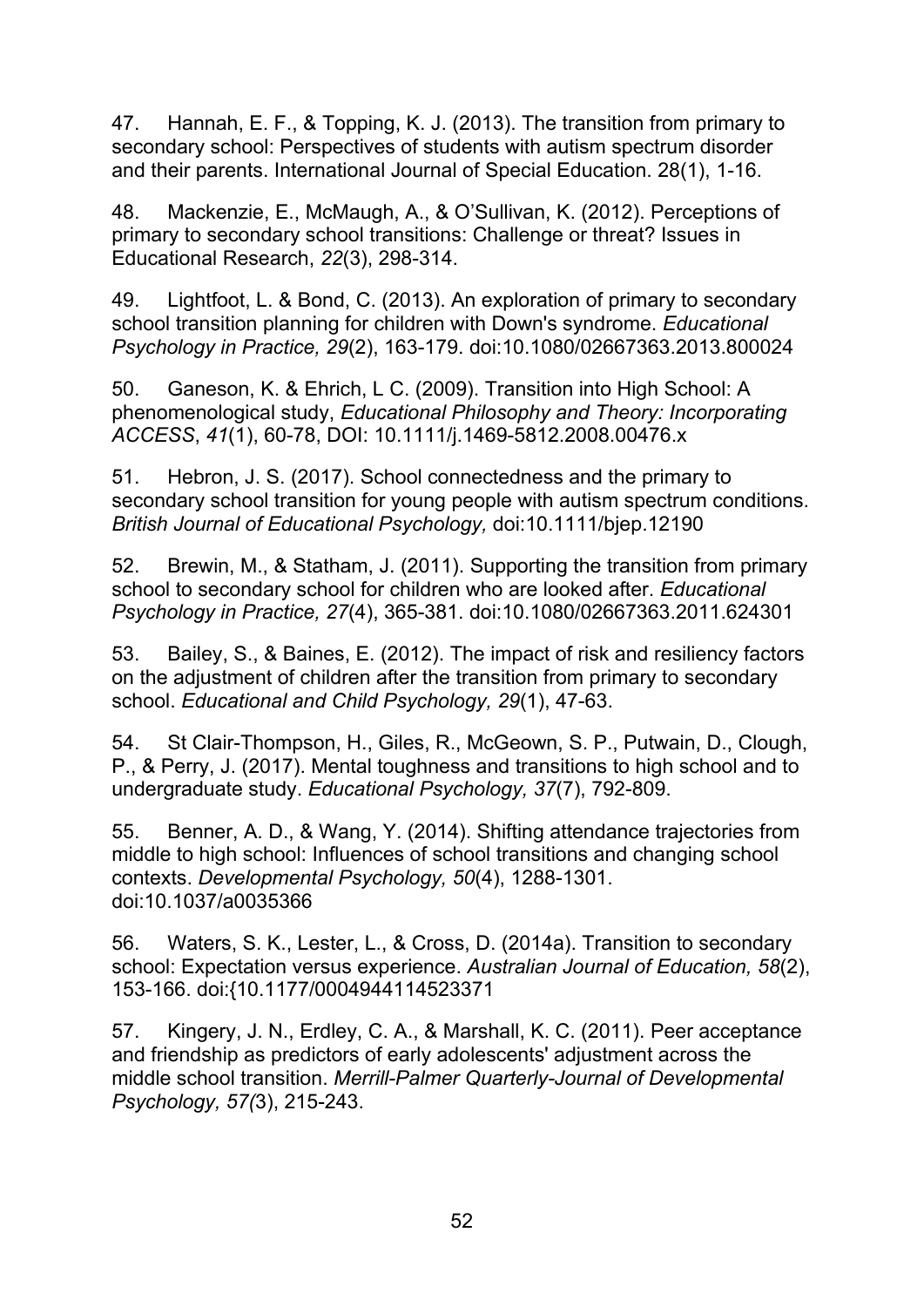58. Tso, M., & Strnadova, I. (2017). Students with autism transitioning from primary to secondary schools: Parents' perspectives and experiences. *International Journal of Inclusive Education, 21*(4), 389-403. doi:10.1080/13603116.2016.1197324

59. Waters, S., Lester, L., & Cross, D. (2014b). How does support from peers compare with support from adults as students transition to secondary school? *Journal of Adolescent Health, 54*(5), 543-549. doi:10.1016/j.jadohealth.2013.10.012

60. Smith, J.S., Akos, P., & Lim, S. (2008). Student and Stakeholder Perceptions of the Transition to High School. *The High School Journal*. Feb/Mar, 32-42.

61. Duineveld, J. J., Parker, P. D., Ryan, R. M., Ciarrochi, J., & Salmela-Aro, K. (2017). The link between perceived maternal and paternal autonomy support and adolescent well-being across three major educational transitions. *Developmental Psychology, 53*(10), 1978-1994. doi:10.1037/dev0000364; 10.1037/dev0000364.supp (Supplemental)

62. Frey, A., Ruchkin, V., Martin, A., & Schwab-Stone, M. (2009). Adolescents in transition: School and family characteristics in the development of violent behaviors entering high school. *Child Psychiatry and Human Development, 40*(1), 1-13. doi:10.1007/s10578-008-0105-x

63. Kingdon, D., Serbin, L. A., & Stack, D. M. (2017). Understanding the gender gap in school performance among low-income children: A developmental trajectory analysis. *International Journal of Behavioral Development, 41*(2), 265-274. doi:10.1177/0165025416631836

64. Longobardi, C., Prino, L. E., Marengo, D., & Settanni, M. (2016). Student-teacher relationships as a protective factor for school adjustment during the transition from middle to high school. *Frontiers in Psychology, 7*, 1- 9.

65. Madjar, N., & Chohat, R. (2017). Will I succeed in middle school? A longitudinal analysis of self-efficacy in school transitions in relation to goal structures and engagement. *Educational Psychology, 37*(6), 680-694. doi:10.1080/01443410.2016.1179265

66. Lester, L., Waters, S., & Cross, D. (2013). The relationship between school connectedness and mental health during the transition to secondary school: A path analysis. *Australian Journal of Guidance and Counselling, 23*(2), 157-171. doi:10.1017/jgc.2013.20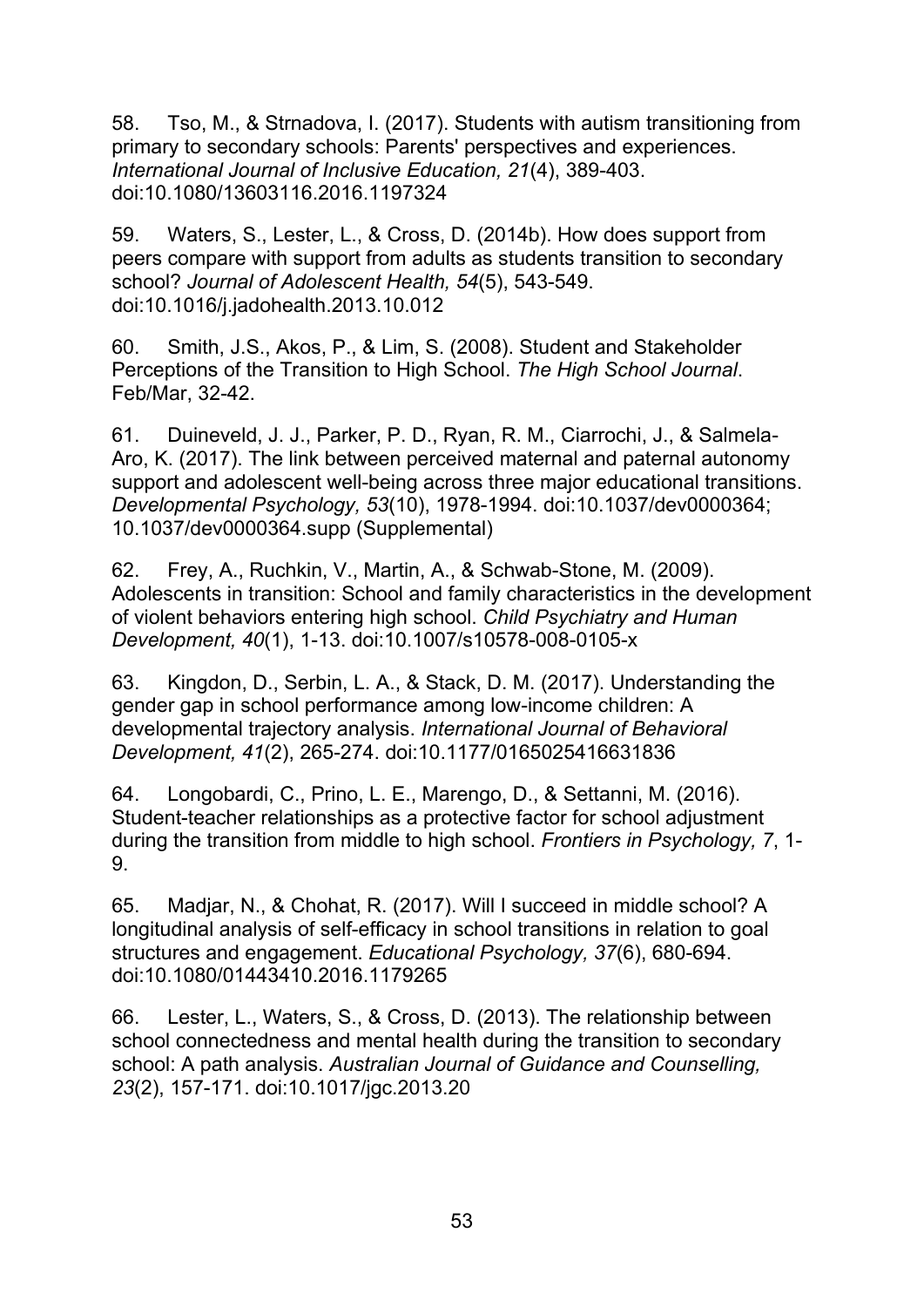67. Vaz, S., Falkmer, M., Ciccarelli, M., Passmore, A., Parsons, R., Black, M. (2015). Belongingness in early secondary school: Key factors that primary and secondary schools need to consider. *Plos One, 10*(9): e0136053.

68. Munthe, E., & Thuen, E. (2009). Lower secondary school teachers' judgements of pupils' problems. *Teachers and Teaching, 15*(5), 563-578. doi:10.1080/13540600903139571

69. Felmlee, D., McMillan, C., Inara Rodis, P., & Osgood, D. W. (2018). Falling behind: Lingering costs of the high school transition for youth friendships and grades. *Sociology of Education, 91*(2), 159-182.

70. Lubbers, J. H., Repetto, J. B., & McGorray, S. P. (2008). Perceptions of transition barriers, practices, and solutions in Florida. *Remedial and Special Education, 29*(5), 280-292. doi:10.1177/0741932507313016

71. Kourmoulaki, A. (2013). Nurture groups in a Scottish secondary school: Purpose, features, value and areas for development. *Emotional & Behavioural Diffculties, 18*(1), 60-76. doi:10.1080/13632752.2012.693755

72. Bloyce, J. & Frederickson, N. (2012). Intervening to improve the transfer to secondary school, *Educational Psychology in Practice*, *28*(1), 1-18.

73. Foley, T., Foley, S., & Curtin, A. (2016). Primary to post-primary transition for students with special educational needs from an Irish context. *International Journal of Special Education, 31*(2), 1-27.

74. Vaz, S., Parsons, R., Falkmer, T., Passmore, A. E., & Falkmer, M. (2014b). The impact of personal background and school contextual factors on academic competence and mental health functioning across the primarysecondary school transition. *Plos One, 9*(3): e89874 di:10.1371/journal.pone.0089874

75. Nielsen, L., Shaw, T., Meilstrup, C., Koushede, V., Bendtsen, P., Rasmussen, M., Cross, D. (2017). School transition and mental health among adolescents: A comparative study of school systems in Denmark and Australia, *International Journal of Educational Research, 83*, 65-74. doi:10.1016/j.ijer.2017.01.011

76. Arens, A.K., Yeung, A.S., Craven R.G., Watermann, R., & Hasselhorn, M. (2013). Does the timing of transition matter? Comparison of German students' self-perceptions before and after transition to secondary school. *International Journal of Educational Research,* 57, 1–11.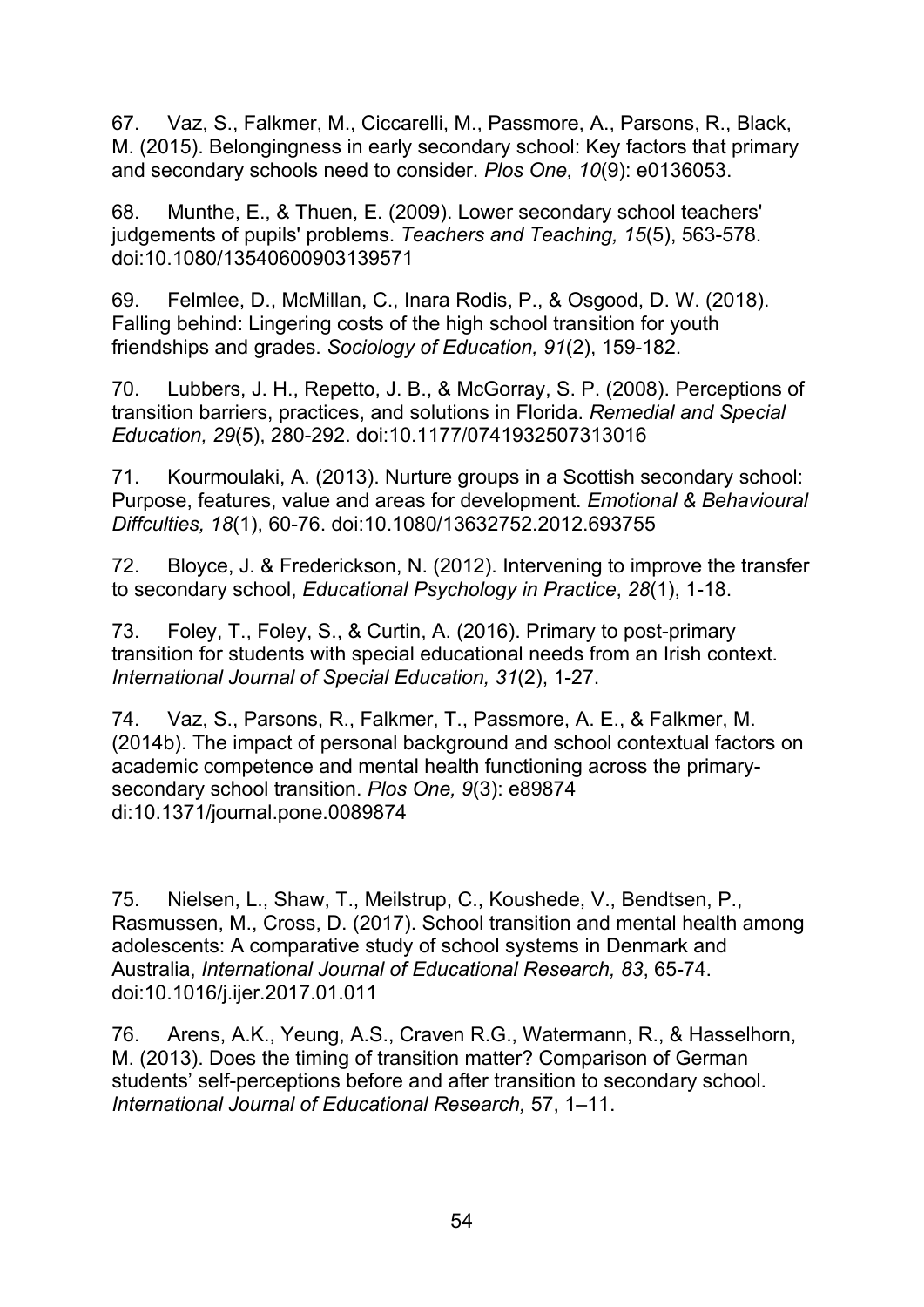77. Weiss, C. C., & Baker-Smith, E. (2010). Eighth-grade school form and resilience in the transition to high school: A comparison of middle schools and K-8 schools. *Journal of Research on Adolescence, 20*(4), 825-839. doi:10.1111/j.1532-7795.2010.00664.x

78. Temkin, D. A., Gest, S. D., Osgood, D. W., Feinberg, M., & Moody, J. (2018). Social network implications of normative school transitions in nonurban school districts. *Youth & Society, 50*(4), 462-484. doi:10.1177/0044118X15607164

79. Ding, C. S. (2008). Variations in academic performance trajectories during high school transition: Exploring change profiles via multidimensional scaling growth profile analysis. *Educational Research and Evaluation, 14*(4), 305-319. doi:10.1080/13803610802249357

80. Ellerbrock, C. R., & Kiefer, S. M. (2013). The interplay between adolescent needs and secondary school structures: Fostering developmentally responsive middle and high school environments across the transition. *The High School Journal, 96*(3), 170-194. doi:10.1353/hsj.2013.0007

81. Knesting, K., Hokanson, C., & Waldron, N. (2008). Settling in: Facilitating the transition to an inclusive middle school for students with mild disabilities. *International Journal of Disability Development and Education}, 55(*3), 265-276}. doi:10.1080/10349120802268644

82. Maher, D., & Maher, D. (2010). Supporting students' transition from primary school to high school using the internet as a communication tool. Technology, Pedagogy & Education, 19(1), 17-30.

83. Andreas, J.B., & Jackson, K.M. (2015). Adolescent alcohol use before and after the high school transition. Alcoholism: Clinical and Experimental Research, 39(6), 1034-1041.

84. Carmen, B., Waycott, L. & Smith, K. (2011). Rock Up: An initiative supporting students' wellbeing in their transition to secondary school", Children and Youth Services Review. 33(1), 167-172.

85. Dæhlen, M. (2017). Child welfare clients and educational transitions. Child & Family Social Work, 22(1), 317-329.

86. Dann, R. (2011) Secondary transition experiences for pupils with Autistic Spectrum Conditions (ASCs). Educational Psychology in Practice: theory, research and practice in educational psychology, 27(3), 293-312.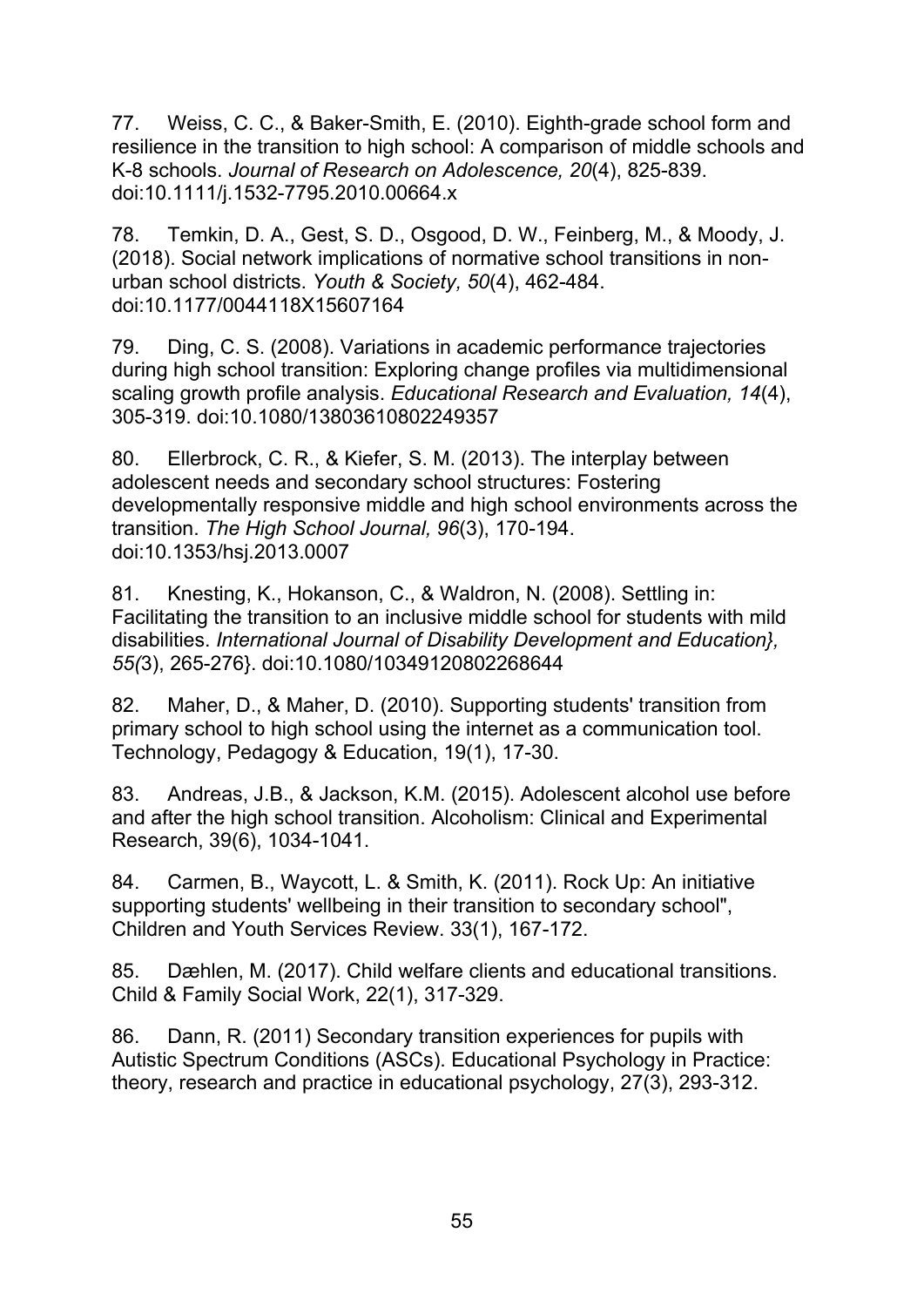87. Deacy, E., Jennings, F. & O'Halloran, A. (2015). Transition of students with autistic spectrum disorders from primary to post-primary school: a framework for success. Support for Learning, 30(4), pp. 292-304.

88. Mandy, W., Murin, M., Baykaner, O., Staunton, S., Hellriegel, J., Anderson, S. & Skuse, D. (2016). The transition from primary to secondary school in mainstream education for children with autism spectrum disorder. Autism, 20(1), 5-13.

89. Mandy, W., Murin, M., Baykaner, O., Staunton, S., Cobb, R., Hellriegel, J., Anderson, S. & Skuse, D. (2016). Easing the transition to secondary education for children with autism spectrum disorder: An evaluation of the Systemic Transition in Education Programme for Autism Spectrum Disorder (STEP-ASD). Autism, 20(5), 580-590.

90. Pallisera, M., Fullana, J., Puyaltó, C., & Vilà, M. (2016). Changes and challenges in the transition to adulthood: Views and experiences of young people with learning disabilities and their families. European Journal of Special Needs Education, 31(3), 391-406.

91. Peters, R., & Brooks, R. (2016). Parental perspectives on the transition to secondary school for students with Asperger syndrome and highfunctioning autism: a pilot survey study. British Journal of Special Education, 43(1), 75-91.

92. Scanlon, G., Barnes-Holmes, Y., McEnteggart, C., Desmond, D. & Vahey, N. (2016). The experiences of pupils with SEN and their parents at the stage of pre-transition from primary to post-primary school. European Journal of Special Needs education, 31(1), 44-58.

93. Strnadova, I. & Cumming, T.M. (2014). The importance of quality transition processes for students with disabilities across settings: Learning from the current situation in New South Wales. Australian Journal of Education, 58(3), 318-33.

94. Strnadova, I., Cumming, T.M. & Danker, J. (2016). Transitions for Students With Intellectual Disability and/or Autism Spectrum Disorder: Carer and Teacher Perspectives. Australian Journal of Special Education, 40(2), 141-156.

95. Wolters, N., Knoors, H., Cillessen, A.H.N. & Verhoeven, L. (2012). Impact of peer and teacher relations on deaf early adolescents' well-being: Comparisons before and after a major school transition. Journal of Deaf Studies and Deaf Education, 17(4), 463-482.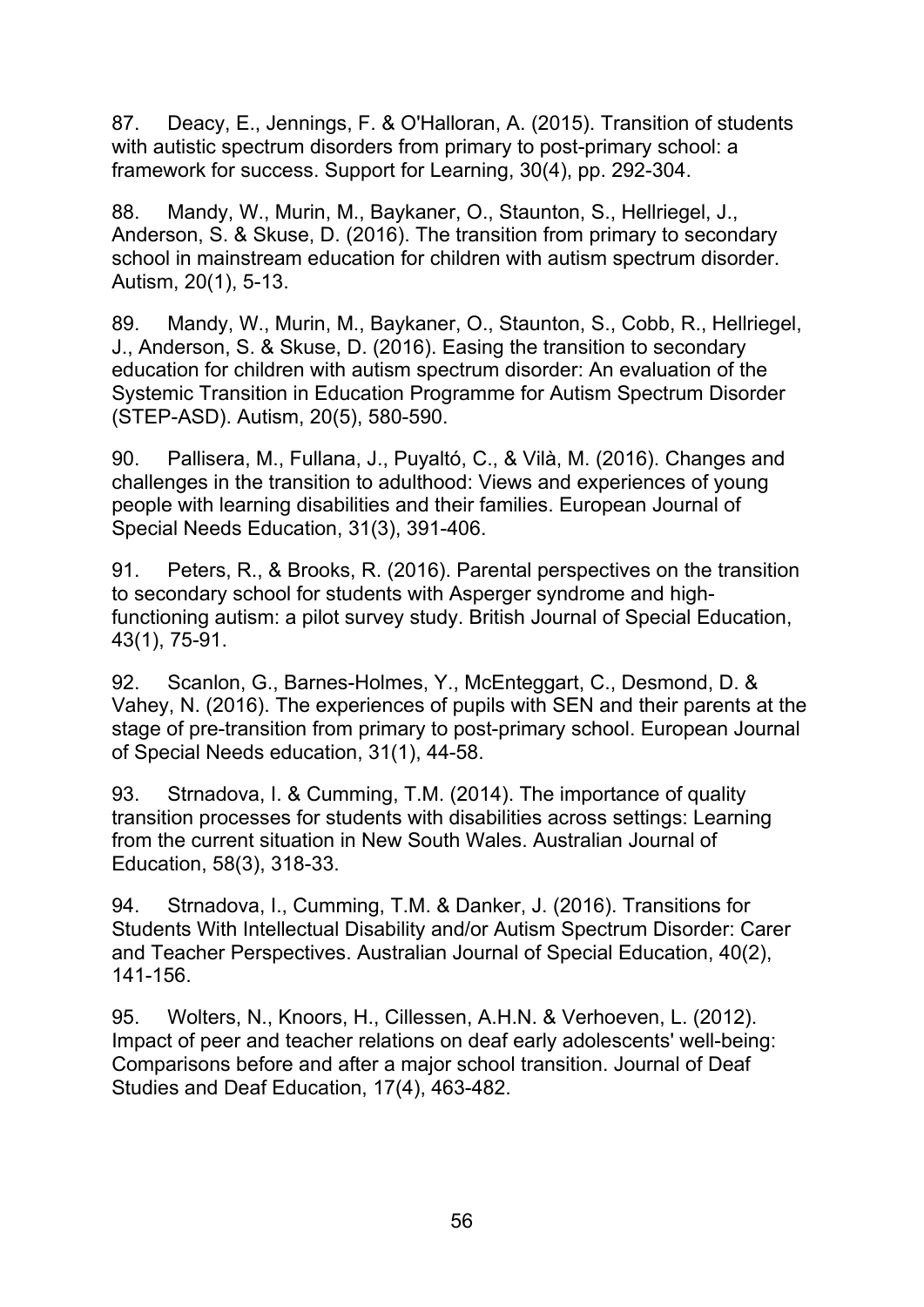96. Yadav, V., O'Reilly, M. & Karim, K. (2010). Secondary school transition: does mentoring help 'at-risk' children? Community Practitioner: The Journal of The Community Practitioners' & Health Visitors' Association, 83(4), 24-28.